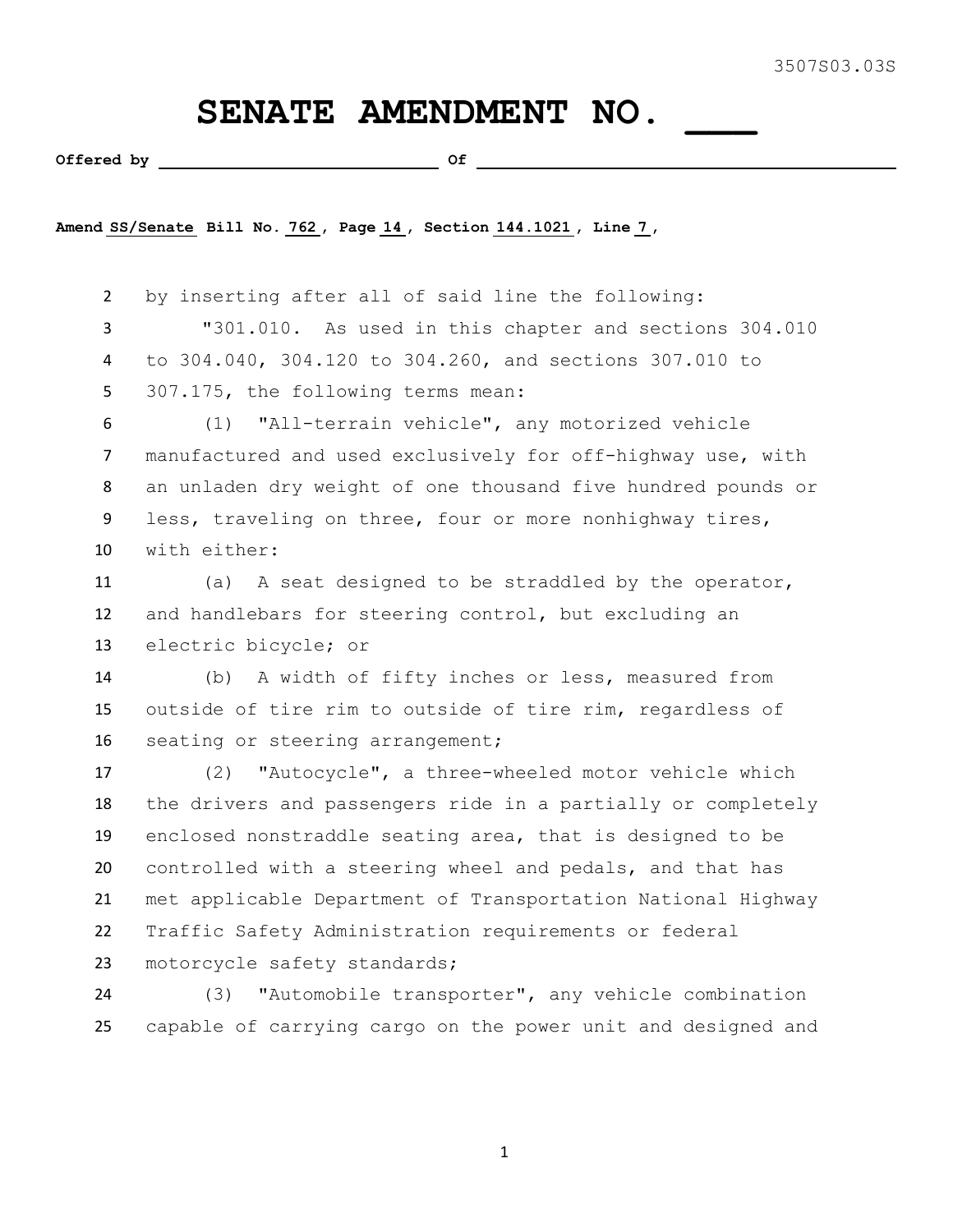used for the transport of assembled motor vehicles, including truck camper units;

 (4) "Axle load", the total load transmitted to the road by all wheels whose centers are included between two parallel transverse vertical planes forty inches apart, extending across the full width of the vehicle;

 (5) "Backhaul", the return trip of a vehicle transporting cargo or general freight, especially when carrying goods back over all or part of the same route;

 (6) "Boat transporter", any vehicle combination capable of carrying cargo on the power unit and designed and used specifically to transport assembled boats and boat hulls. Boats may be partially disassembled to facilitate transporting;

 (7) "Body shop", a business that repairs physical damage on motor vehicles that are not owned by the shop or its officers or employees by mending, straightening, replacing body parts, or painting;

 (8) "Bus", a motor vehicle primarily for the transportation of a driver and eight or more passengers but not including shuttle buses;

 (9) "Commercial motor vehicle", a motor vehicle designed or regularly used for carrying freight and merchandise, or more than eight passengers but not including vanpools or shuttle buses;

 (10) "Cotton trailer", a trailer designed and used exclusively for transporting cotton at speeds less than forty miles per hour from field to field or from field to market and return;

 (11) "Dealer", any person, firm, corporation, association, agent or subagent engaged in the sale or exchange of new, used or reconstructed motor vehicles or trailers;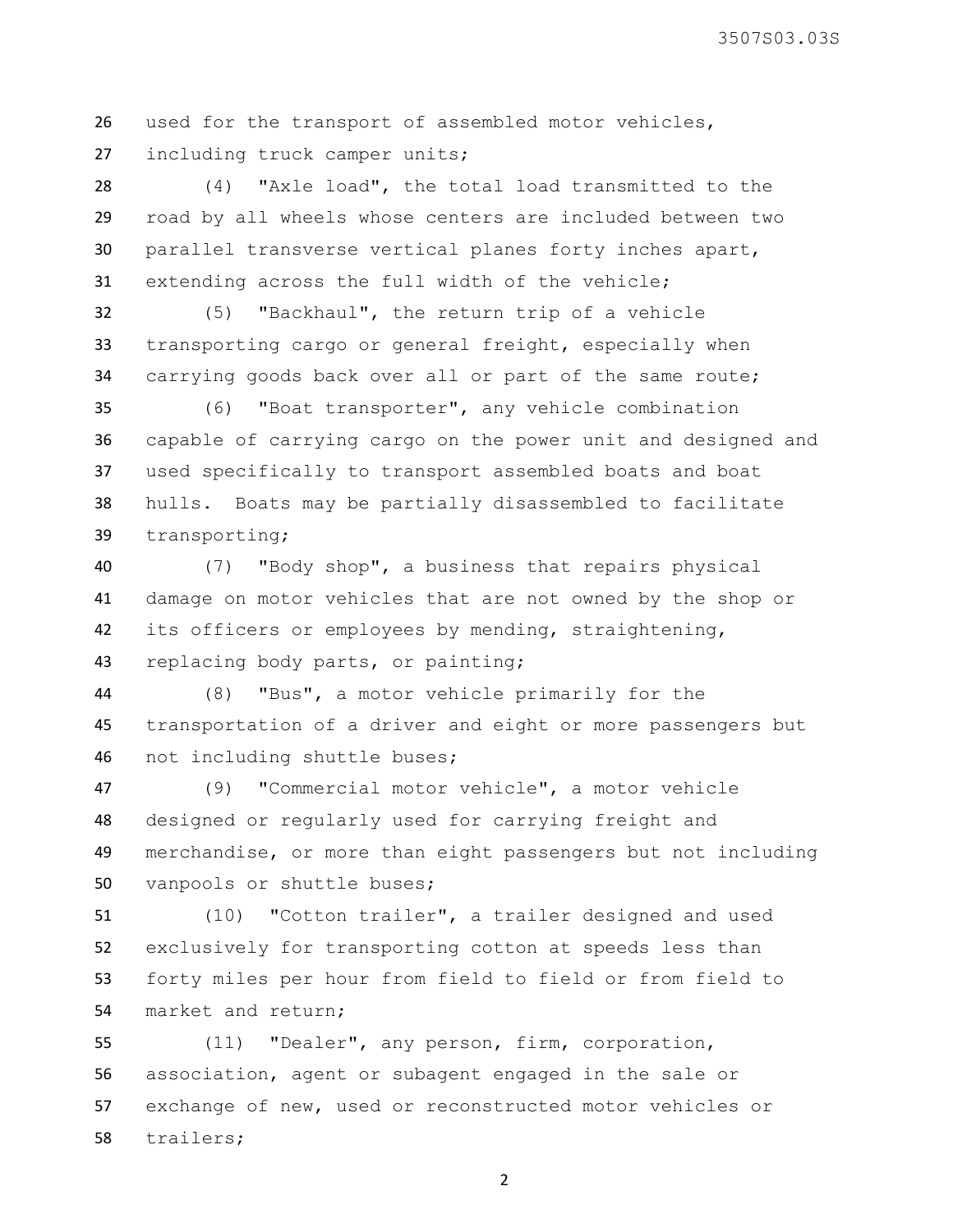(12) "Director" or "director of revenue", the director of the department of revenue;

(13) "Driveaway operation":

 (a) The movement of a motor vehicle or trailer by any person or motor carrier other than a dealer over any public highway, under its own power singly, or in a fixed combination of two or more vehicles, for the purpose of delivery for sale or for delivery either before or after sale;

 (b) The movement of any vehicle or vehicles, not owned by the transporter, constituting the commodity being transported, by a person engaged in the business of furnishing drivers and operators for the purpose of transporting vehicles in transit from one place to another 73 by the driveaway or towaway methods; or

 (c) The movement of a motor vehicle by any person who is lawfully engaged in the business of transporting or delivering vehicles that are not the person's own and vehicles of a type otherwise required to be registered, by the driveaway or towaway methods, from a point of manufacture, assembly or distribution or from the owner of the vehicles to a dealer or sales agent of a manufacturer or 81 to any consignee designated by the shipper or consignor;

 (14) "Dromedary", a box, deck, or plate mounted behind the cab and forward of the fifth wheel on the frame of the power unit of a truck tractor-semitrailer combination. A truck tractor equipped with a dromedary may carry part of a load when operating independently or in a combination with a semitrailer;

 (15) "Electric bicycle", a bicycle equipped with fully operable pedals, a saddle or seat for the rider, and an electric motor of less than 750 watts that meets the requirements of one of the following three classes: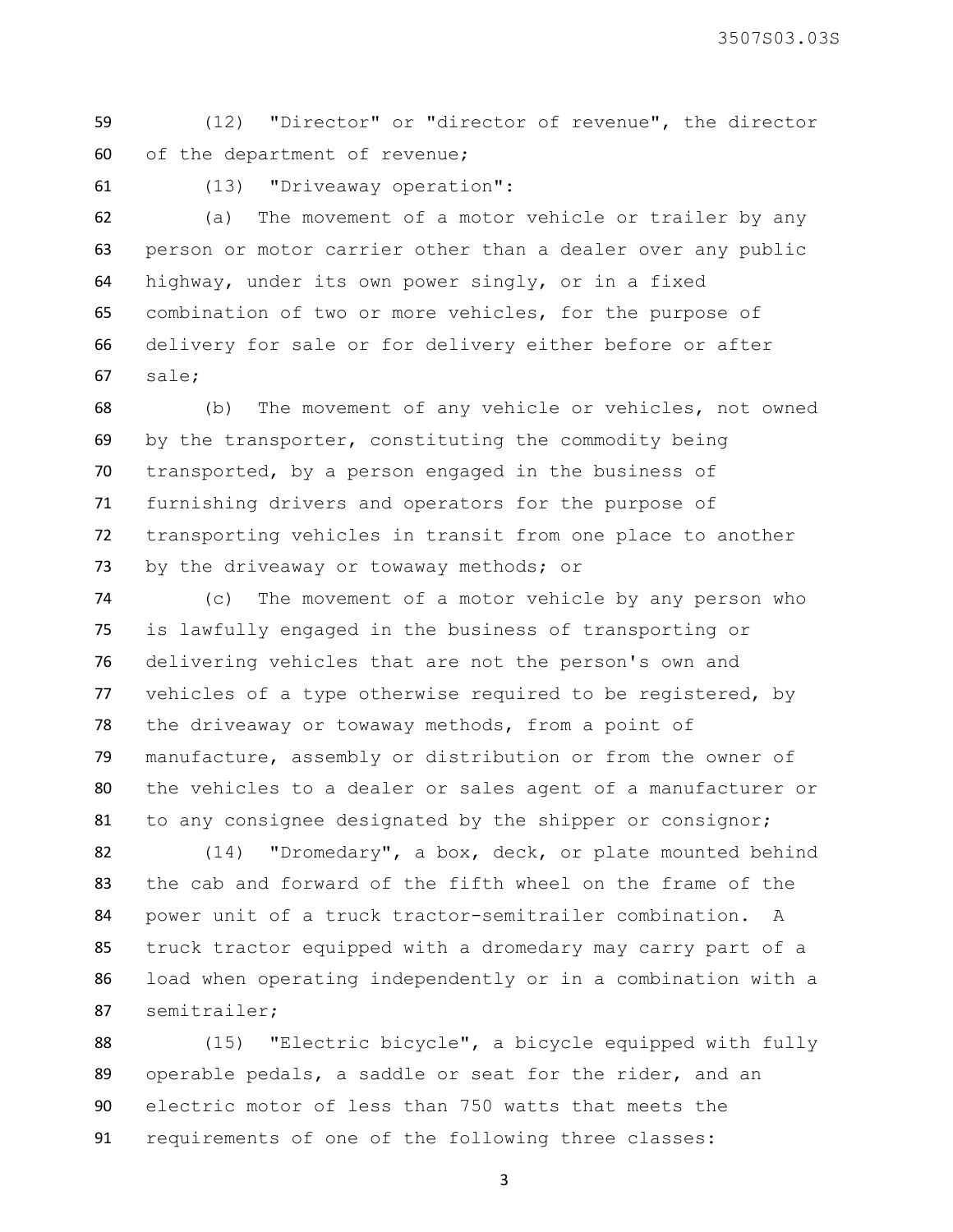(a) "Class 1 electric bicycle", an electric bicycle equipped with a motor that provides assistance only when the rider is pedaling and that ceases to provide assistance when the bicycle reaches the speed of twenty miles per hour;

 (b) "Class 2 electric bicycle", an electric bicycle equipped with a motor that may be used exclusively to propel the bicycle and that is not capable of providing assistance when the bicycle reaches the speed of twenty miles per hour; or

 (c) "Class 3 electric bicycle", an electric bicycle equipped with a motor that provides assistance only when the rider is pedaling and that ceases to provide assistance when the bicycle reaches the speed of twenty-eight miles per hour;

 (16) "Farm tractor", a tractor used exclusively for agricultural purposes;

 (17) "Fleet", any group of ten or more motor vehicles 108 owned by the same owner;

 (18) "Fleet vehicle", a motor vehicle which is included as part of a fleet;

 (19) "Fullmount", a vehicle mounted completely on the frame of either the first or last vehicle in a saddlemount combination;

 (20) "Gross weight", the weight of vehicle and/or vehicle combination without load, plus the weight of any load thereon;

 (21) "Hail-damaged vehicle", any vehicle, the body of which has become dented as the result of the impact of hail;

 (22) "Highway", any public thoroughfare for vehicles, including state roads, county roads and public streets, avenues, boulevards, parkways or alleys in any municipality;

 (23) "Improved highway", a highway which has been paved with gravel, macadam, concrete, brick or asphalt, or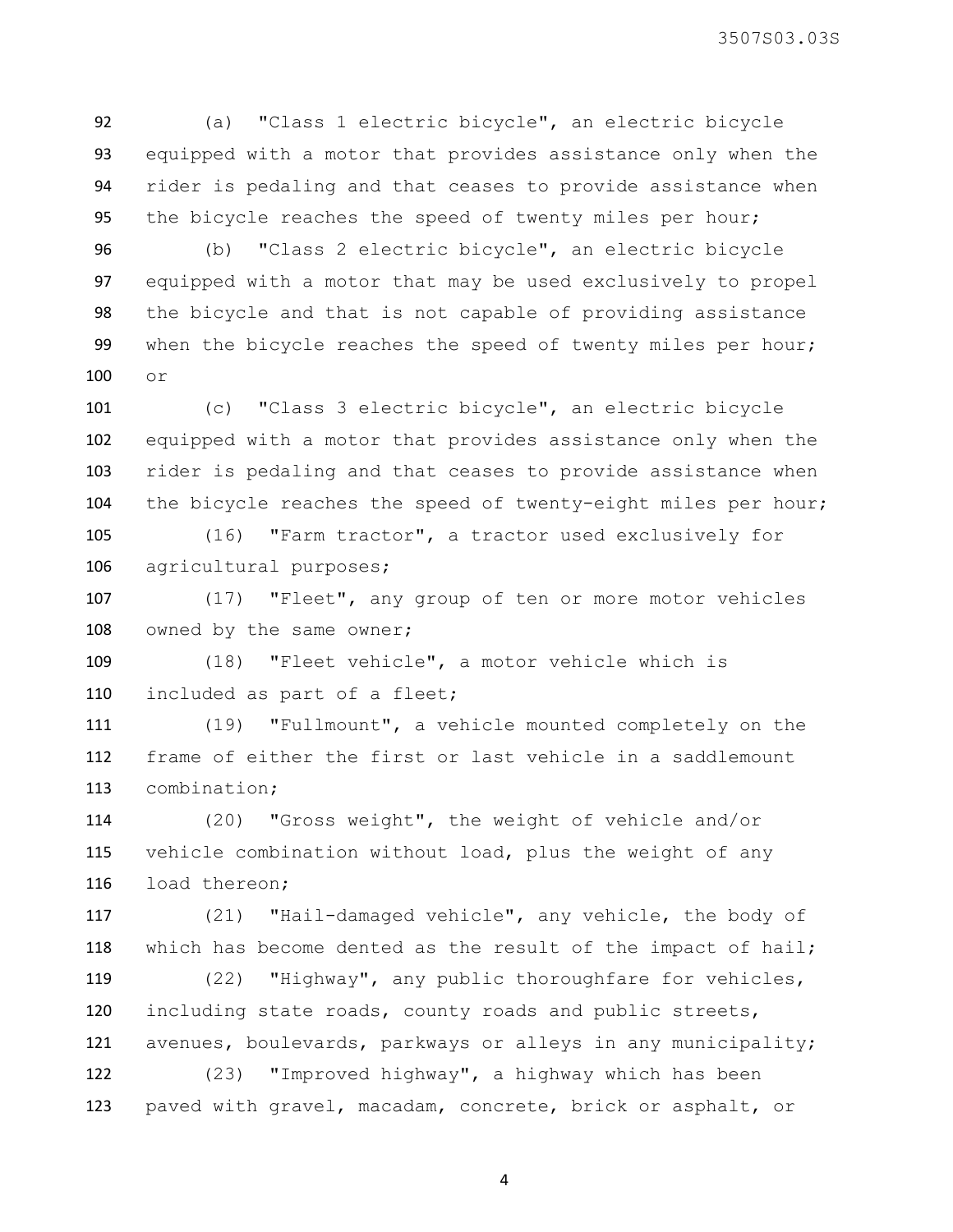surfaced in such a manner that it shall have a hard, smooth surface;

 (24) "Intersecting highway", any highway which joins another, whether or not it crosses the same;

(25) "Junk vehicle", a vehicle which:

 (a) Is incapable of operation or use upon the highways and has no resale value except as a source of parts or scrap; or

 (b) Has been designated as junk or a substantially 133 equivalent designation by this state or any other state;

 (26) "Kit vehicle", a motor vehicle assembled by a person other than a generally recognized manufacturer of motor vehicles by the use of a glider kit or replica purchased from an authorized manufacturer and accompanied by 138 a manufacturer's statement of origin;

 (27) "Land improvement contractors' commercial motor vehicle", any not-for-hire commercial motor vehicle the operation of which is confined to:

 (a) An area that extends not more than a radius of one hundred fifty miles from its home base of operations when transporting its owner's machinery, equipment, or auxiliary supplies to or from projects involving soil and water conservation, or to and from equipment dealers' maintenance facilities for maintenance purposes; or

 (b) An area that extends not more than a radius of fifty miles from its home base of operations when transporting its owner's machinery, equipment, or auxiliary supplies to or from projects not involving soil and water conservation.

 Nothing in this subdivision shall be construed to prevent any motor vehicle from being registered as a commercial motor vehicle or local commercial motor vehicle;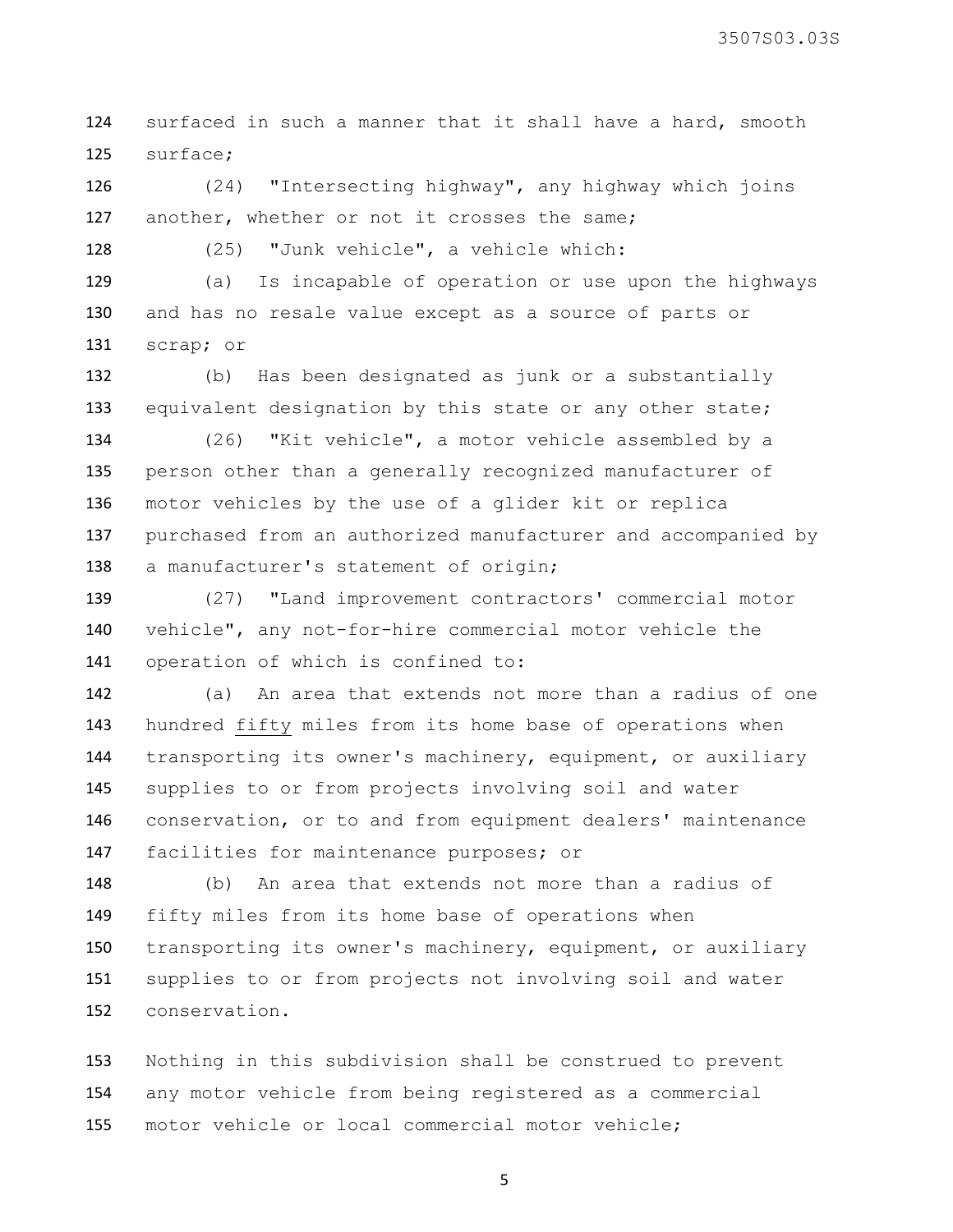(28) "Local commercial motor vehicle", a commercial motor vehicle whose operations are confined to a municipality and that area extending not more than fifty miles therefrom, or a commercial motor vehicle whose property-carrying operations are confined solely to the transportation of property owned by any person who is the owner or operator of such vehicle to or from a farm owned by such person or under the person's control by virtue of a 164 landlord and tenant lease; provided that any such property transported to any such farm is for use in the operation of such farm;

 (29) "Local log truck", a commercial motor vehicle which is registered pursuant to this chapter to operate as a motor vehicle on the public highways of this state**[**,**]**; used exclusively in this state**[**,**]**; used to transport harvested forest products**[**,**]**; operated solely at a forested site and in an area extending not more than a one hundred fifty mile radius from such site**[**, carries a load with dimensions not in excess of twenty-five cubic yards per two axles with dual wheels,**]**; and when operated on the national system of interstate and defense highways described in 23 U.S.C. Section 103, as amended, or outside the one hundred fifty mile radius from such site with an extended distance local log truck permit, **[**such vehicle shall not exceed the weight limits of section 304.180,**]** does not have more than four axles, and does not pull a trailer which has more than three axles. Harvesting equipment which is used specifically for cutting, felling, trimming, delimbing, debarking, chipping, skidding, loading, unloading, and stacking may be transported on a local log truck**[**. A local log truck may not exceed the limits required by law, however, if the truck does exceed such limits as determined by the inspecting officer, then notwithstanding any other provisions of law to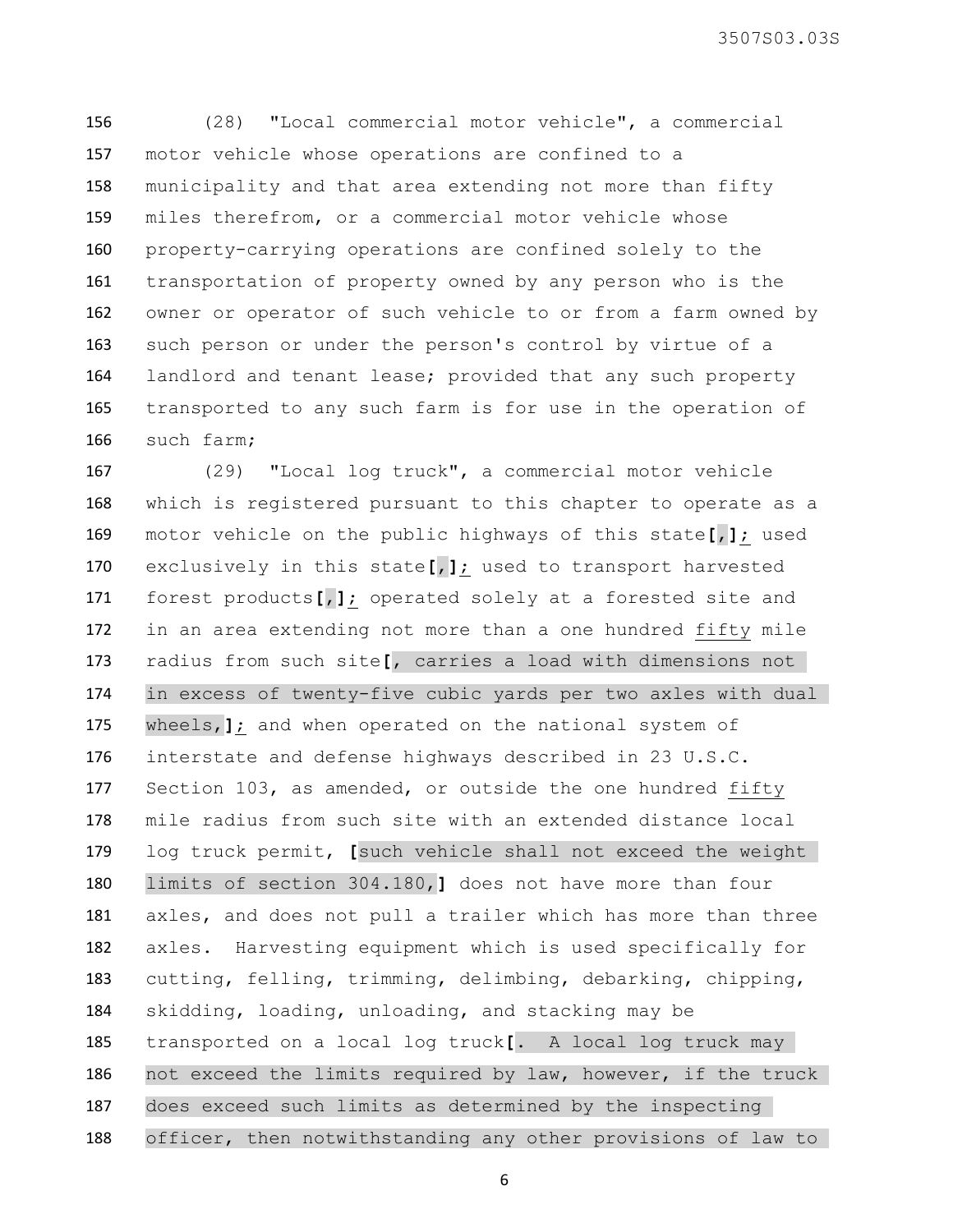the contrary, such truck shall be subject to the weight limits required by such sections as licensed for eighty thousand pounds**]**;

 (30) "Local log truck tractor", a commercial motor vehicle which is registered under this chapter to operate as a motor vehicle on the public highways of this state**[**,**]**; used exclusively in this state**[**,**]**; used to transport harvested forest products, operated at a forested site and in an area extending not more than a one hundred fifty mile radius from such site**[**, operates with a weight not exceeding twenty-two thousand four hundred pounds on one axle or with a weight not exceeding forty-four thousand eight hundred pounds on any tandem axle,**]**; and when operated on the national system of interstate and defense highways described in 23 U.S.C. Section 103, as amended, or outside the one hundred fifty mile radius from such site with an extended distance local log truck permit, **[**such vehicle does not exceed the weight limits contained in section 304.180, and**]** does not have more than three axles and does not pull a trailer which has more than three axles**[**. Violations of axle weight limitations shall be subject to the load limit penalty as described for in sections 304.180 to 304.220**]**;

 (31) "Local transit bus", a bus whose operations are confined wholly within a municipal corporation, or wholly within a municipal corporation and a commercial zone, as defined in section 390.020, adjacent thereto, forming a part of a public transportation system within such municipal corporation and such municipal corporation and adjacent commercial zone;

 (32) "Log truck", a vehicle which is not a local log truck or local log truck tractor and is used exclusively to transport harvested forest products to and from forested sites which is registered pursuant to this chapter to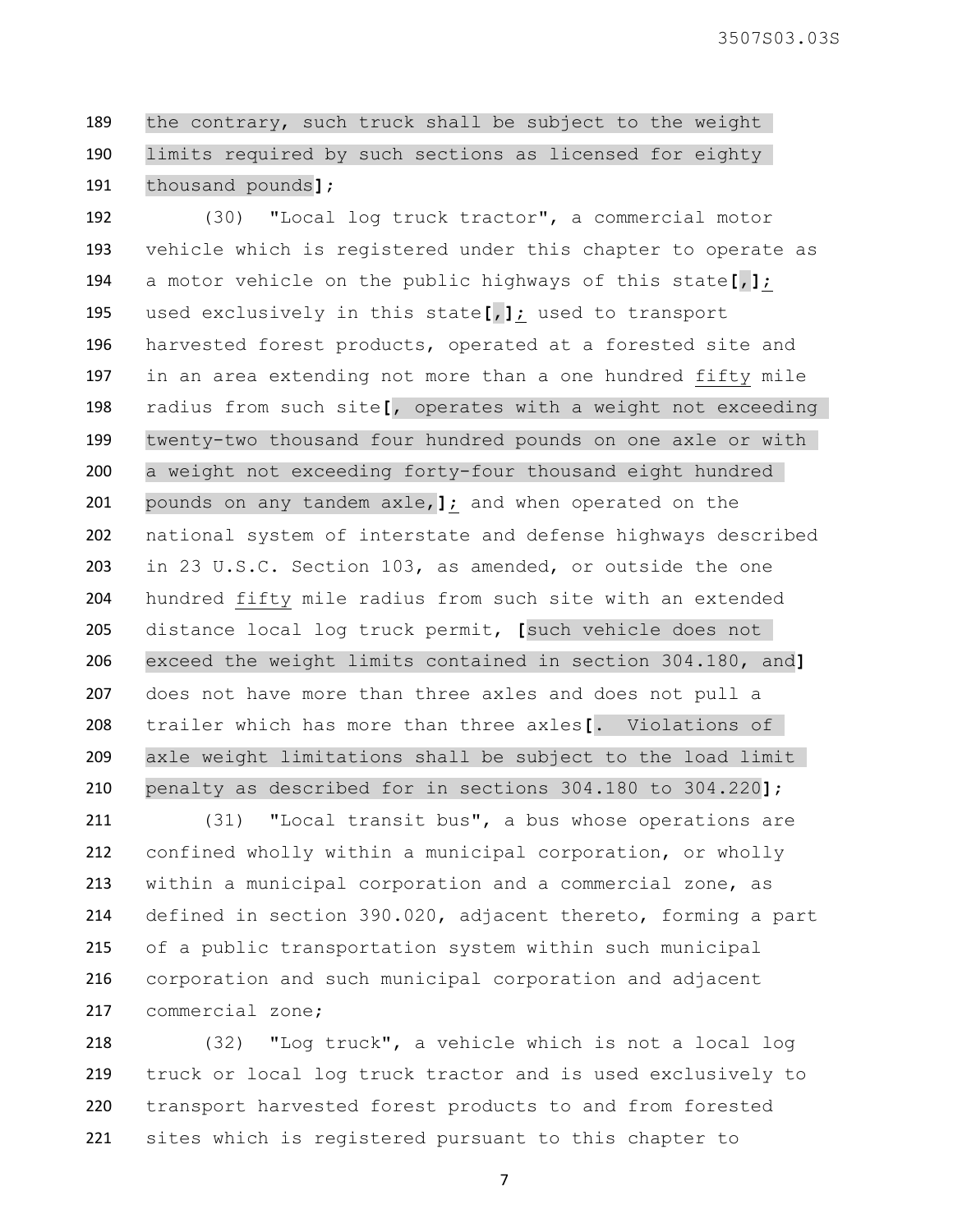operate as a motor vehicle on the public highways of this 223 state for the transportation of harvested forest products;

 (33) "Major component parts", the rear clip, cowl, frame, body, cab, front-end assembly, and front clip, as those terms are defined by the director of revenue pursuant 227 to rules and regulations or by illustrations;

 (34) "Manufacturer", any person, firm, corporation or association engaged in the business of manufacturing or assembling motor vehicles, trailers or vessels for sale;

 (35) "Motor change vehicle", a vehicle manufactured prior to August, 1957, which receives a new, rebuilt or used engine, and which used the number stamped on the original 234 engine as the vehicle identification number;

 (36) "Motor vehicle", any self-propelled vehicle not operated exclusively upon tracks, except farm tractors and electric bicycles;

238 (37) "Motor vehicle primarily for business use", any vehicle other than a recreational motor vehicle, motorcycle, motortricycle, or any commercial motor vehicle licensed for over twelve thousand pounds:

(a) Offered for hire or lease; or

 (b) The owner of which also owns ten or more such 244 motor vehicles;

 (38) "Motorcycle", a motor vehicle operated on two wheels;

 (39) "Motorized bicycle", any two-wheeled or three- wheeled device having an automatic transmission and a motor with a cylinder capacity of not more than fifty cubic centimeters, which produces less than three gross brake horsepower, and is capable of propelling the device at a maximum speed of not more than thirty miles per hour on level ground, but excluding an electric bicycle;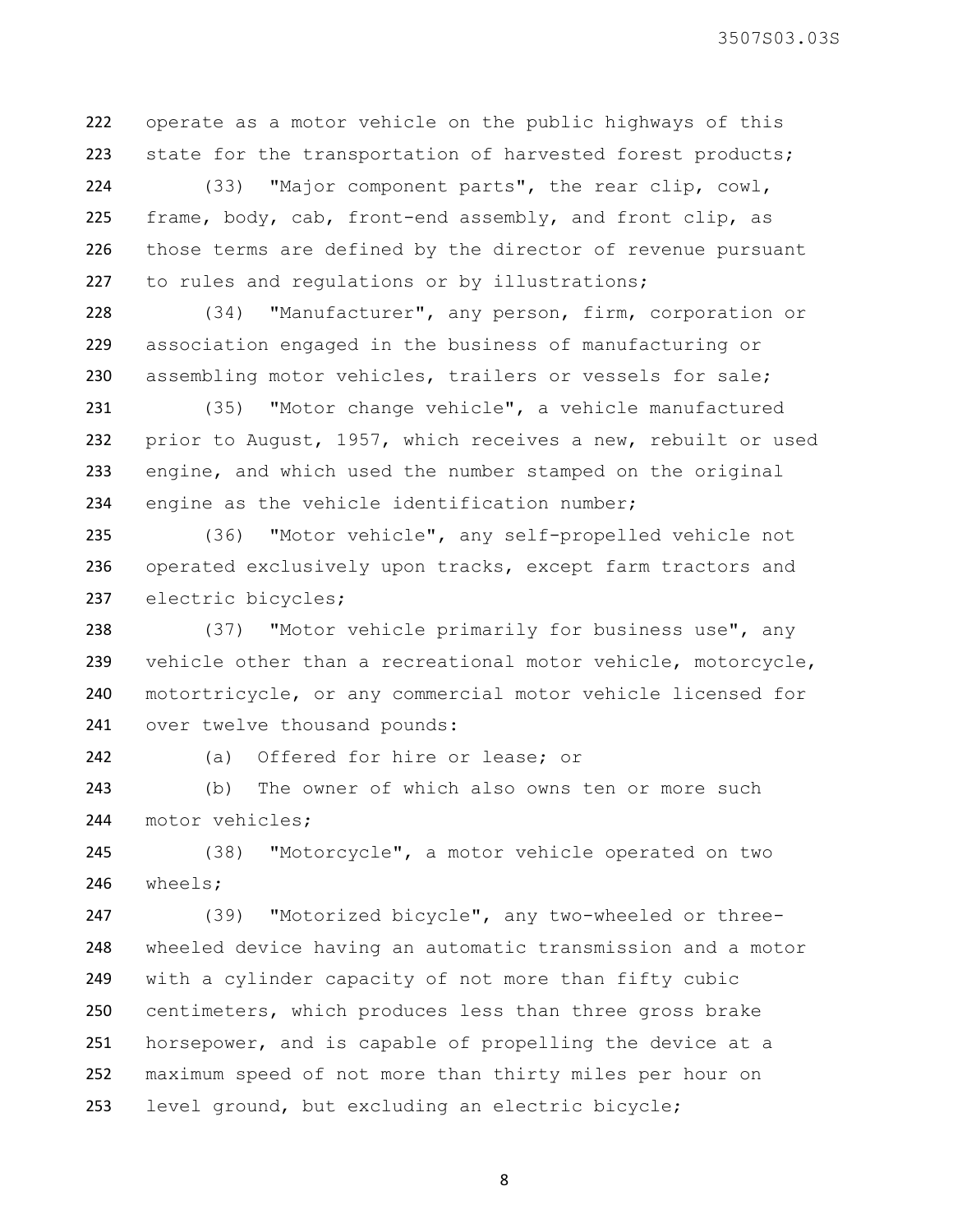(40) "Motortricycle", a motor vehicle upon which the operator straddles or sits astride that is designed to be controlled by handle bars and is operated on three wheels, including a motorcycle while operated with any conveyance, temporary or otherwise, requiring the use of a third wheel, but excluding an electric bicycle. A motortricycle shall not be included in the definition of all-terrain vehicle;

 (41) "Municipality", any city, town or village, 262 whether incorporated or not;

 (42) "Nonresident", a resident of a state or country 264 other than the state of Missouri;

 (43) "Non-USA-std motor vehicle", a motor vehicle not originally manufactured in compliance with United States 267 emissions or safety standards;

 (44) "Operator", any person who operates or drives a motor vehicle;

 (45) "Owner", any person, firm, corporation or association, who holds the legal title to a vehicle or who has executed a buyer's order or retail installment sales contract with a motor vehicle dealer licensed under sections 301.550 to 301.580 for the purchase of a vehicle with an immediate right of possession vested in the transferee, or in the event a vehicle is the subject of an agreement for the conditional sale or lease thereof with the right of purchase upon performance of the conditions stated in the agreement and with an immediate right of possession vested in the conditional vendee or lessee, or in the event a mortgagor of a vehicle is entitled to possession, then such conditional vendee or lessee or mortgagor shall be deemed the owner;

 (46) "Public garage", a place of business where motor vehicles are housed, stored, repaired, reconstructed or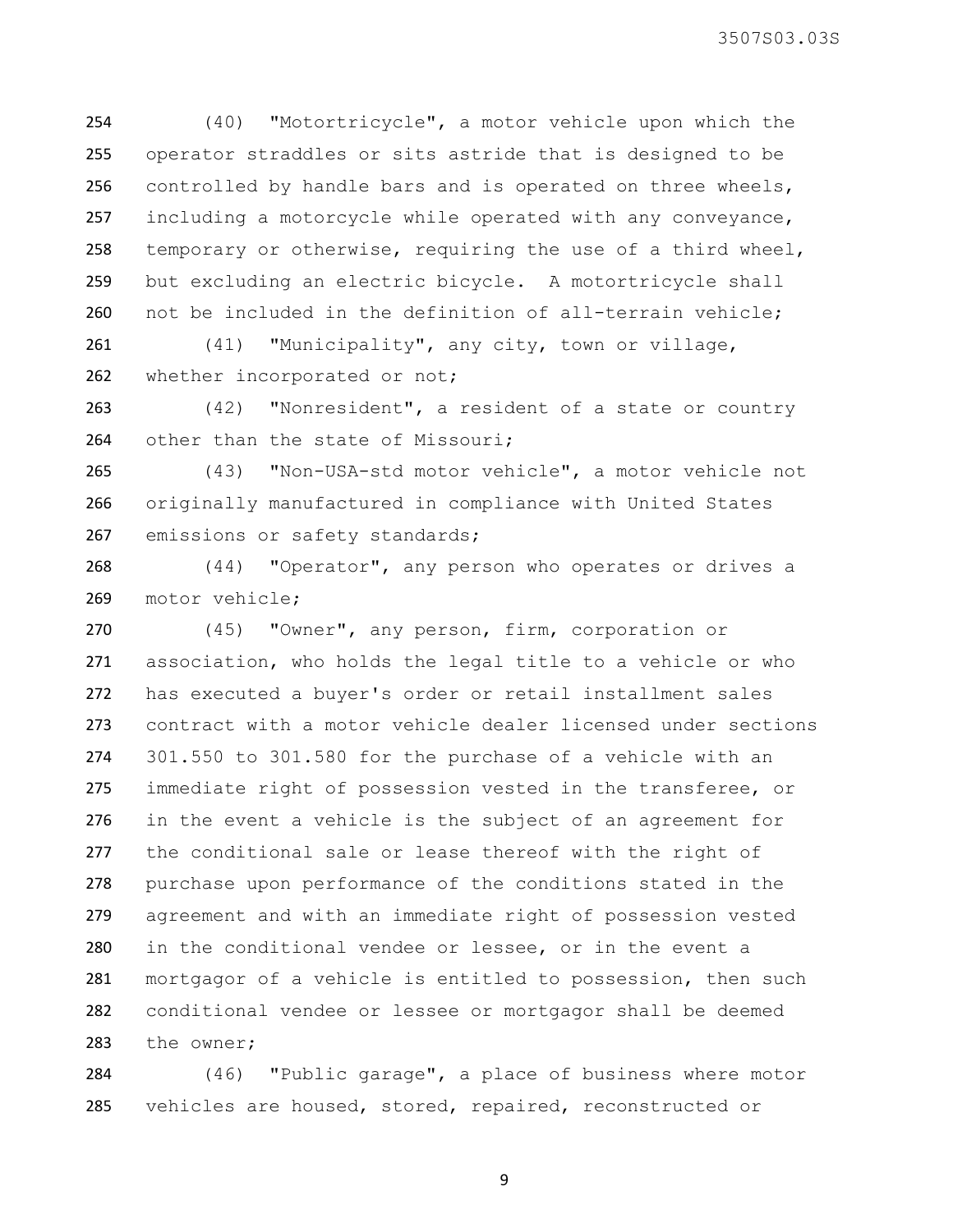repainted for persons other than the owners or operators of such place of business;

 (47) "Rebuilder", a business that repairs or rebuilds motor vehicles owned by the rebuilder, but does not include certificated common or contract carriers of persons or property;

 (48) "Reconstructed motor vehicle", a vehicle that is altered from its original construction by the addition or substitution of two or more new or used major component parts, excluding motor vehicles made from all new parts, and new multistage manufactured vehicles;

 (49) "Recreational motor vehicle", any motor vehicle designed, constructed or substantially modified so that it may be used and is used for the purposes of temporary housing quarters, including therein sleeping and eating facilities which are either permanently attached to the motor vehicle or attached to a unit which is securely attached to the motor vehicle. Nothing herein shall prevent any motor vehicle from being registered as a commercial motor vehicle if the motor vehicle could otherwise be so registered;

 (50) "Recreational off-highway vehicle", any motorized vehicle manufactured and used exclusively for off-highway use which is more than fifty inches but no more than eighty inches in width, measured from outside of tire rim to outside of tire rim, with an unladen dry weight of three thousand five hundred pounds or less, traveling on four or more nonhighway tires and which may have access to ATV trails;

 (51) "Recreational trailer", any trailer designed, constructed, or substantially modified so that it may be used and is used for the purpose of temporary housing quarters, including therein sleeping or eating facilities,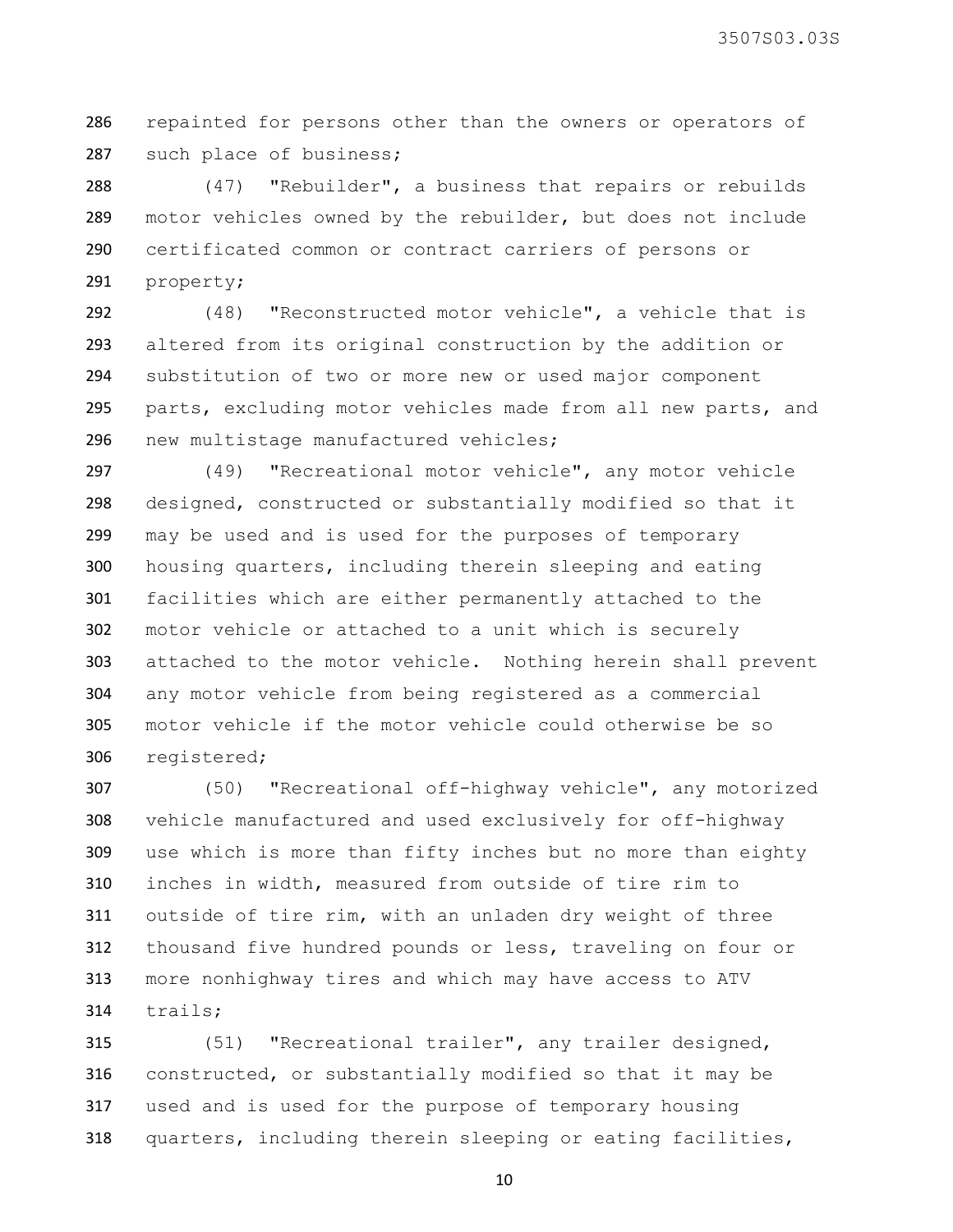which can be temporarily attached to a motor vehicle or attached to a unit which is securely attached to a motor vehicle;

 (52) "Rollback or car carrier", any vehicle specifically designed to transport wrecked, disabled or otherwise inoperable vehicles, when the transportation is directly connected to a wrecker or towing service;

 (53) "Saddlemount combination", a combination of vehicles in which a truck or truck tractor tows one or more trucks or truck tractors, each connected by a saddle to the frame or fifth wheel of the vehicle in front of it. The "saddle" is a mechanism that connects the front axle of the towed vehicle to the frame or fifth wheel of the vehicle in front and functions like a fifth wheel kingpin connection. When two vehicles are towed in this manner the combination is called a "double saddlemount combination". When three vehicles are towed in this manner, the combination is called a "triple saddlemount combination";

 (54) "Salvage dealer and dismantler", a business that dismantles used motor vehicles for the sale of the parts 339 thereof, and buys and sells used motor vehicle parts and accessories;

 (55) "Salvage vehicle", a motor vehicle, semitrailer, or house trailer which:

 (a) Was damaged during a year that is no more than six years after the manufacturer's model year designation for such vehicle to the extent that the total cost of repairs to rebuild or reconstruct the vehicle to its condition immediately before it was damaged for legal operation on the roads or highways exceeds eighty percent of the fair market value of the vehicle immediately preceding the time it was damaged;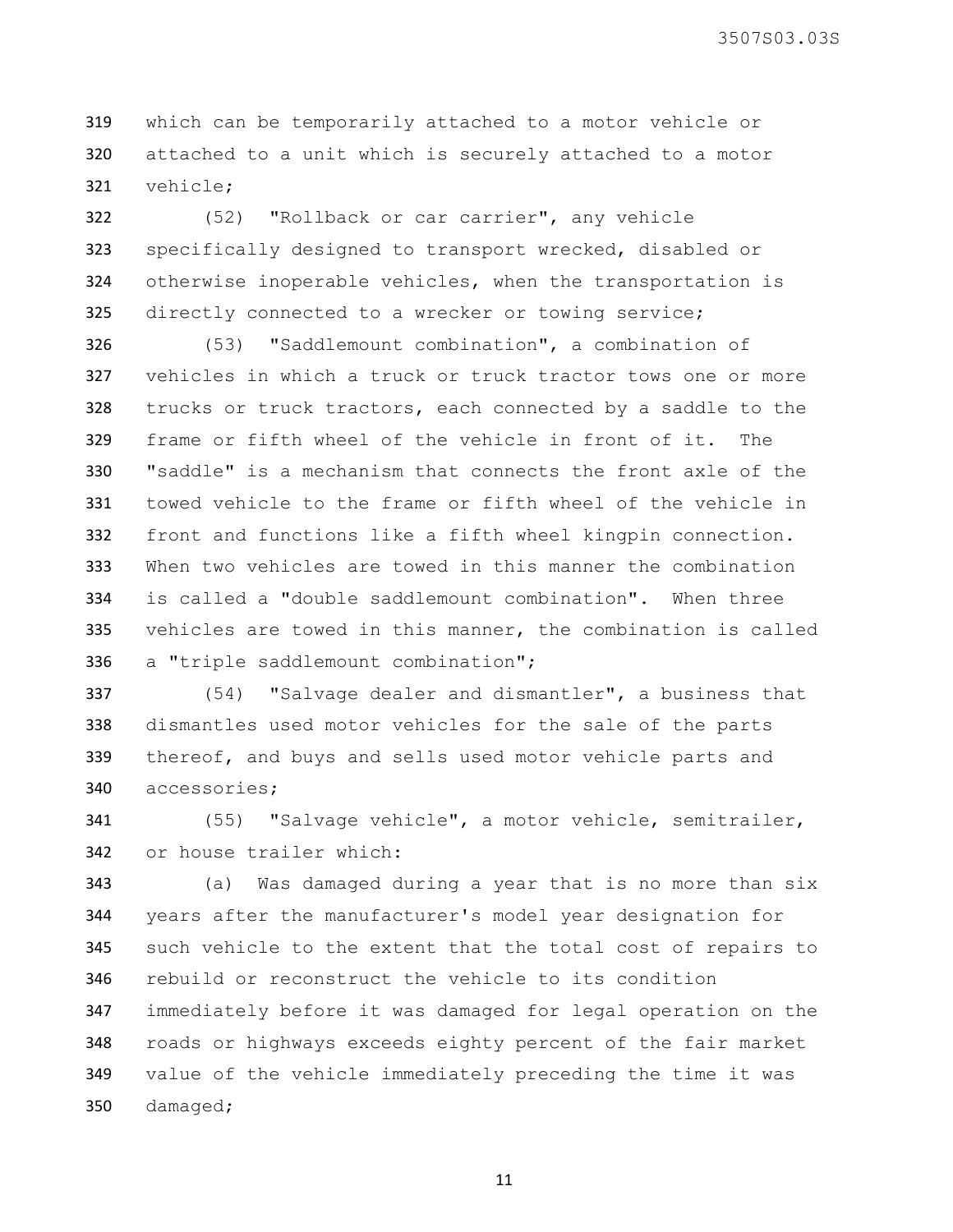(b) By reason of condition or circumstance, has been declared salvage, either by its owner, or by a person, firm, corporation, or other legal entity exercising the right of security interest in it;

 (c) Has been declared salvage by an insurance company as a result of settlement of a claim;

 (d) Ownership of which is evidenced by a salvage title; or

 (e) Is abandoned property which is titled pursuant to section 304.155 or section 304.157 and designated with the words "salvage/abandoned property". The total cost of repairs to rebuild or reconstruct the vehicle shall not include the cost of repairing, replacing, or reinstalling inflatable safety restraints, tires, sound systems, or damage as a result of hail, or any sales tax on parts or materials to rebuild or reconstruct the vehicle. For purposes of this definition, "fair market value" means the retail value of a motor vehicle as:

 a. Set forth in a current edition of any nationally recognized compilation of retail values, including automated databases, or from publications commonly used by the automotive and insurance industries to establish the values of motor vehicles;

 b. Determined pursuant to a market survey of 375 comparable vehicles with regard to condition and equipment; and

 c. Determined by an insurance company using any other procedure recognized by the insurance industry, including market surveys, that is applied by the company in a uniform manner;

 (56) "School bus", any motor vehicle used solely to transport students to or from school or to transport 383 students to or from any place for educational purposes;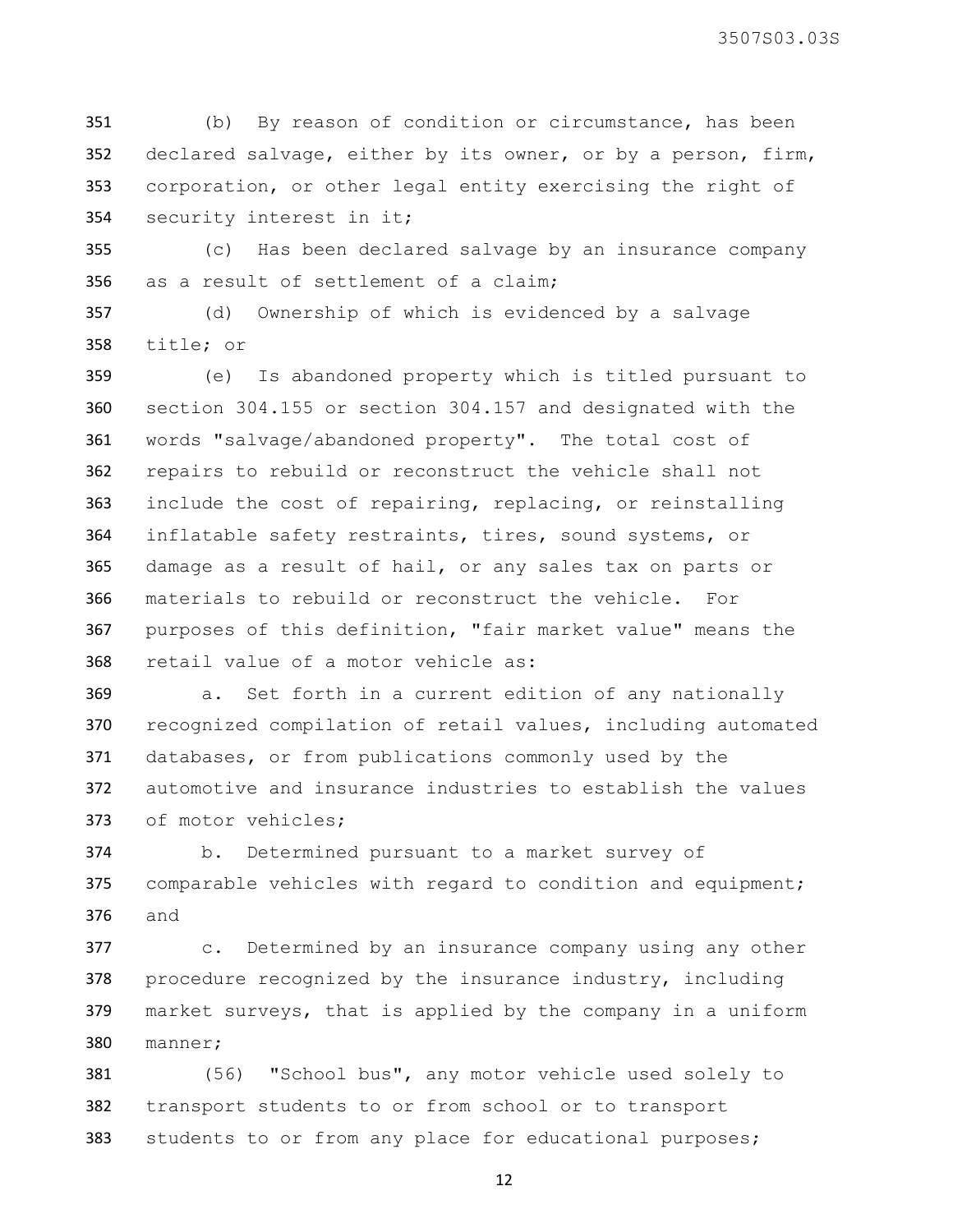(57) "Scrap processor", a business that, through the use of fixed or mobile equipment, flattens, crushes, or otherwise accepts motor vehicles and vehicle parts for processing or transportation to a shredder or scrap metal operator for recycling;

 (58) "Shuttle bus", a motor vehicle used or maintained by any person, firm, or corporation as an incidental service to transport patrons or customers of the regular business of such person, firm, or corporation to and from the place of business of the person, firm, or corporation providing the service at no fee or charge. Shuttle buses shall not be registered as buses or as commercial motor vehicles;

 (59) "Special mobile equipment", every self-propelled vehicle not designed or used primarily for the transportation of persons or property and incidentally operated or moved over the highways, including farm equipment, implements of husbandry, road construction or maintenance machinery, ditch-digging apparatus, stone crushers, air compressors, power shovels, cranes, graders, rollers, well-drillers and wood-sawing equipment used for hire, asphalt spreaders, bituminous mixers, bucket loaders, ditchers, leveling graders, finished machines, motor graders, road rollers, scarifiers, earth-moving carryalls, scrapers, drag lines, concrete pump trucks, rock-drilling and earth-moving equipment. This enumeration shall be deemed partial and shall not operate to exclude other such 410 vehicles which are within the general terms of this section;

 (60) "Specially constructed motor vehicle", a motor vehicle which shall not have been originally constructed under a distinctive name, make, model or type by a manufacturer of motor vehicles. The term specially constructed motor vehicle includes kit vehicles;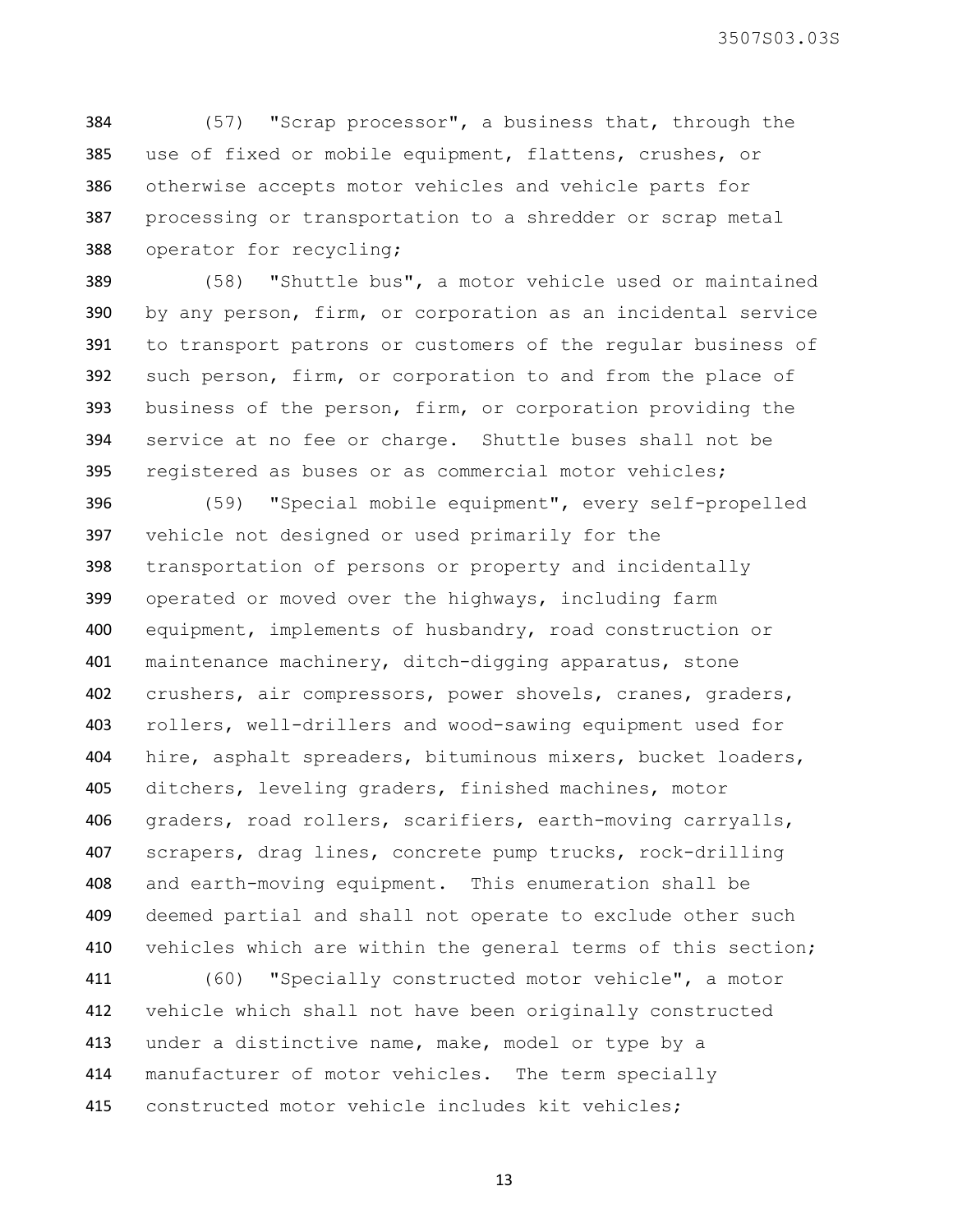(61) "Stinger-steered combination", a truck tractor- semitrailer wherein the fifth wheel is located on a drop frame located behind and below the rearmost axle of the power unit;

 (62) "Tandem axle", a group of two or more axles, 421 arranged one behind another, the distance between the extremes of which is more than forty inches and not more than ninety-six inches apart;

 (63) "Towaway trailer transporter combination", a combination of vehicles consisting of a trailer transporter towing unit and two trailers or semitrailers, with a total 427 weight that does not exceed twenty-six thousand pounds; and 428 in which the trailers or semitrailers carry no property and constitute inventory property of a manufacturer, 430 distributer, or dealer of such trailers or semitrailers;

 (64) "Tractor", "truck tractor" or "truck-tractor", a self-propelled motor vehicle designed for drawing other 433 vehicles, but not for the carriage of any load when 434 operating independently. When attached to a semitrailer, it 435 supports a part of the weight thereof;

 (65) "Trailer", any vehicle without motive power designed for carrying property or passengers on its own 438 structure and for being drawn by a self-propelled vehicle, 439 except those running exclusively on tracks, including a semitrailer or vehicle of the trailer type so designed and used in conjunction with a self-propelled vehicle that a considerable part of its own weight rests upon and is carried by the towing vehicle. The term trailer shall not include cotton trailers as defined in this section and shall not include manufactured homes as defined in section 700.010;

 (66) "Trailer transporter towing unit", a power unit that is not used to carry property when operating in a towaway trailer transporter combination;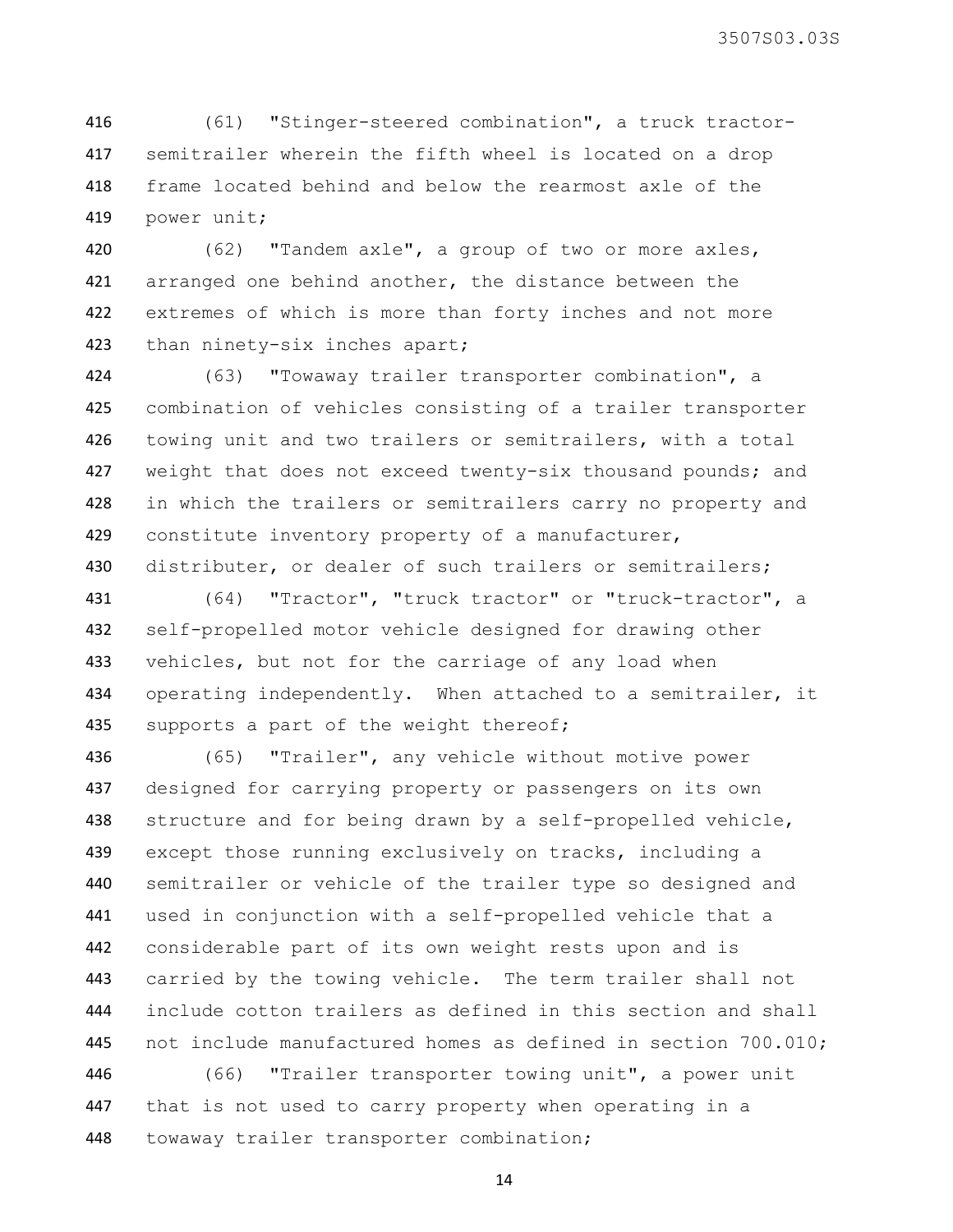(67) "Truck", a motor vehicle designed, used, or 450 maintained for the transportation of property;

 (68) "Truck-tractor semitrailer-semitrailer", a combination vehicle in which the two trailing units are connected with a B-train assembly which is a rigid frame extension attached to the rear frame of a first semitrailer which allows for a fifth-wheel connection point for the second semitrailer and has one less articulation point than the conventional A-dolly connected truck-tractor semitrailer-trailer combination;

 (69) "Truck-trailer boat transporter combination", a boat transporter combination consisting of a straight truck towing a trailer using typically a ball and socket connection with the trailer axle located substantially at the trailer center of gravity rather than the rear of the trailer but so as to maintain a downward force on the trailer tongue;

 (70) "Used parts dealer", a business that buys and 467 sells used motor vehicle parts or accessories, but not including a business that sells only new, remanufactured or rebuilt parts. Business does not include isolated sales at 470 a swap meet of less than three days;

 (71) "Utility vehicle", any motorized vehicle manufactured and used exclusively for off-highway use which 473 is more than fifty inches but no more than eighty inches in width, measured from outside of tire rim to outside of tire rim, with an unladen dry weight of three thousand five 476 hundred pounds or less, traveling on four or six wheels, to be used primarily for landscaping, lawn care, or maintenance purposes;

 (72) "Vanpool", any van or other motor vehicle used or maintained by any person, group, firm, corporation, 481 association, city, county or state agency, or any member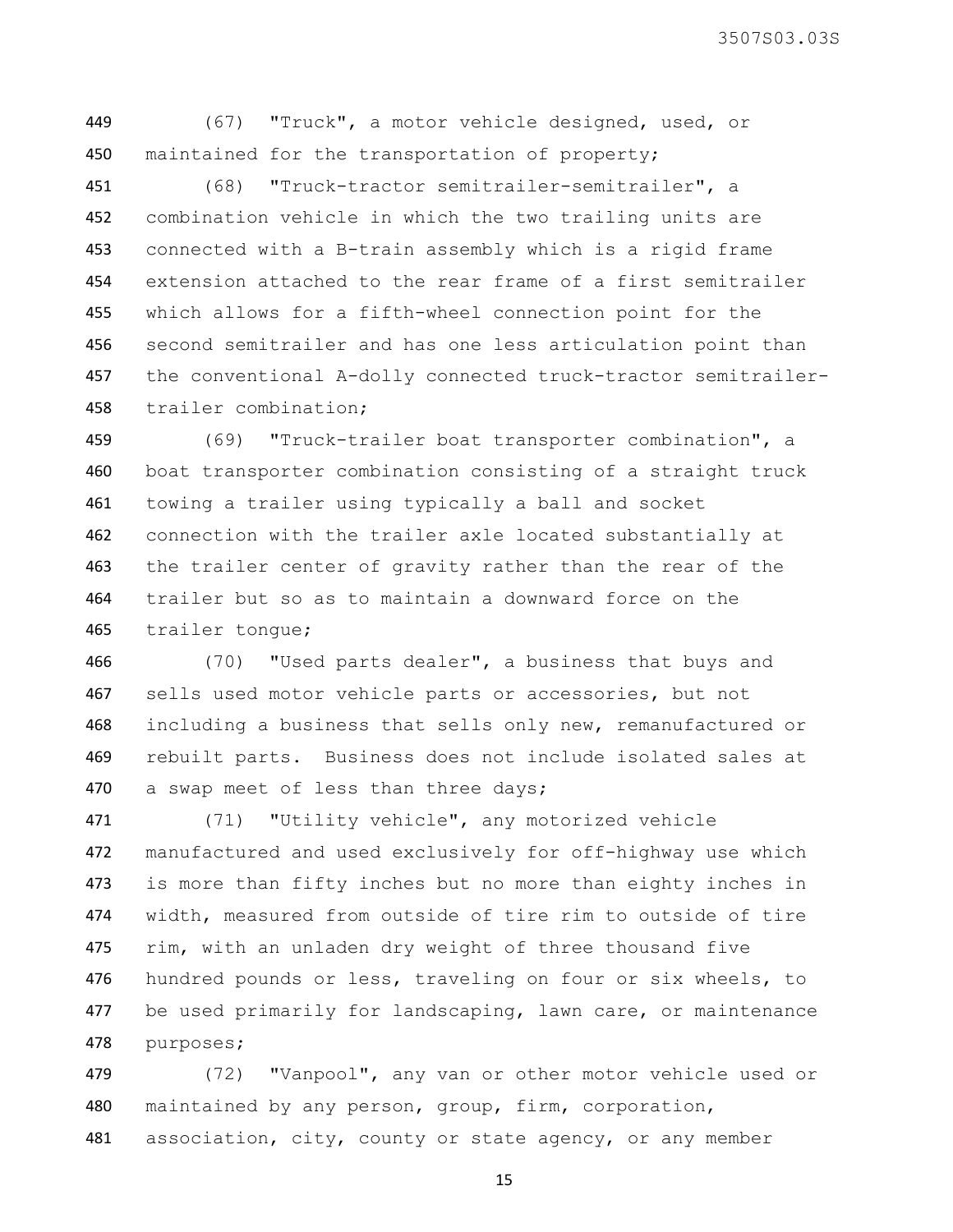thereof, for the transportation of not less than eight nor 483 more than forty-eight employees, per motor vehicle, to and from their place of employment; however, a vanpool shall not be included in the definition of the term bus or commercial motor vehicle as defined in this section, nor shall a vanpool driver be deemed a chauffeur as that term is defined by section 303.020; nor shall use of a vanpool vehicle for ride-sharing arrangements, recreational, personal, or maintenance uses constitute an unlicensed use of the motor vehicle, unless used for monetary profit other than for use in a ride-sharing arrangement;

 (73) "Vehicle", any mechanical device on wheels, designed primarily for use, or used, on highways, except motorized bicycles, electric bicycles, vehicles propelled or drawn by horses or human power, or vehicles used exclusively on fixed rails or tracks, or cotton trailers or motorized 498 wheelchairs operated by handicapped persons;

 (74) "Wrecker" or "tow truck", any emergency commercial vehicle equipped, designed and used to assist or render aid and transport or tow disabled or wrecked vehicles from a highway, road, street or highway rights-of-way to a point of storage or repair, including towing a replacement vehicle to replace a disabled or wrecked vehicle;

 (75) "Wrecker or towing service", the act of transporting, towing or recovering with a wrecker, tow truck, rollback or car carrier any vehicle not owned by the operator of the wrecker, tow truck, rollback or car carrier for which the operator directly or indirectly receives compensation or other personal gain."; and

 Further amend said bill, page 17, section 301.033, line 77, by inserting after all of said line the following: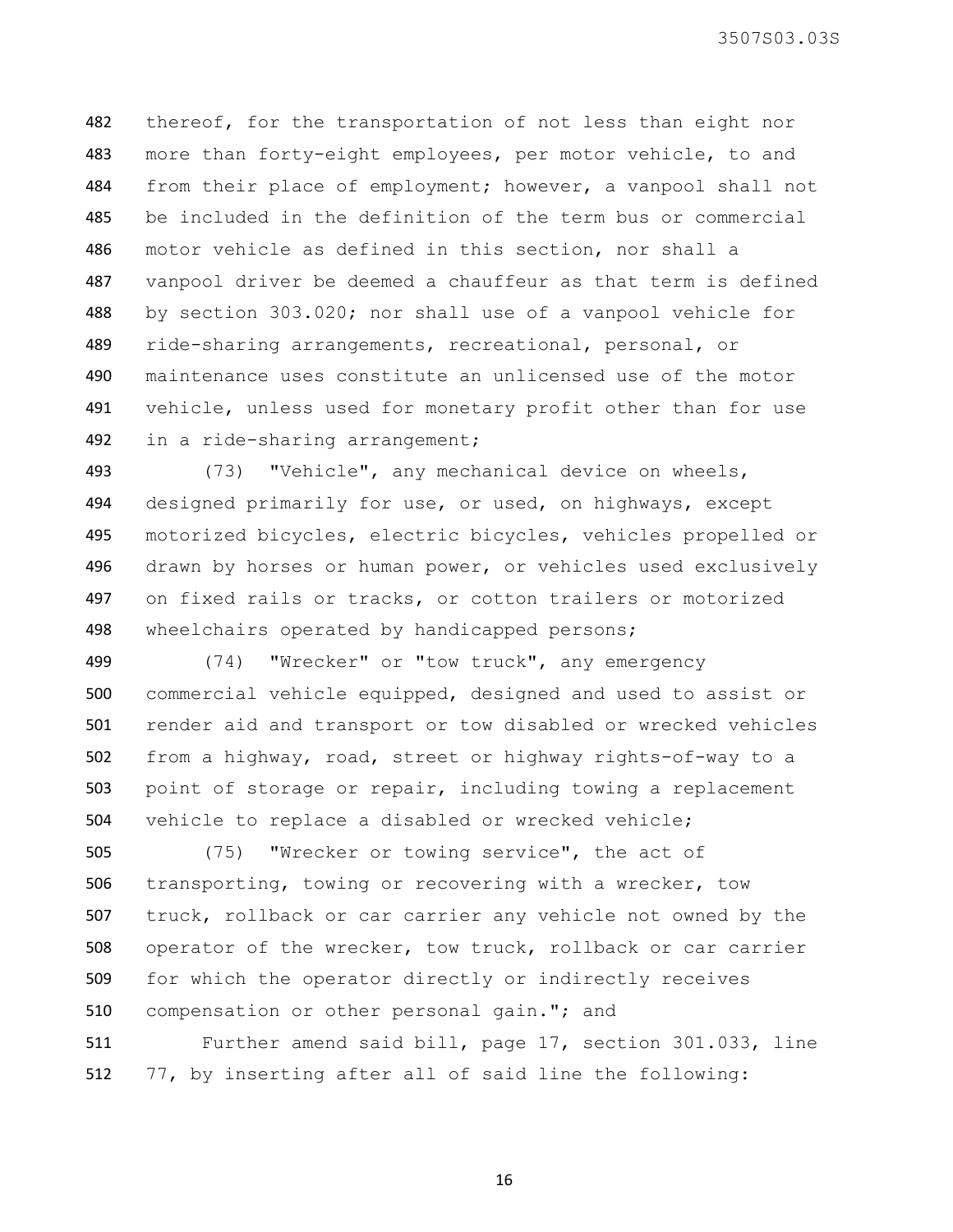"301.062. 1. The annual registration fee for a local log truck, registered pursuant to this chapter, is three hundred dollars.

 2. A local log truck may receive an extended distance local log truck permit for an additional fee of three hundred dollars. A local log truck with an extended distance local log truck permit shall be allowed to transport harvested or processed forest products outside of the **[**one hundred mile**]** radius from the forested site specified in section 301.010 at the weight limits for commercial vehicles specified in section 304.180. For the purposes of this section, "processed forest products" shall mean wood products that are produced from the initial processing of a round log and have received no additional manufacturing or packaging to prepare the material for any retail market including, but not limited to, sawdust, wood chips, bark, slabs, and green square edged lumber products."; and

 Further amend said bill, page 18, section 301.147, line 46, by inserting after all of said line the following:

 "303.025. 1. No owner of a motor vehicle registered in this state, or required to be registered in this state, shall operate, register or maintain registration of a motor vehicle, or permit another person to operate such vehicle, unless the owner maintains the financial responsibility which conforms to the requirements of the laws of this state. No nonresident shall operate or permit another person to operate in this state a motor vehicle registered to such nonresident unless the nonresident maintains the financial responsibility which conforms to the requirements of the laws of the nonresident's state of residence. Furthermore, no person shall operate a motor vehicle owned by another with the knowledge that the owner has not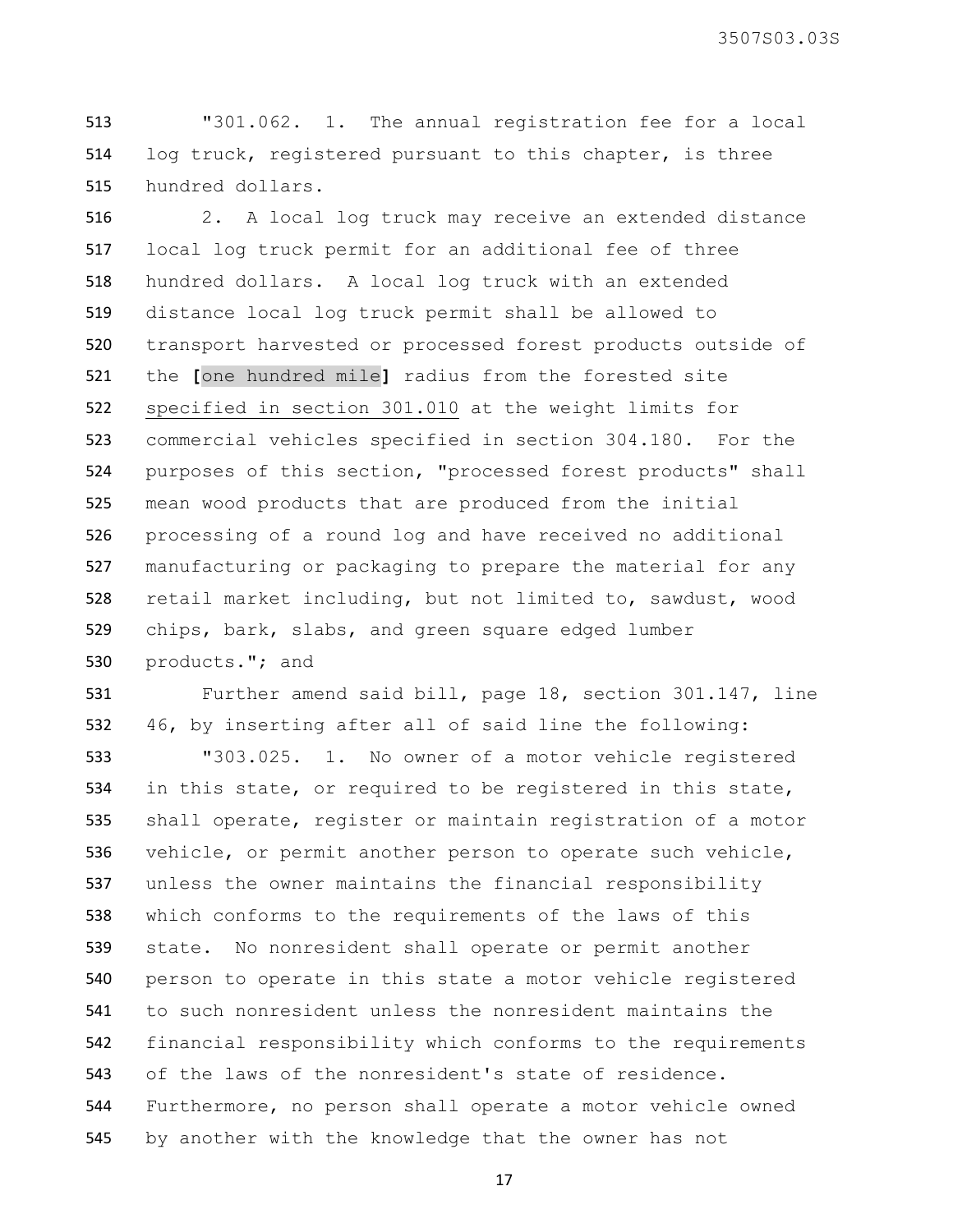maintained financial responsibility unless such person has financial responsibility which covers the person's operation of the other's vehicle; however, no owner or nonresident shall be in violation of this subsection if he or she fails to maintain financial responsibility on a motor vehicle which is inoperable or being stored and not in operation. The director of the department of revenue shall establish by rule a process for voluntary suspension of motor vehicle registration for vehicles which are inoperable or being stored and not in operation. The owner or nonresident shall not further operate the vehicle until the owner or nonresident notifies the department of revenue that the vehicle will be in use, and the department shall reinstate the motor vehicle registration upon receipt of proof of financial responsibility. Owners or nonresidents who operate a motor vehicle during a period of inoperability or storage claimed under this subsection shall be guilty of a class B misdemeanor and may additionally be guilty of a violation of this subsection. Notwithstanding any provision 565 of law to the contrary, the department of revenue may verify motor vehicle financial responsibility as provided by law, but shall not otherwise take legal or administrative action to enforce the requirements of this section unless, in the discretion of the director, the motor vehicle is determined to have been operated in violation of this section, a motor vehicle registration is applied for in violation of this section, or the motor vehicle on two separate occasions thirty days apart is determined to have its registration maintained in violation of this section. The director may prescribe rules and regulations for the implementation of this section.

 2. A motor vehicle owner shall maintain the owner's financial responsibility in a manner provided for in section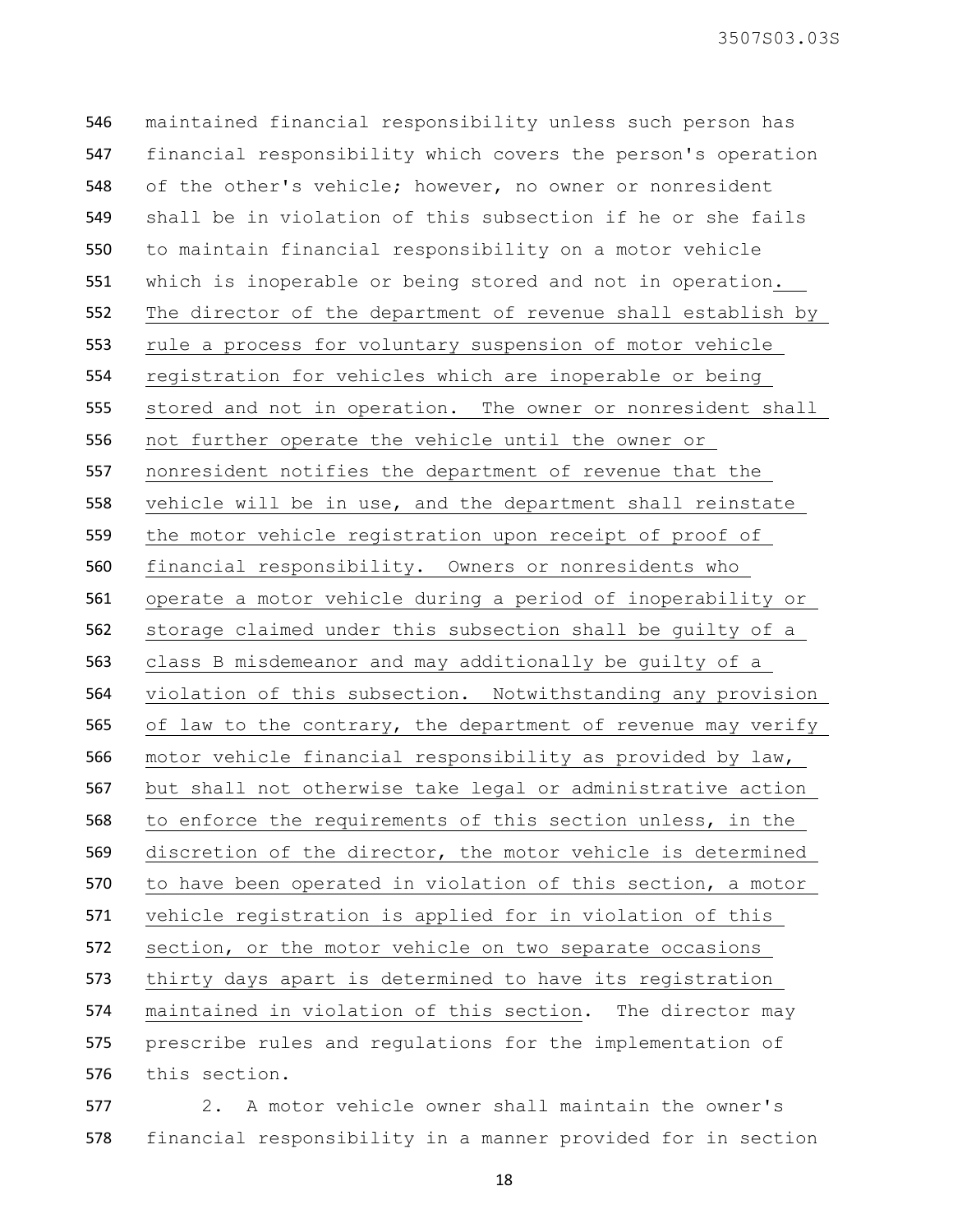303.160, or with a motor vehicle liability policy which conforms to the requirements of the laws of this state. A nonresident motor vehicle owner shall maintain the owner's financial responsibility which conforms to the requirements of the laws of the nonresident's state of residence.

 3. Any person who violates this section is guilty of a misdemeanor. A first violation of this section shall be punishable as a class D misdemeanor. A second or subsequent violation of this section **[**shall**]** may be **[**punishable**]** punished by imprisonment in the county jail for a term not to exceed fifteen days **[**and/or**]** and shall be punished by a fine not less than two hundred dollars but not to exceed five hundred dollars. Prior pleas of guilty and prior findings of guilty shall be pleaded and proven in the same manner as required by section 558.021. However, no person shall be found guilty of violating this section if the operator demonstrates to the court that he or she met the financial responsibility requirements of this section at the time the peace officer, commercial vehicle enforcement officer or commercial vehicle inspector wrote the citation. In addition to any other authorized punishment, the court shall notify the director of revenue of any person convicted pursuant to this section and shall do one of the following:

 (1) Enter an order suspending the driving privilege as of the date of the court order. If the court orders the suspension of the driving privilege, the court shall require the defendant to surrender to it any driver's license then held by such person. The length of the suspension shall be as prescribed in subsection 2 of section 303.042. The court shall forward to the director of revenue the order of suspension of driving privilege and any license surrendered within ten days;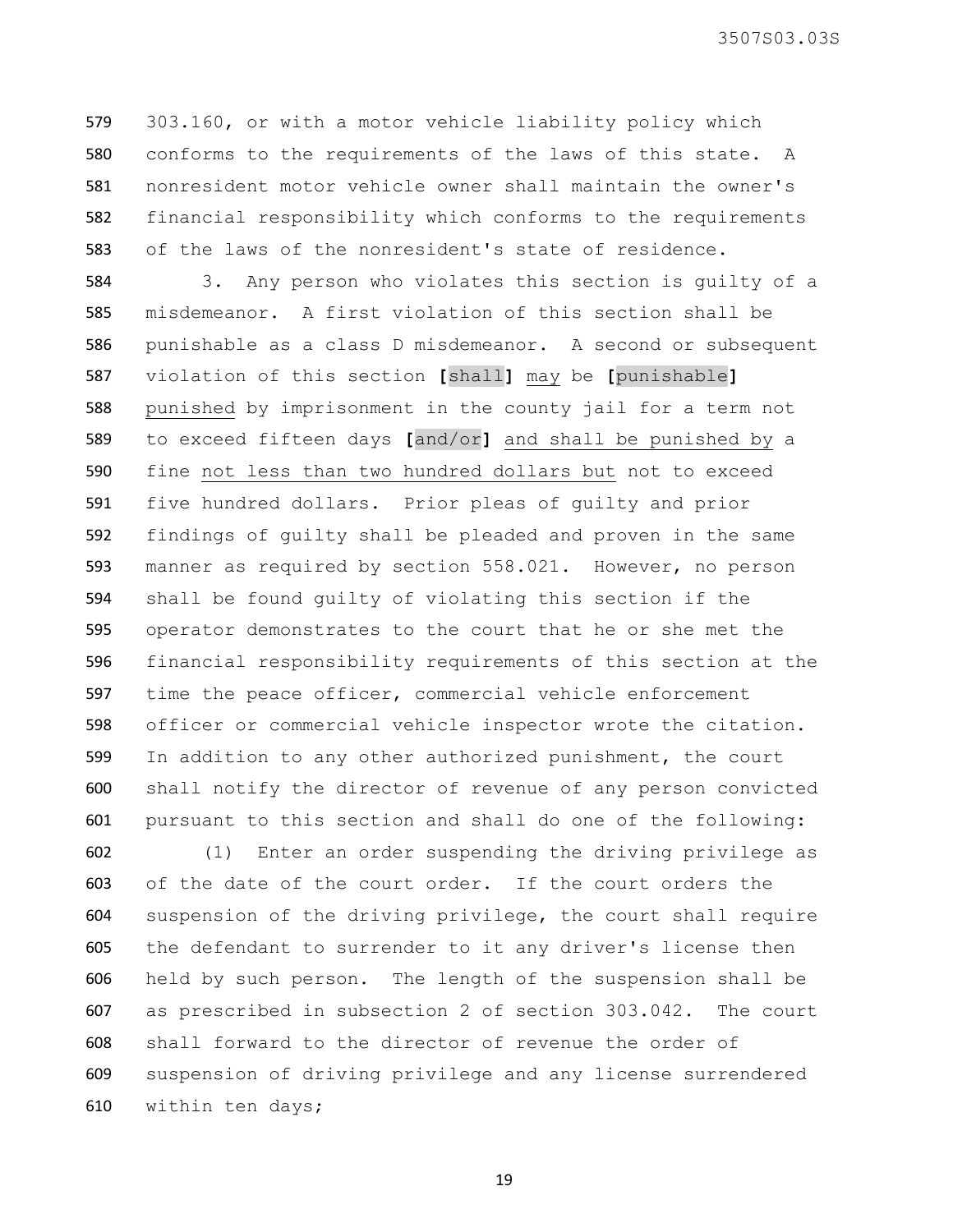(2) Forward the record of the conviction for an assessment of four points;

 (3) In lieu of an assessment of points, render an order of supervision as provided in section 302.303. An order of supervision shall not be used in lieu of points more than one time in any thirty-six-month period. Every court having jurisdiction pursuant to the provisions of this section shall forward a record of conviction to the Missouri state highway patrol, or at the written direction of the Missouri state highway patrol, to the department of revenue, in a manner approved by the director of the department of public safety. The director shall establish procedures for the record keeping and administration of this section; or

 (4) For a nonresident, suspend the nonresident's driving privileges in this state in accordance with section 303.030 and notify the official in charge of the issuance of licenses and registration certificates in the state in which such nonresident resides in accordance with section 303.080.

 4. Nothing in sections 303.010 to 303.050, 303.060, 303.140, 303.220, 303.290, 303.330 and 303.370 shall be construed as prohibiting the department of commerce and insurance from approving or authorizing those exclusions and limitations which are contained in automobile liability insurance policies and the uninsured motorist provisions of automobile liability insurance policies.

 5. If a court enters an order of suspension, the offender may appeal such order directly pursuant to chapter 512 and the provisions of section 302.311 shall not apply.

 6. Any fines owed to the state pursuant to this section may be eligible for payment in installments. The director shall promulgate rules for the application of payment plans, which shall take into account individuals' ability to pay.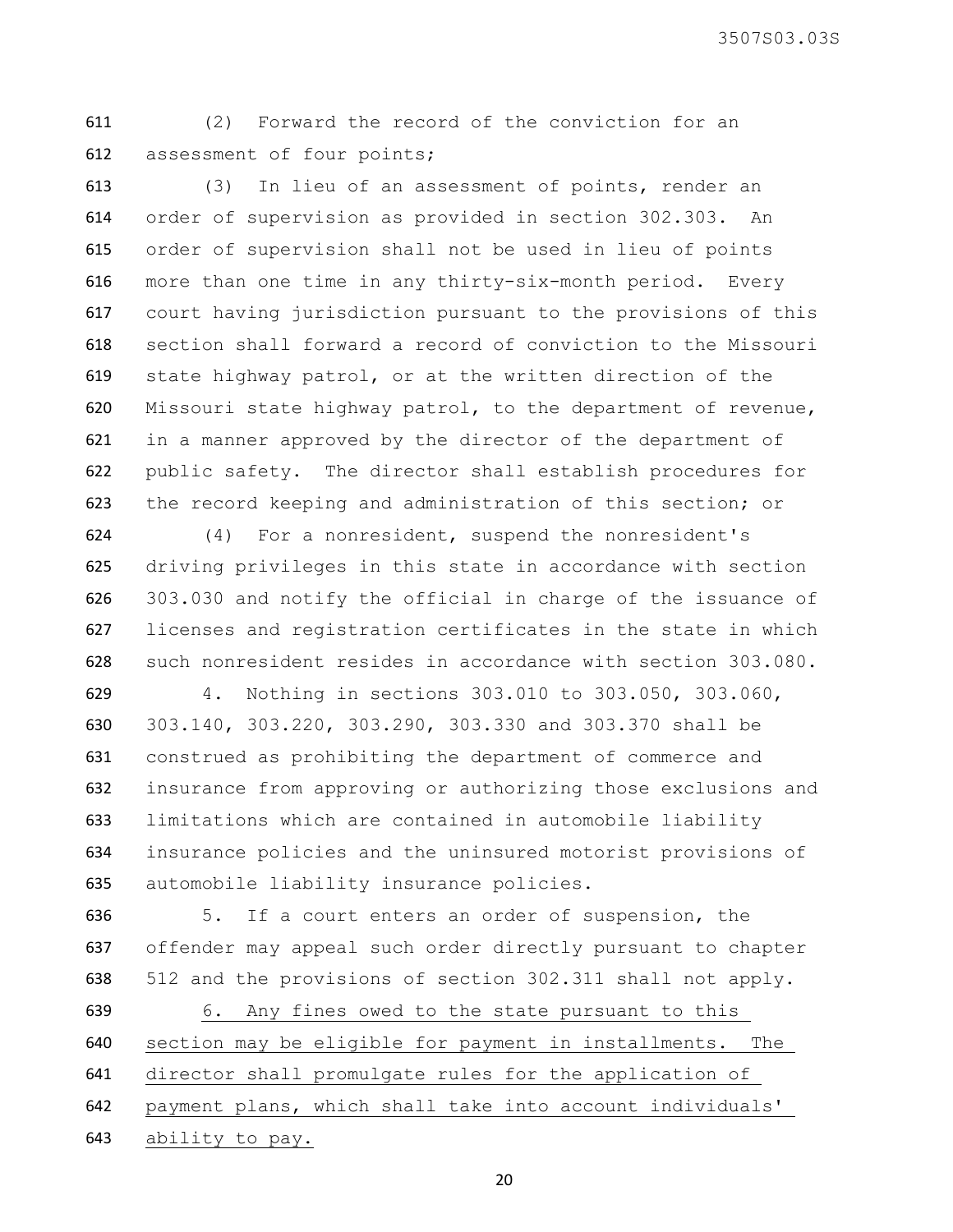303.041. 1. Except as otherwise provided in subsection 7 of section 303.425, if the director determines **[**that as a result of a verification sample or accident report that the owner of a motor vehicle has not maintained financial responsibility, or if the director determines as a result of an order of supervision**]** that the owner or operator of a motor vehicle has not maintained the financial responsibility as required in this chapter, the director shall thirty-three days after mailing notice, suspend the driving privilege of the owner or operator and/or the registration of the vehicle failing to meet such requirement. The notice of suspension shall be mailed to the person at the last known address shown on the department's records. The notice of suspension is deemed received three days after mailing. The notice of suspension shall clearly specify the reason and statutory grounds for the suspension and the effective date of the suspension, the right of the person to request a hearing, the procedure for requesting a hearing, and the date by which that request for a hearing must be made. If the request for a hearing is received by the department prior to the effective date of the suspension, the effective date of the suspension will be stayed until a final order is issued following the hearing.

 2. Except as otherwise provided by law, neither the fact that subsequent to the date of verification or conviction, the owner acquired the required liability insurance policy nor the fact that the owner terminated ownership of the motor vehicle, shall have any bearing upon the director's decision to suspend. Until it is terminated, the suspension shall remain in force after the registration is renewed or a new registration is acquired for the motor vehicle. The suspension also shall apply to any motor vehicle to which the owner transfers the registration.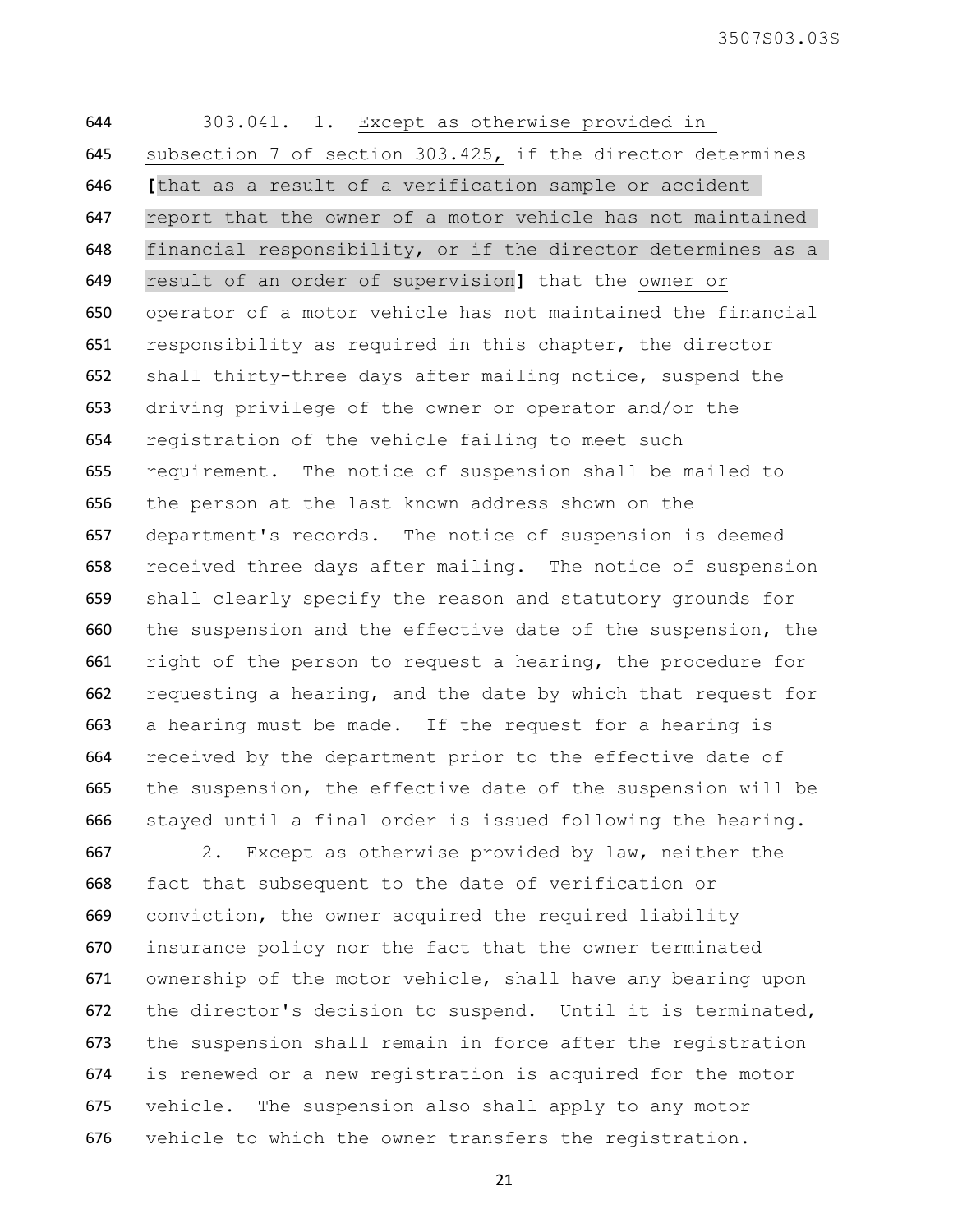| 677 | Effective January 1, 2000, the department shall not extend     |
|-----|----------------------------------------------------------------|
| 678 | any suspension for failure to pay a delinquent late            |
| 679 | surrender fee pursuant to this subsection.                     |
| 680 | 303.420. 1. As used in sections 303.420 to 303.440,            |
| 681 | unless the context requires otherwise, the following terms     |
| 682 | shall mean:                                                    |
| 683 | (1) "Law enforcement agency", the department of                |
| 684 | revenue, the Missouri state highway patrol, the prosecuting    |
| 685 | attorney or sheriff's office of any county or city not         |
| 686 | within a county, the chiefs of police of any city or           |
| 687 | municipality, or any other authorized law enforcement agency   |
| 688 | recognized by the state;                                       |
| 689 | (2) "Program", the motor vehicle financial                     |
| 690 | responsibility enforcement and compliance incentive program    |
| 691 | established under section 303.425;                             |
| 692 | (3) "System" or "verification system", the web-based           |
| 693 | resource established under section 303.430 for online          |
| 694 | verification of motor vehicle financial responsibility.        |
| 695 | 303.422. 1. There is hereby created in the state               |
| 696 | treasury the "Motor Vehicle Financial Responsibility           |
| 697 | Verification and Enforcement Fund", which shall consist of     |
| 698 | money received by the department of revenue under sections     |
| 699 | 303.420 to 303.440. The state treasurer shall be custodian     |
| 700 | of the fund.<br>In accordance with sections 30.170 and 30.180, |
| 701 | the state treasurer may approve disbursements. The fund        |
| 702 | shall be a dedicated fund and money in the fund shall be       |
| 703 | used solely by the department of revenue for the               |
| 704 | administration of sections 303.420 to 303.440.                 |
| 705 | Notwithstanding the provisions of section 33.080 to<br>2.      |
| 706 | the contrary, any moneys remaining in the fund at the end of   |
| 707 | the biennium shall not revert to the credit of the general     |
| 708 | revenue fund.                                                  |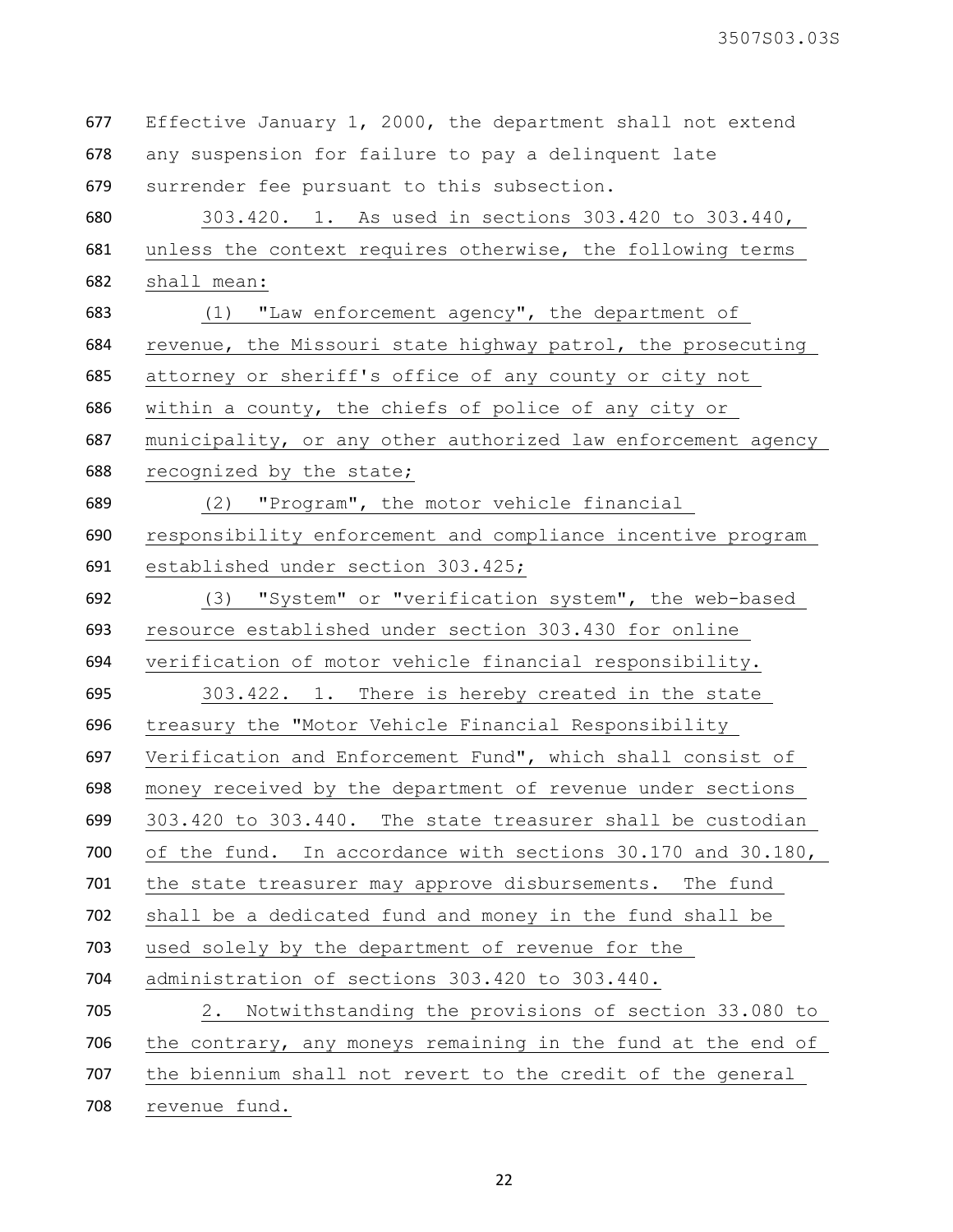| 709 | The state treasurer shall invest moneys in the fund<br>3.    |
|-----|--------------------------------------------------------------|
| 710 | in the same manner as other funds are invested. Any          |
| 711 | interest and moneys earned on such investments shall be      |
| 712 | credited to the fund.                                        |
| 713 | 303.425. 1. (1) There is hereby created within the           |
| 714 | department of revenue the motor vehicle financial            |
| 715 | responsibility enforcement and compliance incentive          |
| 716 | The department of revenue may enter into<br>program.         |
| 717 | contractual agreements with third-party vendors to           |
| 718 | facilitate the necessary technology and equipment,           |
| 719 | maintenance thereof, and associated program management       |
| 720 | services, and may enter into contractual agreements with the |
| 721 | Missouri office of prosecution services as provided in       |
| 722 | sections 303.420 to 303.440. Where sections 303.420 to       |
| 723 | 303.440 authorize the department of revenue to enter into    |
| 724 | contracts with a third-party vendor or the Missouri office   |
| 725 | of prosecution services at its option, the department of     |
| 726 | revenue shall contract with the Missouri office of           |
| 727 | prosecution services unless the Missouri office of           |
| 728 | prosecution services declines to enter into the contract.    |
| 729 | (2)<br>The department of revenue or a third-party vendor     |
|     |                                                              |
| 730 | shall utilize technology to compare vehicle registration     |
| 731 | information with the financial responsibility information    |
| 732 | accessible through the system. The department of revenue     |
| 733 | shall utilize this information to identify motorists who are |
| 734 | in violation of the motor vehicle financial responsibility   |
| 735 | The department of revenue may offer offenders under<br>law.  |
| 736 | this program the option of pretrial diversion as an          |
| 737 | alternative to statutory fines or reinstatement fees         |
| 738 | prescribed under the motor vehicle financial responsibility  |
| 739 | law as a method of encouraging compliance and discouraging   |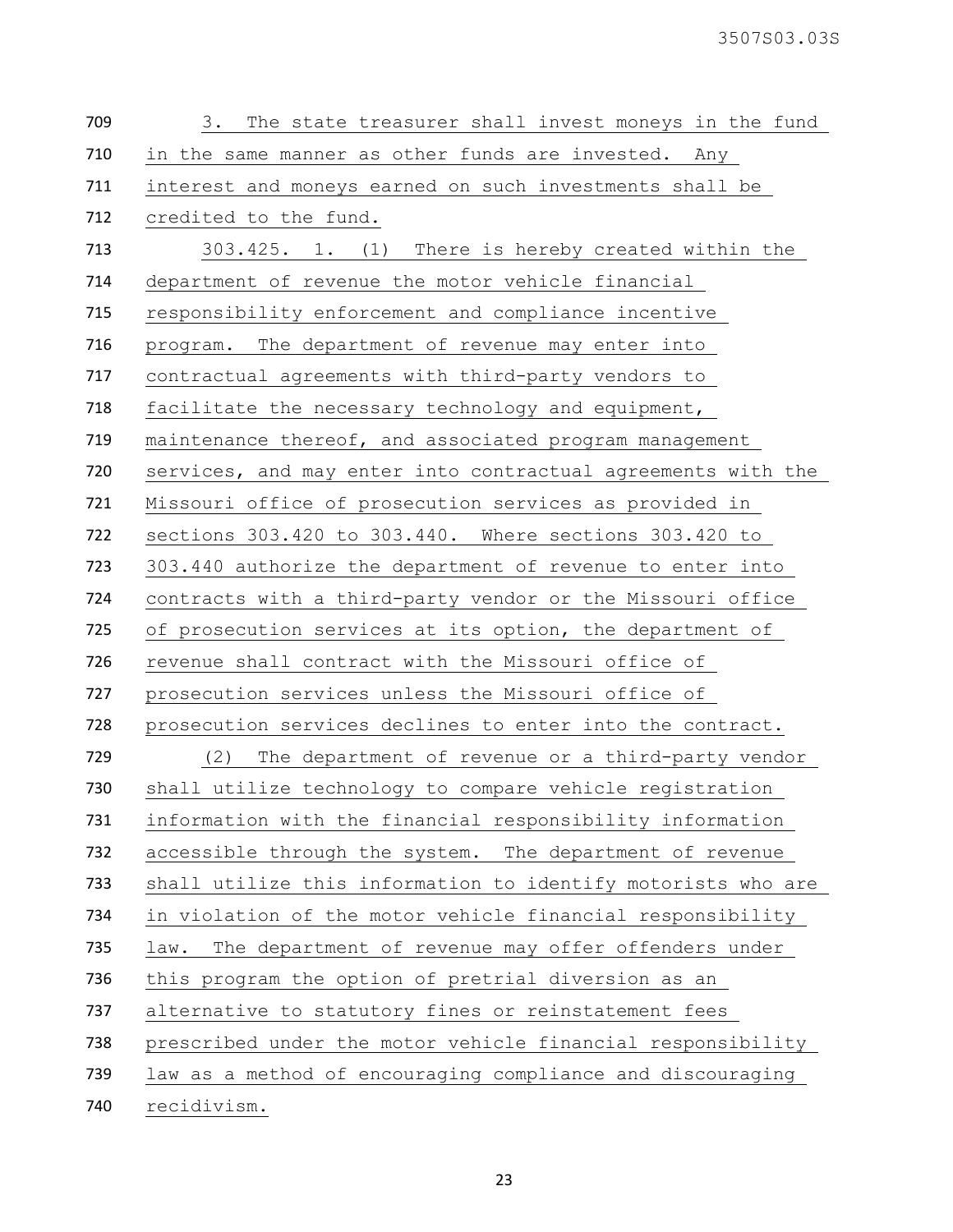| 741 | All fees paid to or collected by third-party<br>(3)          |
|-----|--------------------------------------------------------------|
| 742 | vendors or the Missouri office of prosecution services under |
| 743 | sections 303.420 to 303.440 may come from violator diversion |
| 744 | fees generated by the pretrial diversion option established  |
| 745 | under this section. A contractual agreement between the      |
| 746 | department of revenue and the Missouri office of prosecution |
| 747 | services under sections 303.420 to 303.440 may provide for   |
| 748 | retention by the Missouri office of prosecution services of  |
| 749 | part or all of the violator diversion fees as consideration  |
| 750 | for the contract.                                            |
| 751 | 2. The department of revenue may authorize law               |
| 752 | enforcement agencies or third-party vendors to use           |
| 753 | technology to collect data for the investigation, detection, |
| 754 | analysis, and enforcement of the motor vehicle financial     |
| 755 | responsibility law.                                          |
| 756 | 3. The department of revenue may authorize traffic           |
| 757 | enforcement officers, third-party vendors, or the Missouri   |
| 758 | office of prosecution services to administer the processing  |
| 759 | and issuance of notices of violation, the collection of fees |
| 760 | for a violation of the motor vehicle financial               |
| 761 | responsibility law, or the referral of cases for             |
| 762 | prosecution, under the program.                              |
| 763 | Access to the system shall be restricted to<br>4.            |
| 764 | authorized law enforcement agency users in the program, the  |
| 765 | department of revenue, and the third-party vendors with      |
| 766 | which the department of revenue contracts for purposes of    |
| 767 | the program, provided that any third-party vendor with which |
| 768 | a contract is executed to provide necessary technology,      |
| 769 | equipment, or maintenance for the program shall be           |
| 770 | authorized as necessary to collaborate for required updates  |
| 771 | and maintenance of system software.                          |
| 772 | 5. For purposes of the program, any data collected and       |
| 773 | matched to a corresponding vehicle insurance record as       |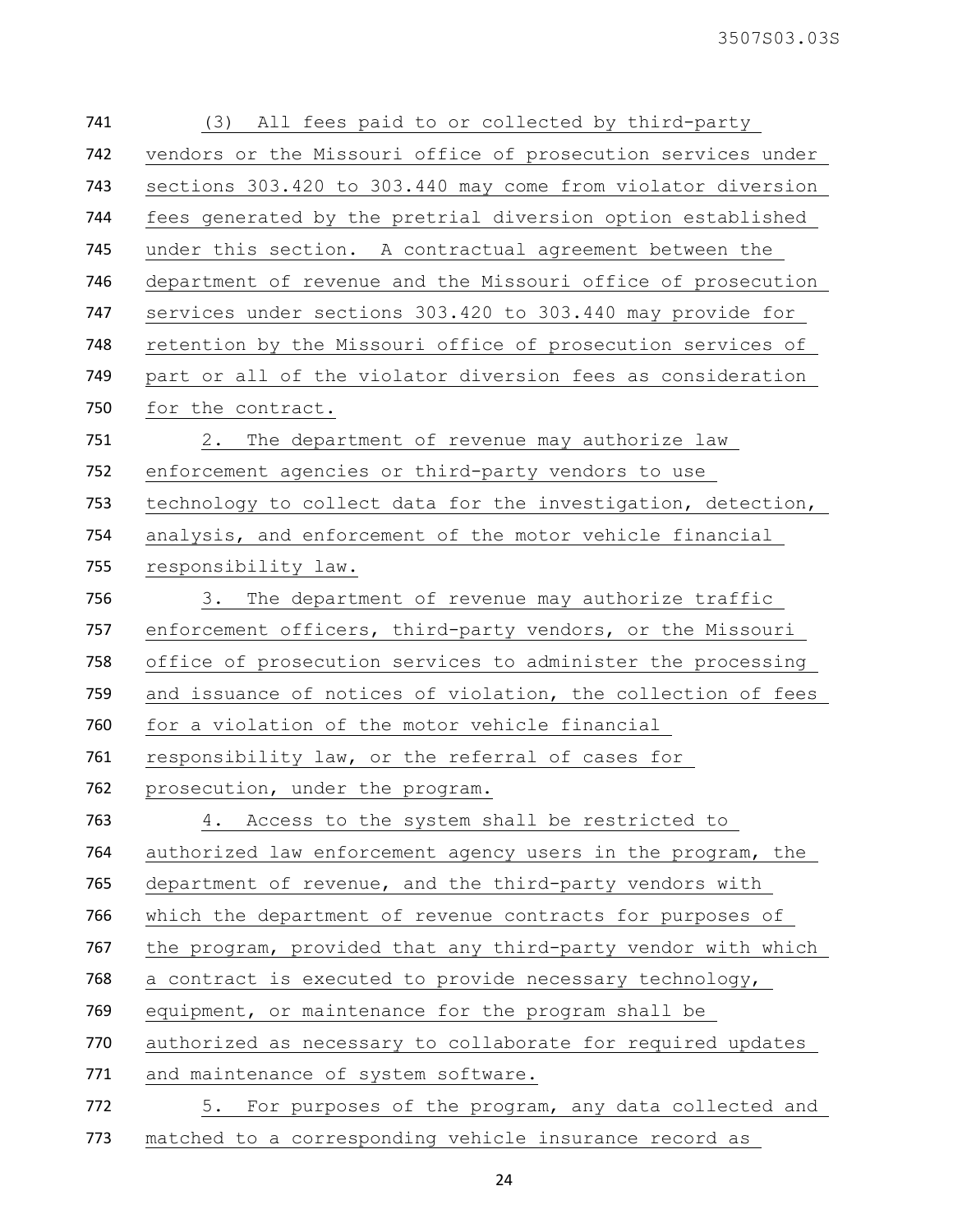verified through the system, and any Missouri vehicle 775 registration database, may be used to identify violations of the motor vehicle financial responsibility law. Such images and corresponding data shall constitute evidence of the violations. 6. Except as otherwise provided in this section, the department of revenue shall suspend, in accordance with section 303.041, the registration of any motor vehicle that is determined under the program to be in violation of the motor vehicle financial responsibility law. 7. The department of revenue shall send to an owner whose vehicle is identified under the program as being in violation of the motor vehicle financial responsibility law a notice that the vehicle's registration may be suspended unless the owner, within thirty days, provides proof of financial responsibility for the vehicle or proof, in a form specified by the department of revenue, that the owner has a pending criminal charge for a violation of the motor vehicle financial responsibility law. The notice shall include information on steps an individual may take to obtain proof of financial responsibility and a web address to a page on the department of revenue's website where information on obtaining proof of financial responsibility shall be provided. If proof of financial responsibility or a pending criminal charge is not provided within the time allotted, the department of revenue shall provide a notice of suspension and suspend the vehicle's registration in accordance with section 303.041, or shall send a notice of vehicle registration suspension, clearly specifying the reason and statutory grounds for the suspension and the effective date of the suspension, the right of the vehicle owner to request a hearing, the procedure for requesting a hearing, and the date by which that request for a hearing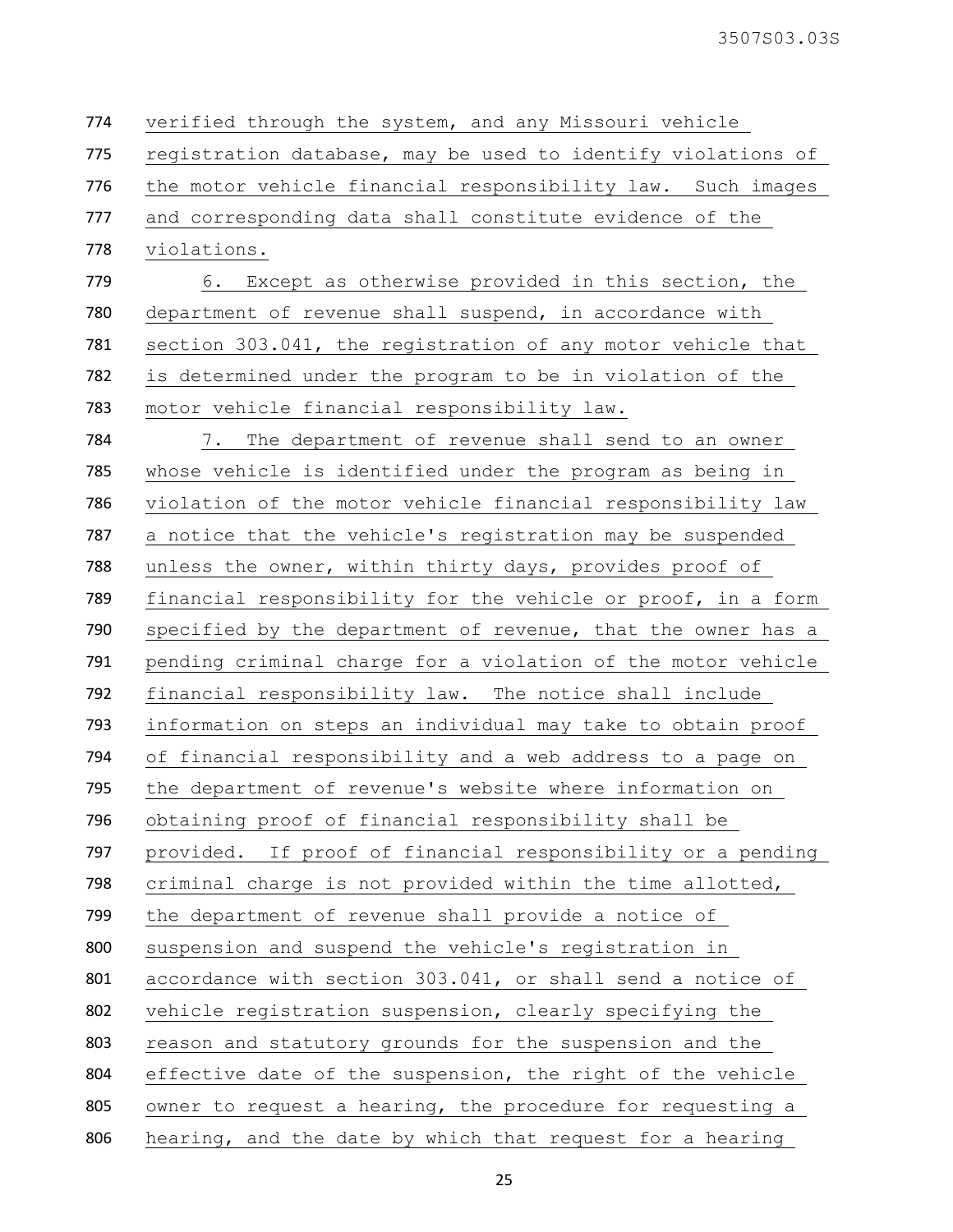| 807 | must be made, as well as informing the owner that the matter |
|-----|--------------------------------------------------------------|
| 808 | will be referred for prosecution if a satisfactory response  |
| 809 | is not received in the time allotted, informing the owner    |
| 810 | that the minimum penalty for the violation is three hundred  |
| 811 | dollars and four license points, and offering the owner      |
| 812 | participation in a pretrial diversion option to preclude     |
| 813 | referral for prosecution and registration suspension under   |
| 814 | sections 303.420 to 303.440. The notice of vehicle           |
| 815 | registration suspension shall give a period of thirty-three  |
| 816 | days from mailing for the vehicle owner to respond, and      |
| 817 | shall be deemed received three days after mailing. If no     |
| 818 | request for a hearing or agreement to participate in the     |
| 819 | diversion option is received by the department of revenue    |
| 820 | prior to the date provided on the notice of vehicle          |
| 821 | registration suspension, the director shall suspend the      |
| 822 | vehicle's registration, effective immediately, and refer the |
| 823 | case to the appropriate prosecuting attorney. If an          |
| 824 | agreement by the vehicle owner to participate in the         |
| 825 | diversion option is received by the department of revenue    |
| 826 | prior to the effective date provided on the notice of        |
| 827 | vehicle registration suspension, then upon payment of a      |
| 828 | diversion participation fee not to exceed two hundred        |
| 829 | dollars, agreement to secure proof of financial              |
| 830 | responsibility within the time provided on the notice of     |
| 831 | suspension, and agreement that such financial responsibility |
| 832 | shall be maintained for a minimum of two years, no points    |
| 833 | shall be assessed to the vehicle owner's driver's license    |
| 834 | under section 302.302 and the department of revenue shall    |
| 835 | not take further action against the vehicle owner under      |
| 836 | sections 303.420 to 303.440, subject to compliance with the  |
| 837 | terms of the pretrial diversion option. The department of    |
| 838 | revenue shall suspend the vehicle registration of, and shall |
| 839 | refer the case to the appropriate prosecuting attorney for   |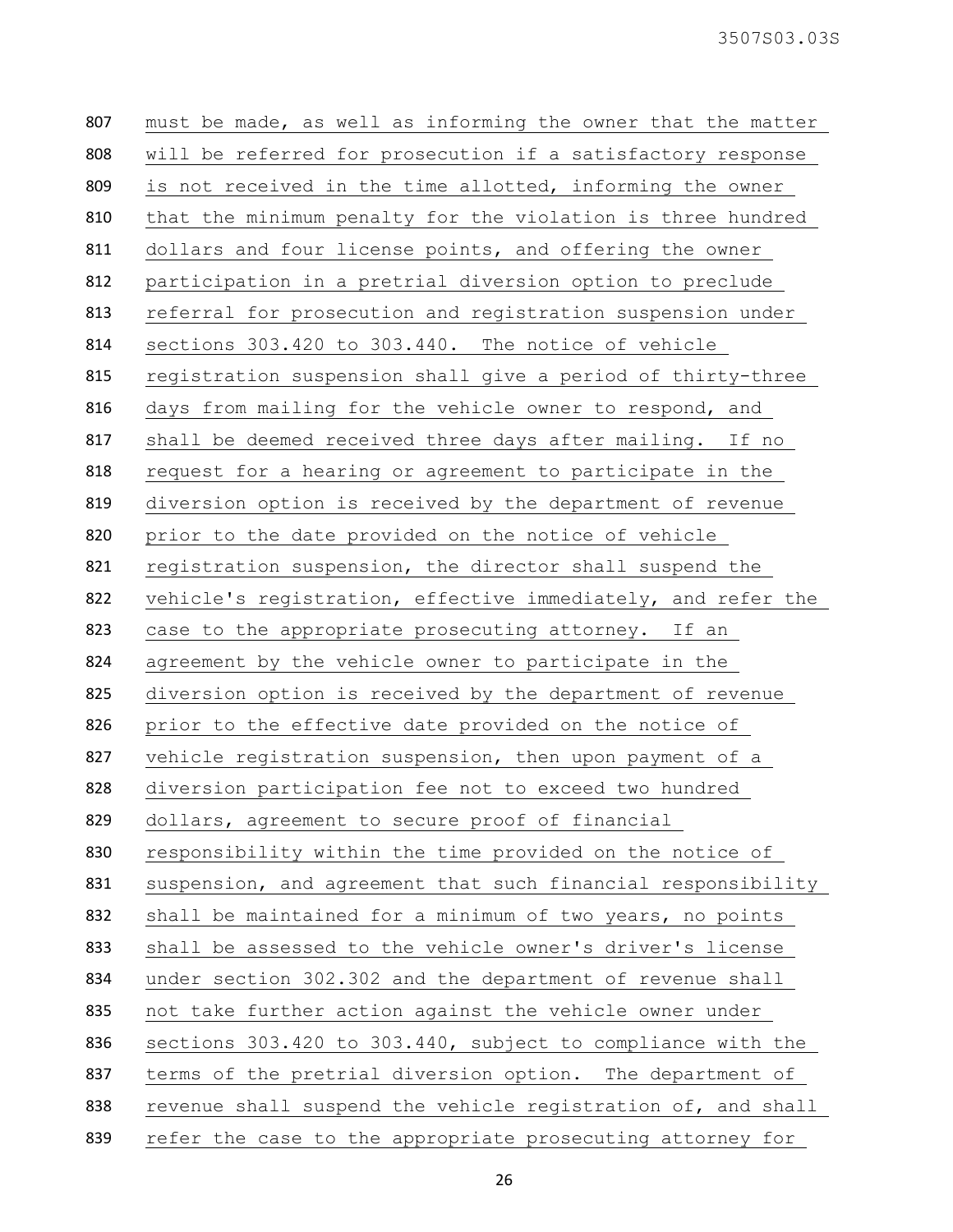| 840 | prosecution of, participating vehicle owners who violate the   |
|-----|----------------------------------------------------------------|
| 841 | terms of the pretrial diversion option. If a request for       |
| 842 | hearing is received by the department of revenue prior to      |
| 843 | the effective date provided on the notice of vehicle           |
| 844 | registration suspension, then for all purposes other than      |
| 845 | eligibility for participation in the diversion option, the     |
| 846 | effective date of the suspension shall be stayed until a       |
| 847 | final order is issued following the hearing. The department    |
| 848 | of revenue shall suspend the registration of vehicles          |
| 849 | determined under the final order to have violated the motor    |
| 850 | vehicle financial responsibility law, and shall refer the      |
| 851 | case to the appropriate prosecuting attorney for               |
| 852 | prosecution. Notices under this subsection shall be mailed     |
| 853 | to the vehicle owner at the last known address shown on the    |
| 854 | department of revenue's records. The department of revenue     |
| 855 | or its third-party vendor or the Missouri office of            |
| 856 | prosecution services shall issue receipts for the collection   |
| 857 | of diversion participation fees. Except as otherwise           |
| 858 | provided in subsection 1 of this section, all such fees        |
| 859 | shall be deposited into the motor vehicle financial            |
| 860 | responsibility verification and enforcement fund established   |
| 861 | in section 303.422. A vehicle owner whose registration has     |
| 862 | been suspended under sections 303.420 to 303.440 may obtain    |
| 863 | reinstatement of the registration upon providing proof of      |
| 864 | financial responsibility and payment to the department of      |
| 865 | revenue of a nonrefundable reinstatement fee equal to the      |
| 866 | fee that would be applicable under subsection 2 of section     |
| 867 | 303.042 if the registration had been suspended under section   |
| 868 | 303.041.                                                       |
| 869 | Data collected or retained under the program shall<br>8.       |
| 870 | not be used by any entity for purposes other than              |
| 871 | enforcement of the motor vehicle financial responsibility      |
| 872 | Data collected and stored by law enforcement under the<br>law. |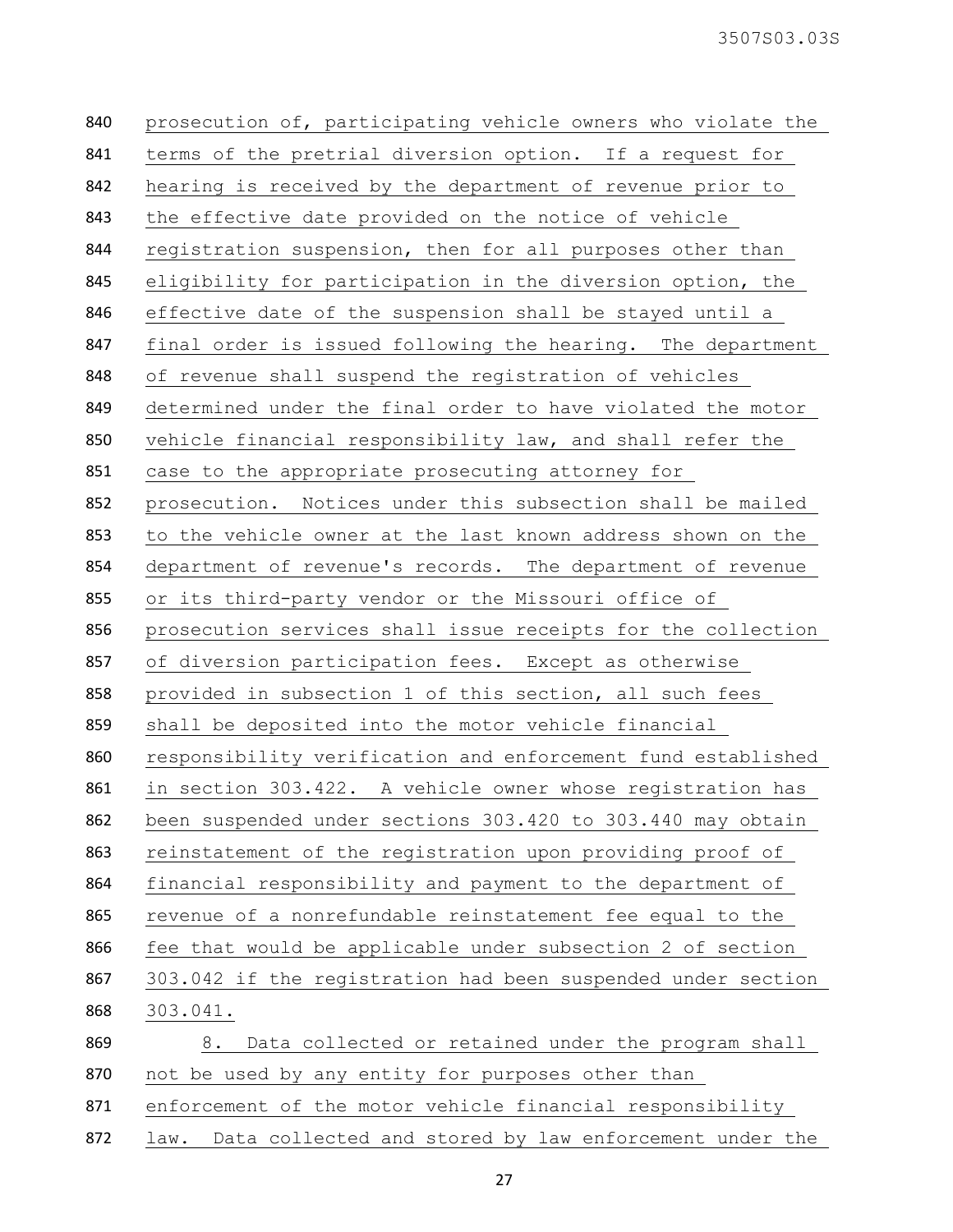| 873 | program shall be considered evidence if noncompliance with    |
|-----|---------------------------------------------------------------|
| 874 | the motor vehicle financial responsibility law is             |
| 875 | The evidence, and an affidavit stating that the<br>confirmed. |
| 876 | evidence and system have identified a particular vehicle as   |
| 877 | being in violation of the motor vehicle financial             |
| 878 | responsibility law, shall constitute probable cause for       |
| 879 | prosecution and shall be forwarded in accordance with         |
| 880 | subsection 7 of this section to the appropriate prosecuting   |
| 881 | attorney.                                                     |
| 882 | 9. Owners of vehicles identified under the program as         |
| 883 | being in violation of the motor vehicle financial             |
| 884 | responsibility law shall be provided with options for         |
| 885 | disputing such claims which do not require appearance at any  |
| 886 | state or local court of law, or administrative facility.      |
| 887 | Any person who presents timely proof that he or she was in    |
| 888 | compliance with the motor vehicle financial responsibility    |
| 889 | law at the time of the alleged violation shall be entitled    |
| 890 | to dismissal of the charge with no assessment of fees or      |
| 891 | Proof provided by a vehicle owner to the department<br>fines. |
| 892 | of revenue that the vehicle was in compliance at the time of  |
| 893 | the suspected violation of the motor vehicle financial        |
| 894 | responsibility law shall be recorded in the system            |
| 895 | established by the department of revenue under section        |
| 896 | 303.430.                                                      |
| 897 | The collection of data or use of any technology<br>10.        |
| 898 | pursuant to this section shall be done in a manner that       |
| 899 | prohibits any bias towards a specific community, race,        |
| 900 | gender, or socioeconomic status of vehicle owner.             |
| 901 | 11. Law enforcement agencies, third-party vendors, or         |
| 902 | other entities authorized to operate under the program shall  |
| 903 | not sell data collected or retained under the program for     |
| 904 | any purpose or share it for any purpose not expressly         |
| 905 | authorized in this section. All data shall be secured and     |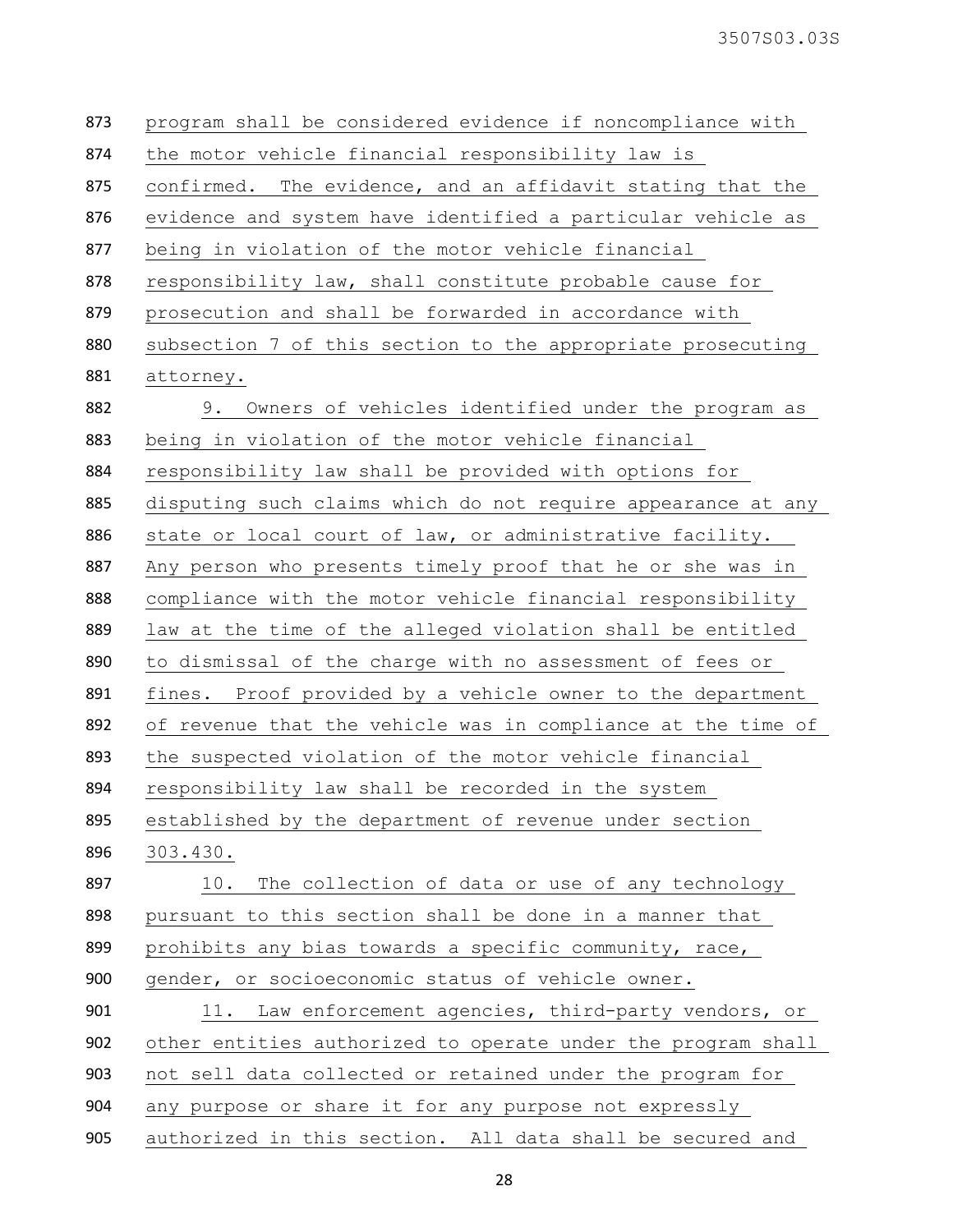any third-party vendor or other entity authorized to operate under the program may be liable for any data security breach. 12. The department of revenue shall not take action under sections 303.420 to 303.440 against vehicles registered as fleet vehicles under section 301.032, or against vehicles known to the department of revenue to be 912 insured under a policy of commercial auto coverage, as such term is defined in subdivision (10) of subsection 2 of section 303.430. 13. Following one year after the implementation of the program, and every year thereafter, the department of revenue shall provide a report to the president pro tempore 918 of the senate, the speaker of the house of representatives, the chairs of the house and senate committees with 920 jurisdictions over insurance or transportation matters, and the chairs of the house budget and senate appropriations committees. The report shall include an evaluation of program operations, information as to the costs of the program incurred by the department of revenue, insurers, and the public, information as to the effectiveness of the program in reducing the number of uninsured motor vehicles, and anonymized demographic information including the race and zip code of vehicle owners identified under the program as being in violation of the motor vehicle financial 930 responsibility law, and may include any additional information and recommendations for improvement of the program deemed appropriate by the department of revenue. 933 The department of revenue may, by rule, require the state, counties, and municipalities to provide information in order 935 to complete the report. 14. The Missouri office of prosecution services in consultation with the department of revenue may promulgate 938 rules as necessary for the implementation of this section.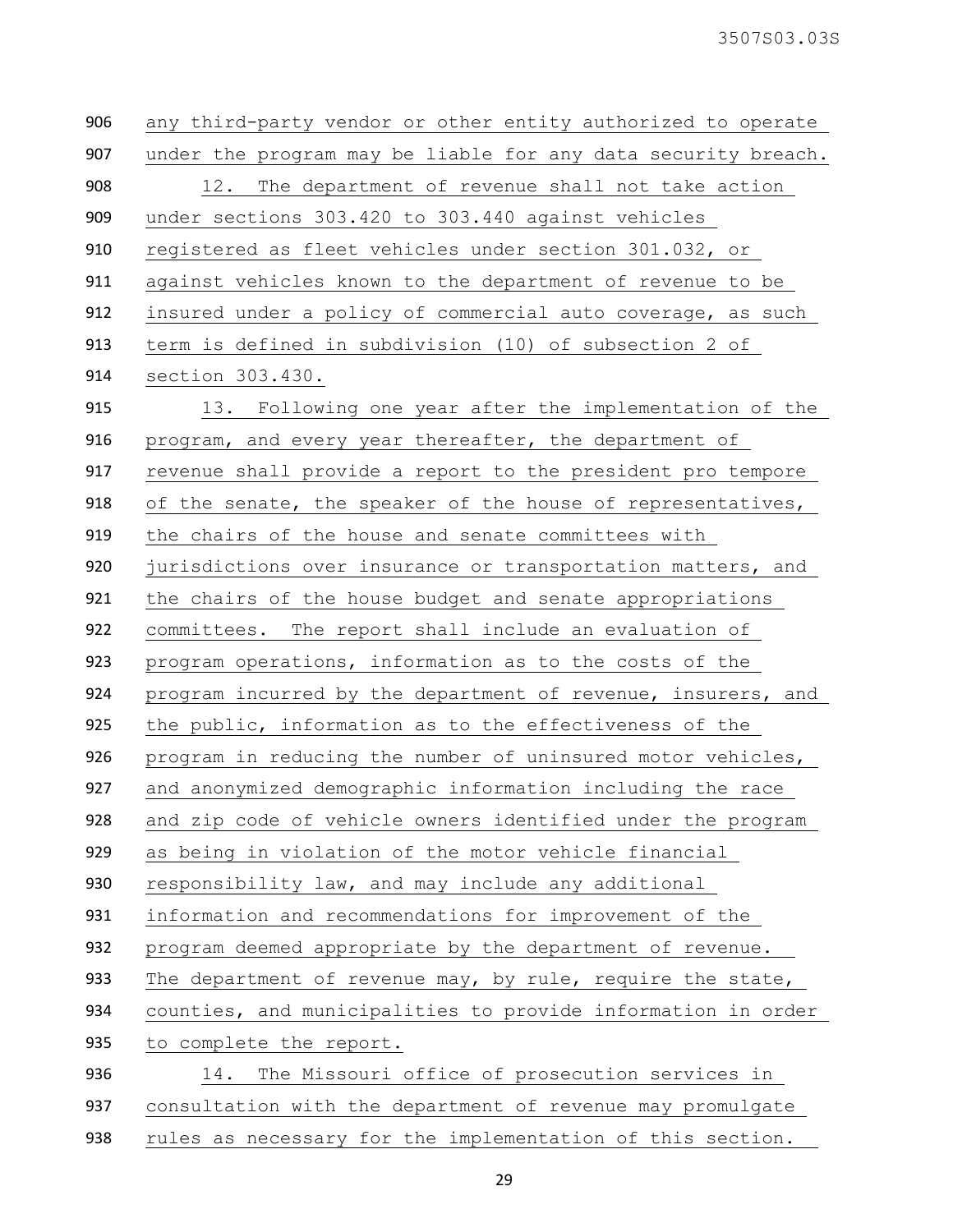| 939 | Any rule or portion of a rule, as that term is defined in    |
|-----|--------------------------------------------------------------|
| 940 | section 536.010, that is created under the authority         |
| 941 | delegated in this section shall become effective only if it  |
| 942 | complies with and is subject to all of the provisions of     |
| 943 | chapter 536 and, if applicable, section 536.028. This        |
| 944 | section and chapter 536 are nonseverable and if any of the   |
| 945 | powers vested with the general assembly pursuant to chapter  |
| 946 | 536 to review, to delay the effective date, or to disapprove |
| 947 | and annul a rule are subsequently held unconstitutional,     |
| 948 | then the grant of rulemaking authority and any rule proposed |
| 949 | or adopted after August 28, 2022, shall be invalid and void. |
| 950 | 303.430. 1. The department of revenue shall establish        |
| 951 | and maintain a web-based system for the verification of      |
| 952 | motor vehicle financial responsibility, shall provide access |
| 953 | to insurance reporting data and vehicle registration and     |
| 954 | financial responsibility data, and shall require motor       |
| 955 | vehicle insurers to establish functionality for the          |
| 956 | verification system, as provided in sections 303.420 to      |
| 957 | 303.440. The verification system, including any exceptions   |
| 958 | as provided for in sections 303.420 to 303.440 or in the     |
| 959 | implementation guide developed to support the program, shall |
| 960 | supersede any existing verification system, and shall be the |
| 961 | sole system used for the purpose of verifying financial      |
| 962 | responsibility required under this chapter.                  |
| 963 | The system established pursuant to subsection 1 of<br>2.     |
| 964 | this section shall be subject to the following:              |
| 965 | The verification system shall transmit requests to<br>(1)    |
| 966 | insurers for verification of motor vehicle insurance         |
| 967 | coverage via web services established by the insurers        |
| 968 | through the internet in compliance with the specifications   |
| 969 | and standards of the Insurance Industry Committee on Motor   |
| 970 | Vehicle Administration, or "IICMVA". Insurance company       |
| 971 | systems shall respond to each request with a prescribed      |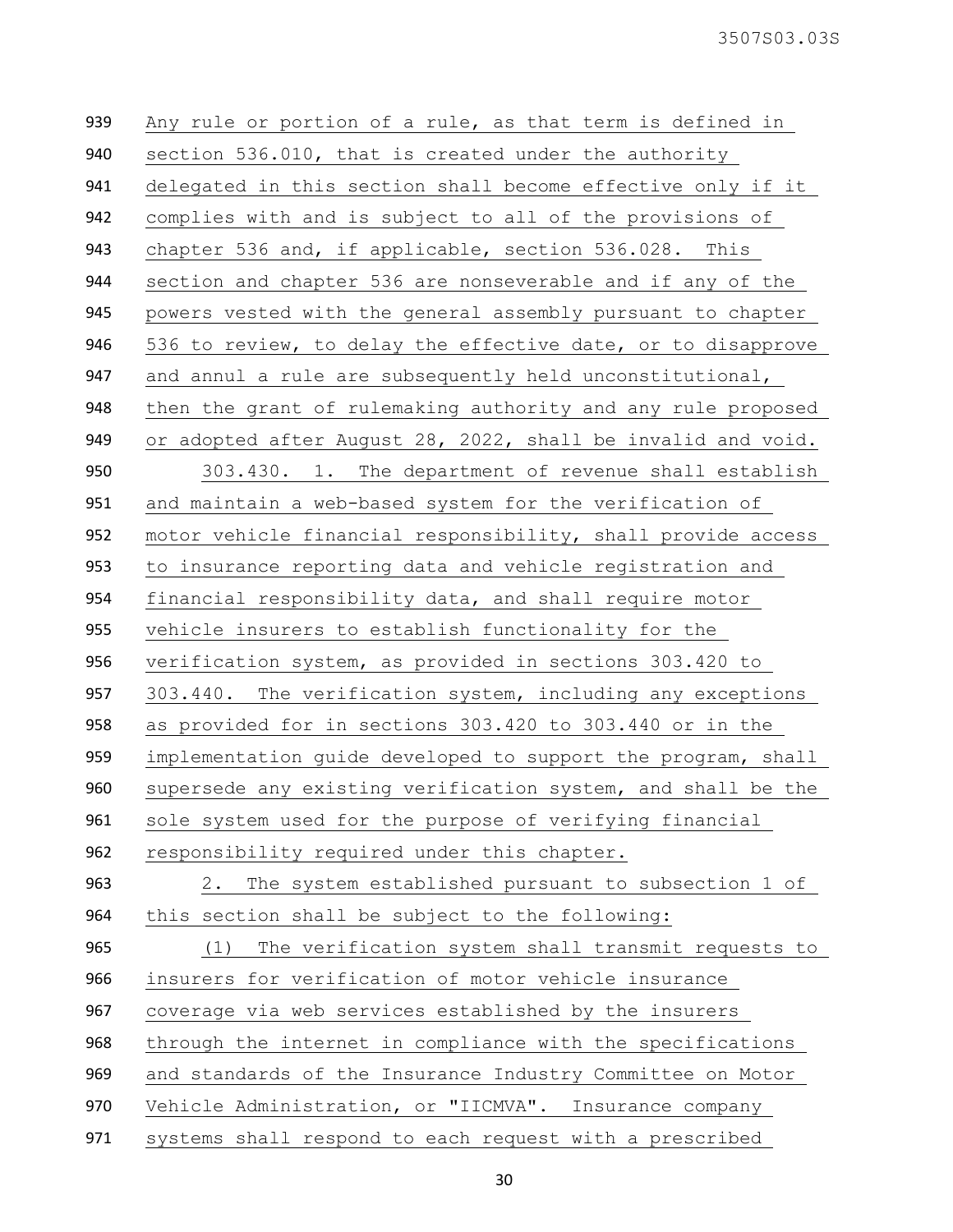| 972  | response upon evaluation of the data provided in the          |
|------|---------------------------------------------------------------|
| 973  | request. The system shall include appropriate protections     |
| 974  | to secure its data against unauthorized access, and the       |
| 975  | department of revenue shall maintain a historical record of   |
| 976  | the system data for a period of no more than twelve months    |
| 977  | from the date of all requests and responses. The system       |
| 978  | shall be used for verification of the financial               |
| 979  | responsibility required under this chapter. The system        |
| 980  | shall be accessible to authorized personnel of the            |
| 981  | department of revenue, the courts, law enforcement            |
| 982  | personnel, and other entities authorized by the state as      |
| 983  | permitted by state or federal privacy laws, and it shall be   |
| 984  | interfaced, wherever appropriate, with existing state         |
| 985  | systems. The system shall include information enabling the    |
| 986  | department of revenue to submit inquiries to insurers         |
| 987  | regarding motor vehicle insurance which are consistent with   |
|      |                                                               |
| 988  | insurance industry and IICMVA recommendations,                |
| 989  | specifications, and standards by using the following data     |
| 990  | elements for greater matching accuracy: insurer National      |
| 991  | Association of Insurance Commissioners, or "NAIC", company    |
| 992  | code; vehicle identification number; policy number;           |
| 993  | verification date; or as otherwise described in the           |
| 994  | specifications and standards of the IICMVA.<br>The department |
| 995  | of revenue shall promulgate rules to offer insurers who       |
| 996  | insure one thousand or fewer vehicles within this state an    |
| 997  | alternative method for verifying motor vehicle insurance      |
| 998  | coverage in lieu of web services, and to provide for the      |
| 999  | verification of financial responsibility when financial       |
| 1000 | responsibility is proven to the department to be maintained   |
| 1001 | by means other than a policy of motor vehicle insurance.      |
| 1002 | Insurers shall not be required to verify insurance coverage   |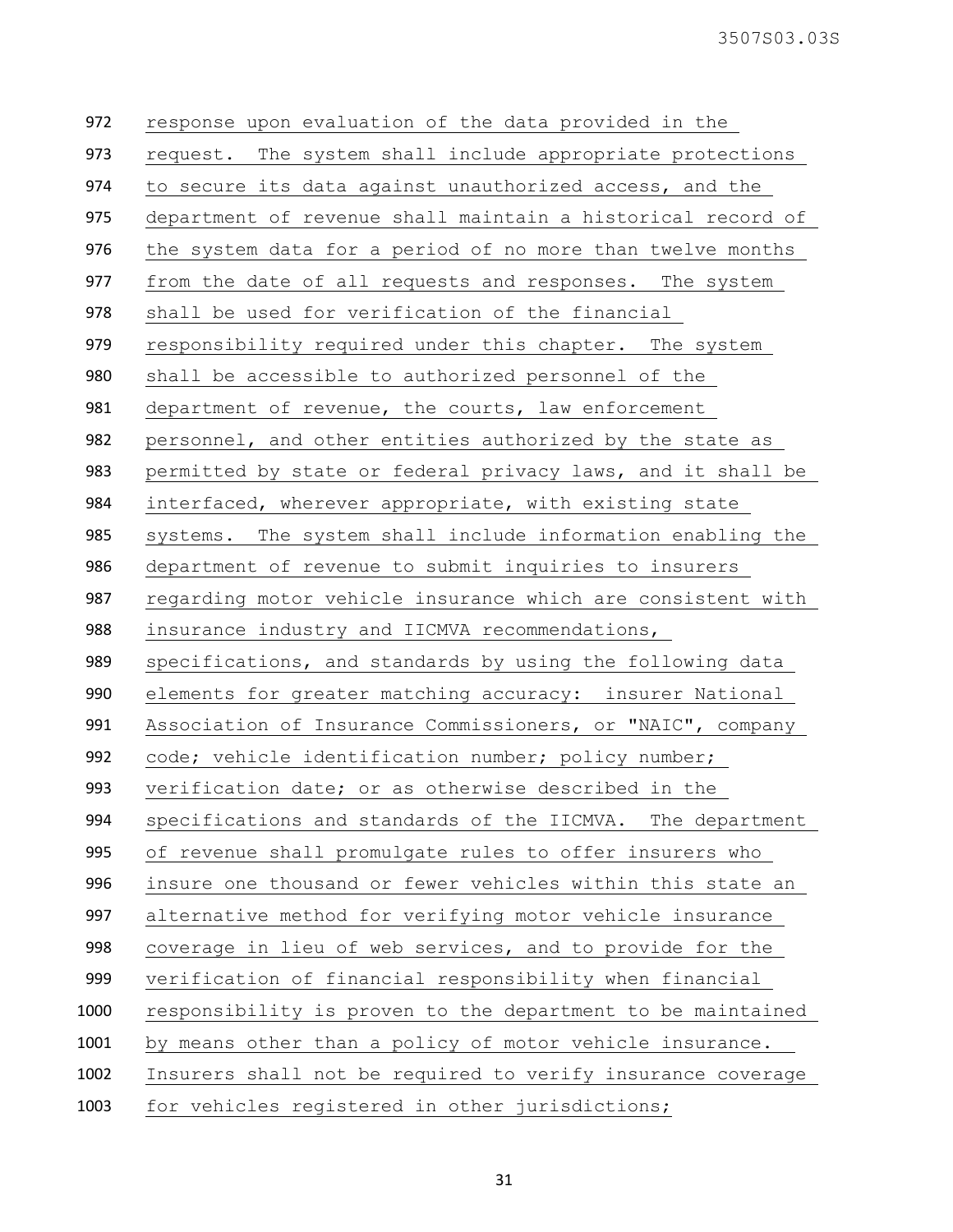| (2) | The verification system shall respond to each                 |
|-----|---------------------------------------------------------------|
|     | request within a time period established by the department    |
|     | of revenue. An insurer's system shall respond within the      |
|     | time period prescribed by the IICMVA's specifications and     |
|     | standards. Insurer systems shall be permitted reasonable      |
|     | system downtime for maintenance and other work with advance   |
|     | notice to the department of revenue. Insurers shall not be    |
|     | subject to enforcement fees or other sanctions under such     |
|     | circumstances, or when systems are not available because of   |
|     | emergency, outside attack, or other unexpected outages not    |
|     | planned by the insurer and reasonably outside its control;    |
| (3) | The system shall assist in identifying violations             |
|     | of the motor vehicle financial responsibility law in the      |
|     | most effective way possible. Responses to individual          |
|     | insurance verification requests shall have no bearing on      |
|     | whether insurance coverage is determined to be in force at    |
|     | the time of a claim. Claims shall be individually             |
|     | investigated to determine the existence of coverage.          |
|     | Nothing in sections 303.420 to 303.440 shall prohibit the     |
|     | department of revenue from contracting with a third-party     |
|     | vendor or vendors who have successfully implemented similar   |
|     | systems in other states to assist in establishing and         |
|     | maintaining this verification system;                         |
| (4) | The department of revenue shall consult with                  |
|     | representatives of the insurance industry and may consult     |
|     | with third-party vendors to determine the objectives,         |
|     | details, and deadlines related to the system by               |
|     | establishment of an advisory council. The advisory council    |
|     | shall consist of voting members comprised of:                 |
|     | (a) The director of the department of commerce and            |
|     | insurance, or his or her designee, who shall serve as chair;  |
|     | Two representatives of the department of revenue,<br>(b)      |
|     | to be appointed by the director of the department of revenue; |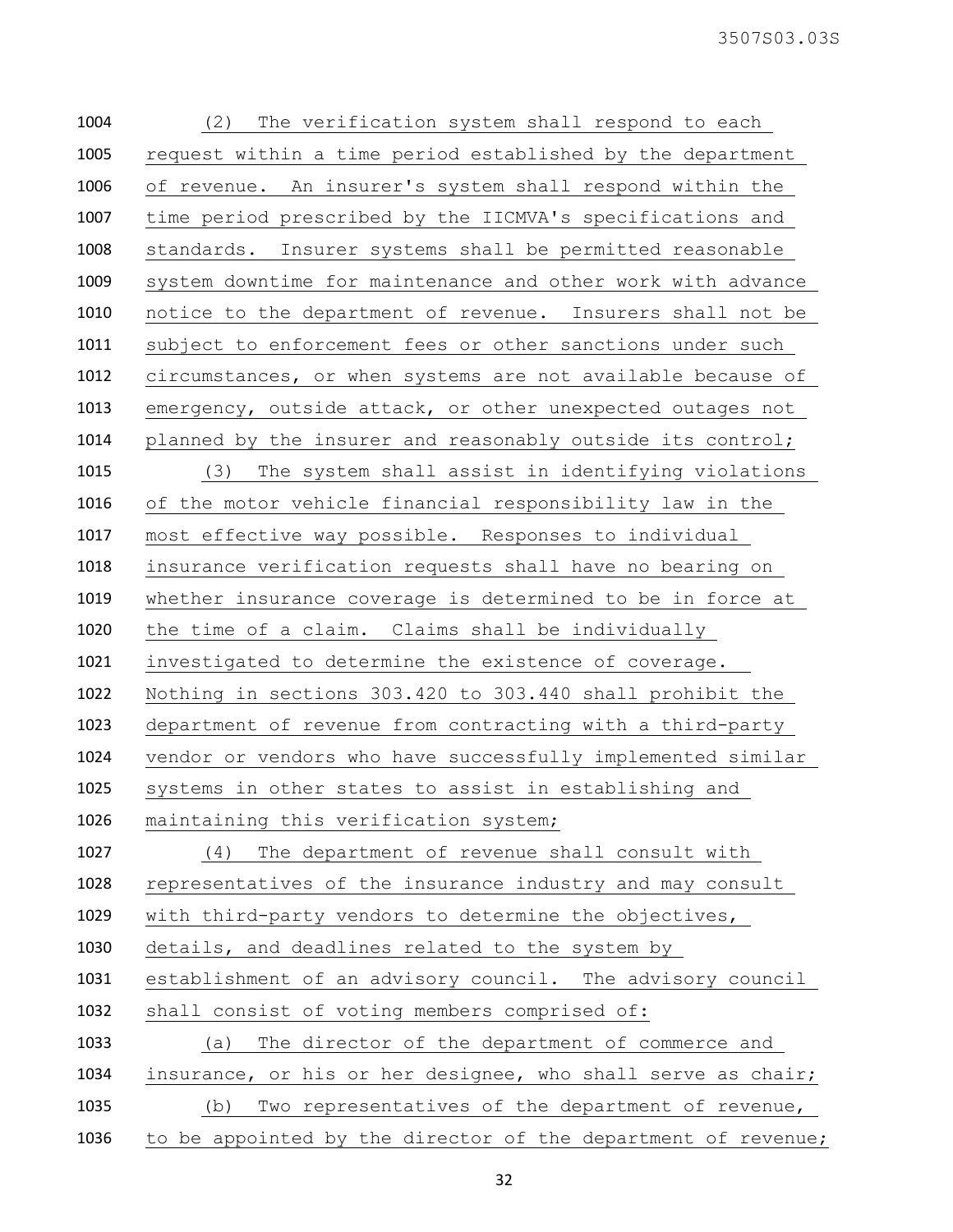| 1037 | One representative of the department of commerce<br>(C)      |
|------|--------------------------------------------------------------|
| 1038 | and insurance, to be appointed by the director of the        |
| 1039 | department of commerce and insurance;                        |
| 1040 | (d) Three representatives of insurance companies, to         |
| 1041 | be appointed by the director of the department of commerce   |
| 1042 | and insurance;                                               |
| 1043 | (e) One representative from the Missouri Insurance           |
| 1044 | Coalition;                                                   |
| 1045 | (f) One representative chosen by the National                |
| 1046 | Association of Mutual Insurance Companies;                   |
| 1047 | (g) One representative chosen by the American Property       |
| 1048 | and Casualty Insurance Association;                          |
| 1049 | (h) One representative chosen by the Missouri                |
| 1050 | Independent Agents Association; and                          |
| 1051 | (i) Such other representatives as may be appointed by        |
| 1052 | the director of the department of commerce and insurance;    |
| 1053 | (5)<br>The department of revenue shall publish for           |
| 1054 | comment, and then issue, a detailed implementation guide for |
| 1055 | its online verification system;                              |
| 1056 | (6)<br>The department of revenue and its third-party         |
| 1057 | vendors, if any, shall each maintain a contact person for    |
| 1058 | insurers during the establishment, implementation, and       |
| 1059 | operation of the system;                                     |
| 1060 | If the department of revenue has reason to believe<br>(7)    |
| 1061 | a vehicle owner does not maintain financial responsibility   |
| 1062 | as required under this chapter, it may also request an       |
| 1063 | insurer to verify the existence of such financial            |
| 1064 | responsibility in a form approved by the department of       |
| 1065 | revenue. In addition, insurers shall cooperate with the      |
| 1066 | department of revenue in establishing and maintaining the    |
| 1067 | verification system established under this section, and      |
| 1068 | shall provide motor vehicle insurance policy status          |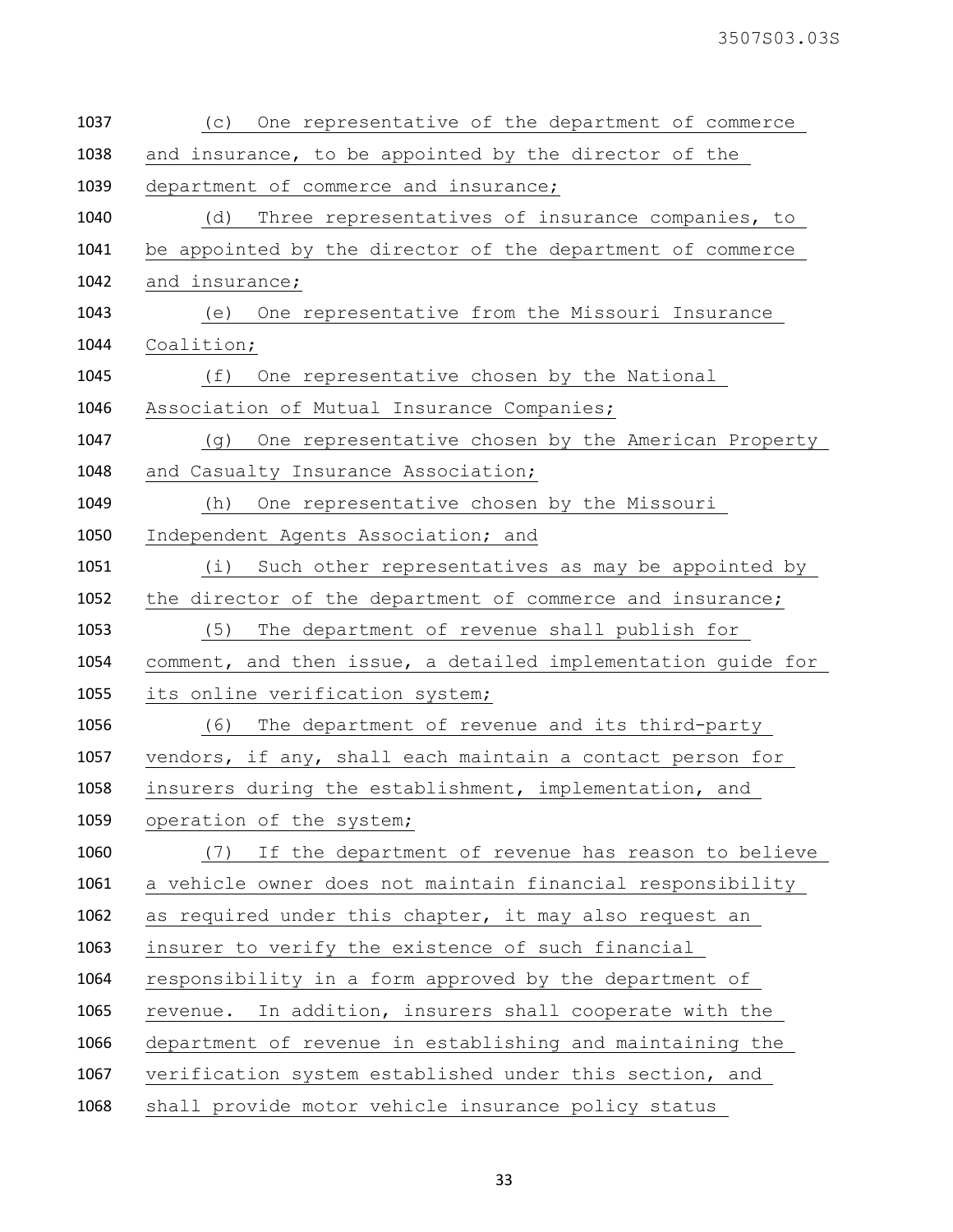| 1069 | information as provided in the rules promulgated by the      |
|------|--------------------------------------------------------------|
| 1070 | department of revenue;                                       |
| 1071 | (8) Every property and casualty insurance company            |
| 1072 | licensed to issue motor vehicle insurance or authorized to   |
| 1073 | do business in this state shall comply with sections 303.420 |
| 1074 | to 303.440, and corresponding rules promulgated by the       |
| 1075 | department of revenue, for the verification of such          |
| 1076 | insurance for every vehicle insured by that company in this  |
| 1077 | state;                                                       |
| 1078 | Insurers shall maintain a historical record of<br>(9)        |
| 1079 | insurance data for a minimum period of six months from the   |
| 1080 | date of policy inception or policy change for the purpose of |
| 1081 | historical verification inquiries;                           |
| 1082 | (10) For the purposes of this section, "commercial           |
| 1083 | auto coverage" shall mean any coverage provided to an        |
| 1084 | insured, regardless of number of vehicles or entities        |
| 1085 | covered, under a commercial coverage form and rated from a   |
| 1086 | commercial manual approved by the department of commerce and |
| 1087 | insurance. Sections 303.420 to 303.440 shall not apply to    |
| 1088 | vehicles insured under commercial auto coverage; however,    |
| 1089 | insurers of such vehicles may participate on a voluntary     |
| 1090 | basis, and vehicle owners may provide proof at or subsequent |
| 1091 | to the time of vehicle registration that a vehicle is        |
| 1092 | insured under commercial auto coverage, which the department |
| 1093 | of revenue shall record in the system;                       |
| 1094 | (11) Insurers shall provide commercial or fleet              |
| 1095 | automobile customers with evidence reflecting that the       |
| 1096 | vehicle is insured under a commercial or fleet automobile    |
| 1097 | liability policy. Sufficient evidence shall include an       |
| 1098 | insurance identification card clearly marked with a suitable |
| 1099 | identifier such as "commercial auto insurance identification |
| 1100 | card", "fleet auto insurance identification card", or other  |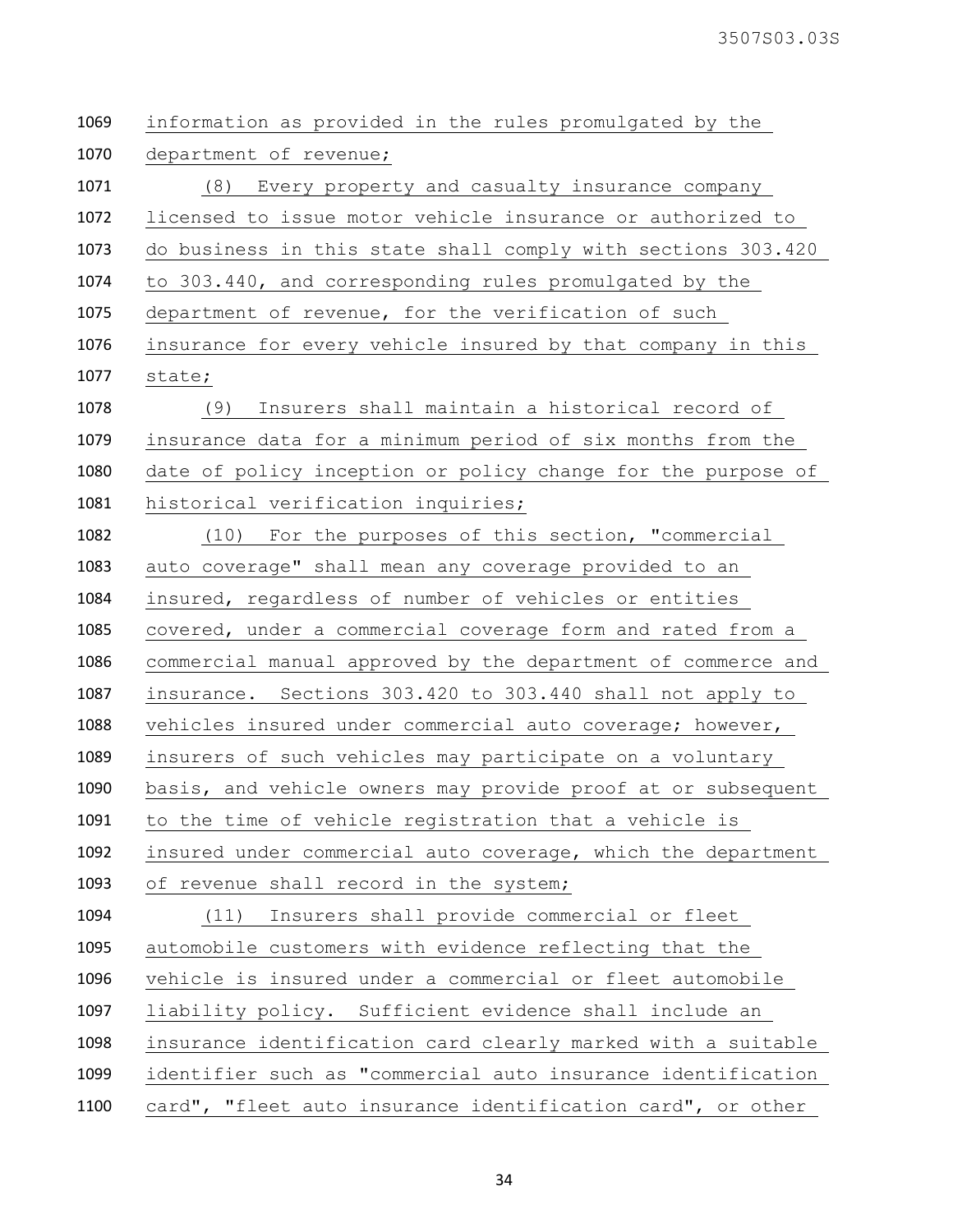| clear identification that the vehicle is insured under a     |  |
|--------------------------------------------------------------|--|
| fleet or commercial policy;                                  |  |
| (12) Notwithstanding any provision of sections 303.420       |  |
| to 303.440, insurers shall be immune from civil and          |  |
| administrative liability for good faith efforts to comply    |  |
| with the terms of sections 303.420 to 303.440;               |  |
| (13) Nothing in this section shall prohibit an insurer       |  |
| from using the services of a third-party vendor for          |  |
| facilitating the verification system required under sections |  |
| 303.420 to 303.440.                                          |  |
| 3. The department of revenue shall promulgate rules as       |  |
| necessary for the implementation of sections 303.420 to      |  |
| 303.440. Any rule or portion of a rule, as that term is      |  |
| defined in section 536.010, that is created under the        |  |
| authority delegated in this section shall become effective   |  |
| only if it complies with and is subject to all of the        |  |
| provisions of chapter 536 and, if applicable, section        |  |
| 536.028. This section and chapter 536 are nonseverable and   |  |
| if any of the powers vested with the general assembly        |  |
| pursuant to chapter 536 to review, to delay the effective    |  |
| date, or to disapprove and annul a rule are subsequently     |  |
| held unconstitutional, then the grant of rulemaking          |  |
| authority and any rule proposed or adopted after August 28,  |  |
| 2022, shall be invalid and void.                             |  |
| 303.440. The verification system established under           |  |
| section 303.430 shall be installed and fully operational on  |  |
| January 1, 2024, following an appropriate testing or pilot   |  |
| period of not less than nine months. Until the successful    |  |
| completion of the testing or pilot period in the judgment of |  |
| the director of the department of revenue, no enforcement    |  |
| action shall be taken based on the system, including but not |  |
| limited to action taken under the program established under  |  |
| section 303.425.                                             |  |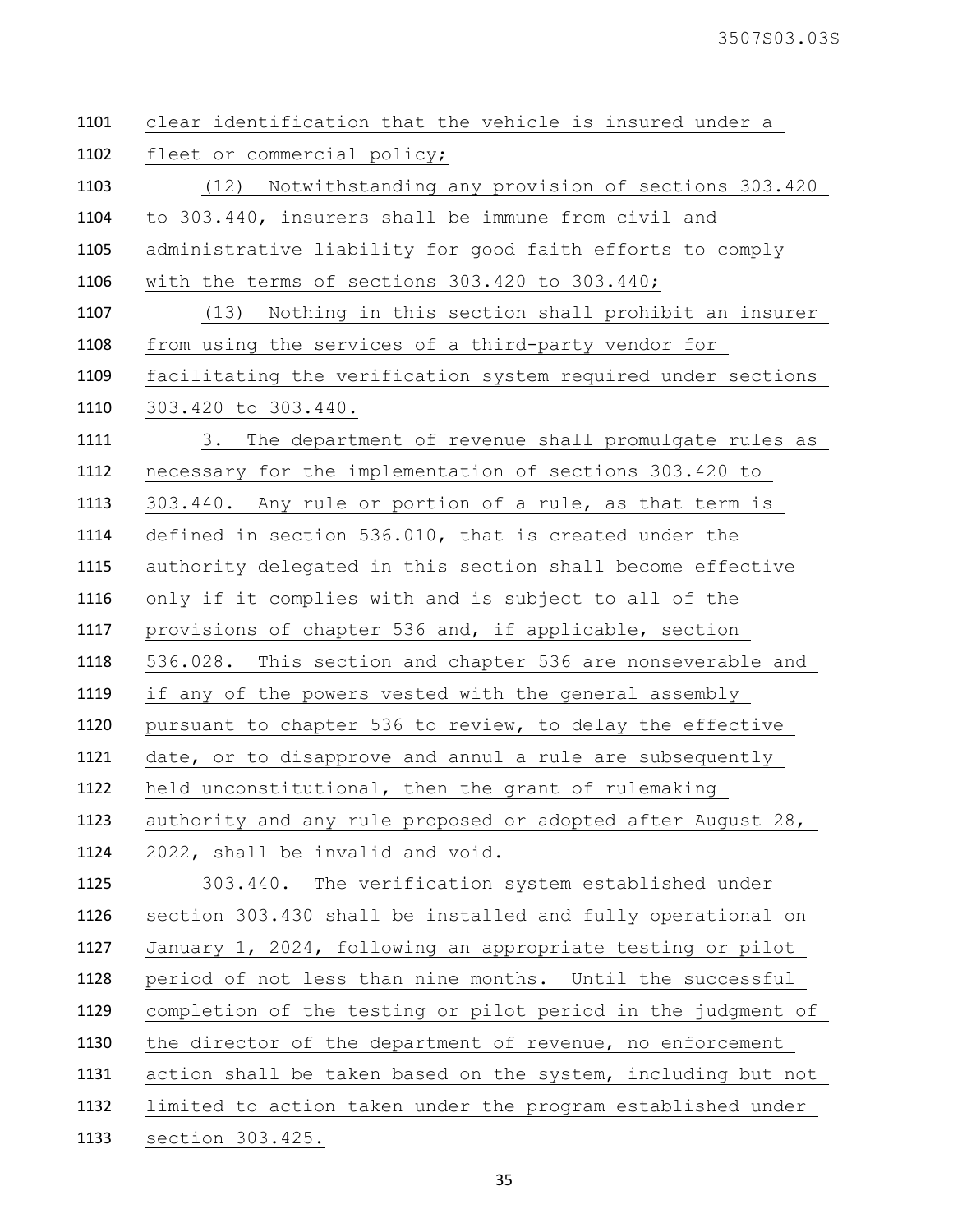304.180. 1. No vehicle or combination of vehicles shall be moved or operated on any highway in this state having a greater weight than twenty thousand pounds on one axle, no combination of vehicles operated by transporters of general freight over regular routes as defined in section 390.020 shall be moved or operated on any highway of this state having a greater weight than the vehicle manufacturer's rating on a steering axle with the maximum weight not to exceed twelve thousand pounds on a steering axle, and no vehicle shall be moved or operated on any state highway of this state having a greater weight than thirty- four thousand pounds on any tandem axle; the term "tandem axle" shall mean a group of two or more axles, arranged one behind another, the distance between the extremes of which is more than forty inches and not more than ninety-six inches apart.

 2. An "axle load" is defined as the total load transmitted to the road by all wheels whose centers are included between two parallel transverse vertical planes forty inches apart, extending across the full width of the vehicle.

 3. Subject to the limit upon the weight imposed upon a highway of this state through any one axle or on any tandem axle, the total gross weight with load imposed by any group of two or more consecutive axles of any vehicle or combination of vehicles shall not exceed the maximum load in pounds as set forth in the following table:

| 1161 | Distance in feet between the      |                        |  |  |  |
|------|-----------------------------------|------------------------|--|--|--|
| 1162 | extremes of any group of two or   |                        |  |  |  |
| 1163 | more consecutive axles, measured  |                        |  |  |  |
| 1164 | to the nearest foot, except where |                        |  |  |  |
| 1165 | indicated otherwise               |                        |  |  |  |
|      |                                   |                        |  |  |  |
| 1166 |                                   | Maximum load in pounds |  |  |  |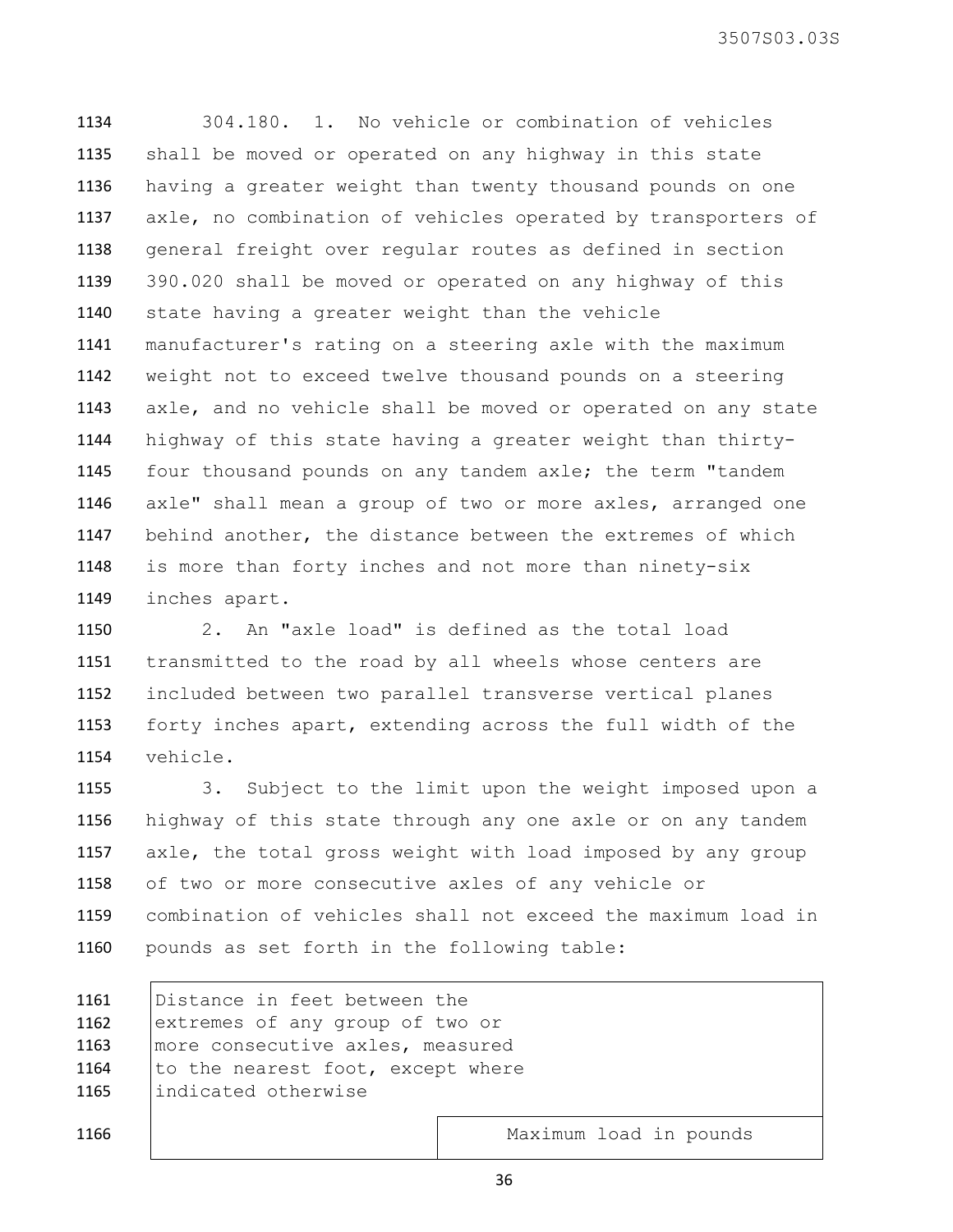| 1167 | feet            | $\overline{2}$ | $\mathfrak{Z}$                       | $\overline{4}$ | 5             | 6      |
|------|-----------------|----------------|--------------------------------------|----------------|---------------|--------|
| 1168 |                 | axles          | axles                                | axles          | axles         | axles  |
| 1169 | $\overline{4}$  | 34,000         |                                      |                |               |        |
| 1170 | 5               | 34,000         |                                      |                |               |        |
| 1171 | $6\,$           | 34,000         |                                      |                |               |        |
| 1172 | $7\phantom{.0}$ | 34,000         |                                      |                |               |        |
| 1173 | $8\,$           | 34,000 34,000  |                                      |                |               |        |
| 1174 | More than 8     | 38,000 42,000  |                                      |                |               |        |
| 1175 | $\mathsf 9$     | 39,000 42,500  |                                      |                |               |        |
| 1176 | 10              | 40,000 43,500  |                                      |                |               |        |
| 1177 | 11              | 40,000 44,000  |                                      |                |               |        |
| 1178 | 12              |                | 40,000   45,000   50,000             |                |               |        |
| 1179 | 13              |                | 40,000 45,500 50,500                 |                |               |        |
| 1180 | 14              |                | 40,000 46,500 51,500                 |                |               |        |
| 1181 | 15              |                | $40,000$ $ 47,000$ $ 52,000$         |                |               |        |
| 1182 | 16              |                | $40,000$ $48,000$ $52,500$ $58,000$  |                |               |        |
| 1183 | 17              |                | $40,000$ $48,500$ $53,500$ $58,500$  |                |               |        |
| 1184 | 18              |                | 40,000 49,500 54,000                 |                | 59,000        |        |
| 1185 | 19              |                | $40,000$ 50,000 54,500               |                | 60,000        |        |
| 1186 | 20              | 40,000         | $51,000$ 55,500                      |                | 60,500        | 66,000 |
| 1187 | 21              |                | $40,000$ 51,500 56,000 61,000 66,500 |                |               |        |
| 1188 | 22              |                | $40,000$   52,500   56,500           |                | 61,500        | 67,000 |
| 1189 | 23              |                | 40,000 53,000 57,500                 |                | 62,500 68,000 |        |
| 1190 | 24              |                | $40,000$ 54,000 58,000 63,000 68,500 |                |               |        |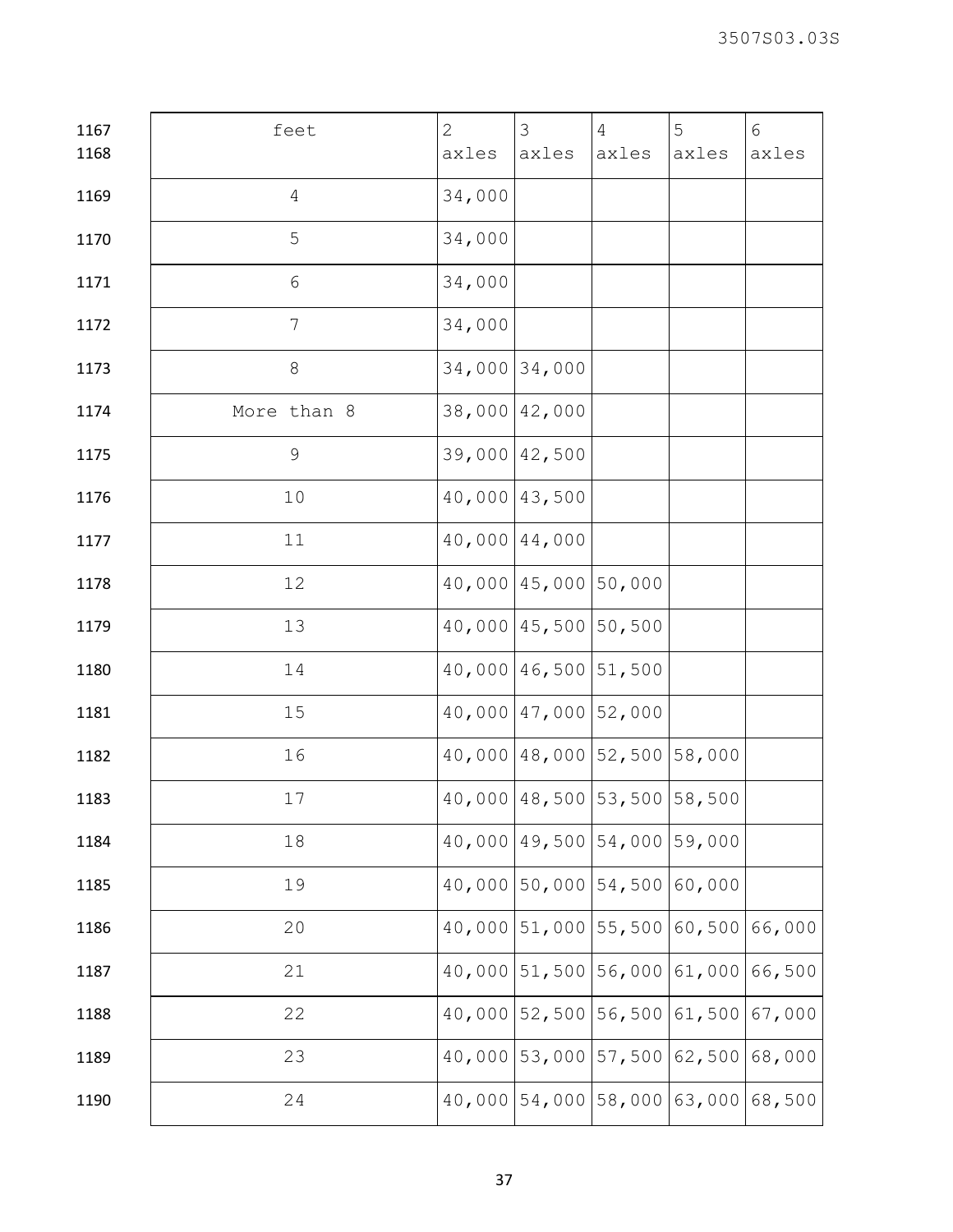| 1191 | 25 |               | $40,000$ 54,500 58,500 |                   | 63,500                              | 69,000 |
|------|----|---------------|------------------------|-------------------|-------------------------------------|--------|
| 1192 | 26 |               | $40,000$ 55,500        | 59,500            | 64,000                              | 69,500 |
| 1193 | 27 |               | 40,000 56,000          | 60,000            | 65,000                              | 70,000 |
| 1194 | 28 |               | $40,000$ 57,000 60,500 |                   | 65,500                              | 71,000 |
| 1195 | 29 |               | $40,000$ 57,500 61,500 |                   | 66,000                              | 71,500 |
| 1196 | 30 |               | $40,000$ 58,500 62,000 |                   | 66,500 72,000                       |        |
| 1197 | 31 |               | $40,000$ 59,000 62,500 |                   | 67,500                              | 72,500 |
| 1198 | 32 | 40,000 60,000 |                        | 63,500            | 68,000                              | 73,000 |
| 1199 | 33 |               | $40,000$ 60,000 64,000 |                   | 68,500 74,000                       |        |
| 1200 | 34 | 40,000        | 60,000                 | 64,500            | 69,000                              | 74,500 |
| 1201 | 35 | 40,000 60,000 |                        | 65,500            | 70,000                              | 75,000 |
| 1202 | 36 |               |                        | 60,00066,000      | 70,500 75,500                       |        |
| 1203 | 37 |               | 60,000                 | 66,500            | 71,000                              | 76,000 |
| 1204 | 38 |               |                        | $60,000$ 67,500   | 72,000 77,000                       |        |
| 1205 | 39 |               |                        | $60,000$ $68,000$ | 72,500                              | 77,500 |
| 1206 | 40 |               |                        |                   | $60,000$ $68,500$ 73,000            | 78,000 |
| 1207 | 41 |               |                        |                   | 60,000 69,500 73,500 78,500         |        |
| 1208 | 42 |               |                        |                   | $60,000$   70,000   74,000   79,000 |        |
| 1209 | 43 |               |                        | 60,000 70,500     | 75,000 80,000                       |        |
| 1210 | 44 |               |                        | $60,000$ 71,500   | 75,500 80,000                       |        |
| 1211 | 45 |               | 60,000                 | 72,000            | 76,000 80,000                       |        |
| 1212 | 46 |               | 60,000                 | 72,500            | 76,500 80,000                       |        |
| 1213 | 47 |               |                        | 60,000 73,500     | 77,500 80,000                       |        |
| 1214 | 48 |               |                        |                   | $60,000$   74,000   78,000   80,000 |        |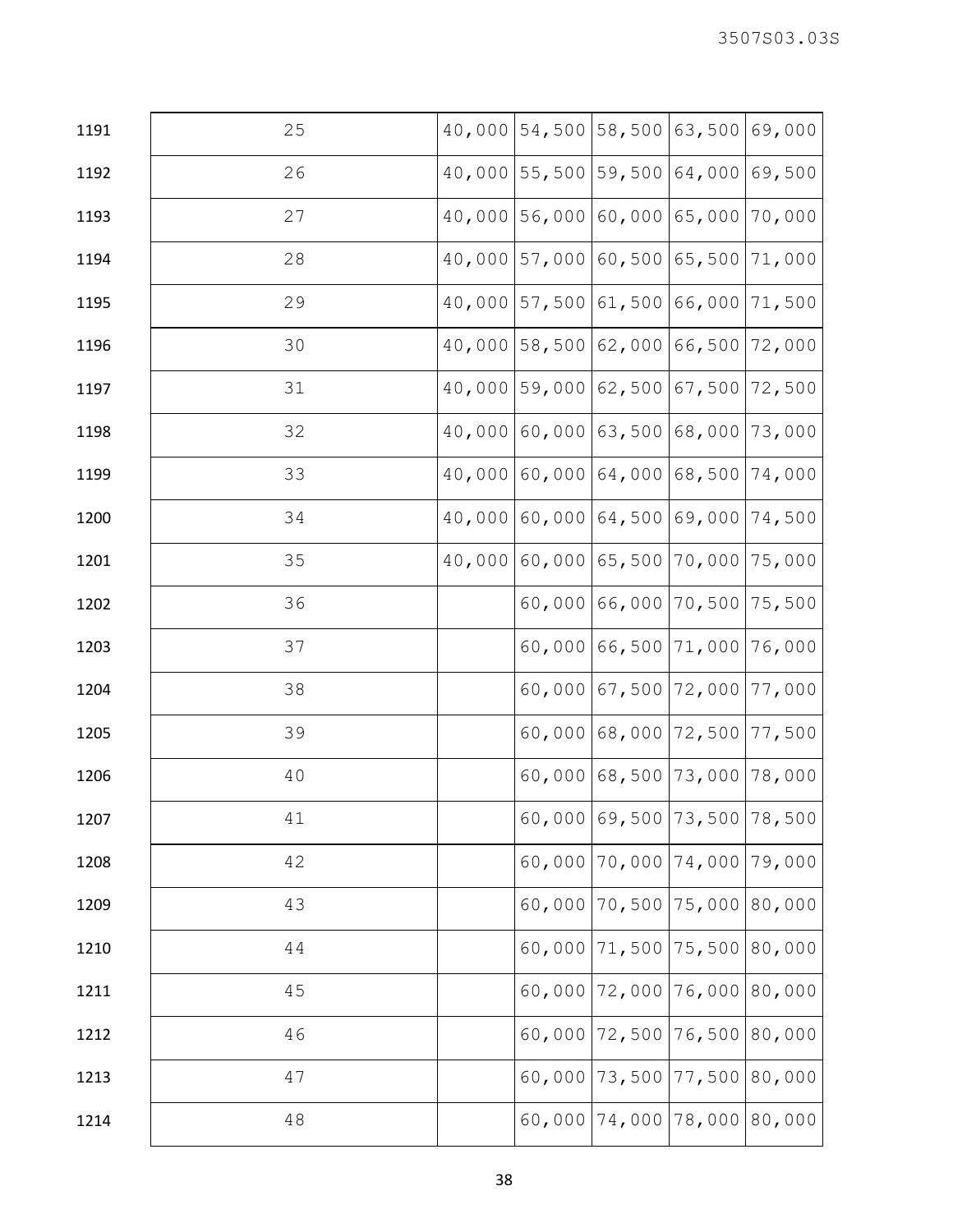| 1215 | 49 |  | $60,000$   74,500   78,500   80,000 |  |
|------|----|--|-------------------------------------|--|
| 1216 | 50 |  | $60,000$   75,500   79,000   80,000 |  |
| 1217 | 51 |  | $60,000$ 76,000 80,000 80,000       |  |
| 1218 | 52 |  | $60,000$ 76,500 80,000 80,000       |  |
| 1219 | 53 |  | $60,000$   77,500   80,000   80,000 |  |
| 1220 | 54 |  | $60,000$ 78,000 80,000 80,000       |  |
| 1221 | 55 |  | $60,000$ 78,500 80,000 80,000       |  |
| 1222 | 56 |  | $60,000$   79,500   80,000   80,000 |  |
| 1223 | 57 |  | $60,000$  80,000 80,000 80,000      |  |

 Notwithstanding the above table, two consecutive sets of tandem axles may carry a gross load of thirty-four thousand pounds each if the overall distance between the first and last axles of such consecutive sets of tandem axles is thirty-six feet or more.

 4. Whenever the state highways and transportation commission finds that any state highway bridge in the state is in such a condition that use of such bridge by vehicles of the weights specified in subsection 3 of this section will endanger the bridge, or the users of the bridge, the commission may establish maximum weight limits and speed limits for vehicles using such bridge. The governing body of any city or county may grant authority by act or ordinance to the commission to enact the limitations established in this section on those roadways within the purview of such city or county. Notice of the weight limits and speed limits established by the commission shall be given by posting signs at a conspicuous place at each end of any such bridge.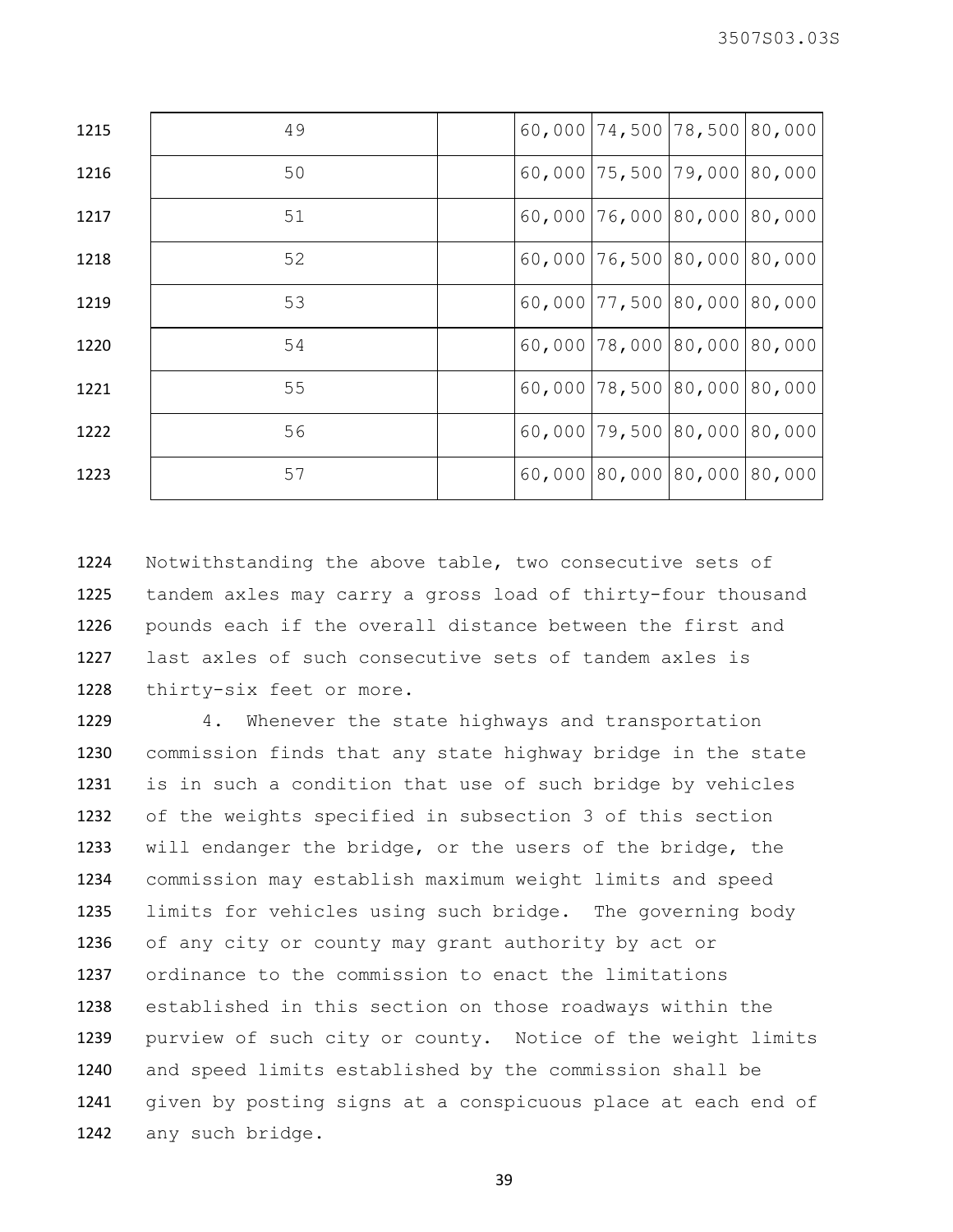5. Nothing in this section shall be construed as permitting lawful axle loads, tandem axle loads or gross loads in excess of those permitted under the provisions of P.L. 97-424 codified in Title 23 of the United States Code (23 U.S.C. Section 101, et al.), as amended.

 6. Notwithstanding the weight limitations contained in this section, any vehicle or combination of vehicles operating on highways other than the interstate highway system may exceed single axle, tandem axle and gross weight limitations in an amount not to exceed two thousand pounds. However, total gross weight shall not exceed eighty thousand pounds, except as provided in subsections 9, 10, 12, **[**and**]** 13, and 14 of this section.

 7. Notwithstanding any provision of this section to the contrary, the commission shall issue a single-use special permit, or upon request of the owner of the truck or equipment shall issue an annual permit, for the transporting of any crane or concrete pump truck or well-drillers' equipment. The commission shall set fees for the issuance of permits and parameters for the transport of cranes pursuant to this subsection. Notwithstanding the provisions of section 301.133, cranes, concrete pump trucks, or well- drillers' equipment may be operated on state-maintained roads and highways at any time on any day.

 8. Notwithstanding the provision of this section to the contrary, the maximum gross vehicle limit and axle weight limit for any vehicle or combination of vehicles equipped with an idle reduction technology may be increased by a quantity necessary to compensate for the additional weight of the idle reduction system as provided for in 23 U.S.C. Section 127, as amended. In no case shall the additional weight increase allowed by this subsection be 1275 greater than five hundred fifty pounds. Upon request by an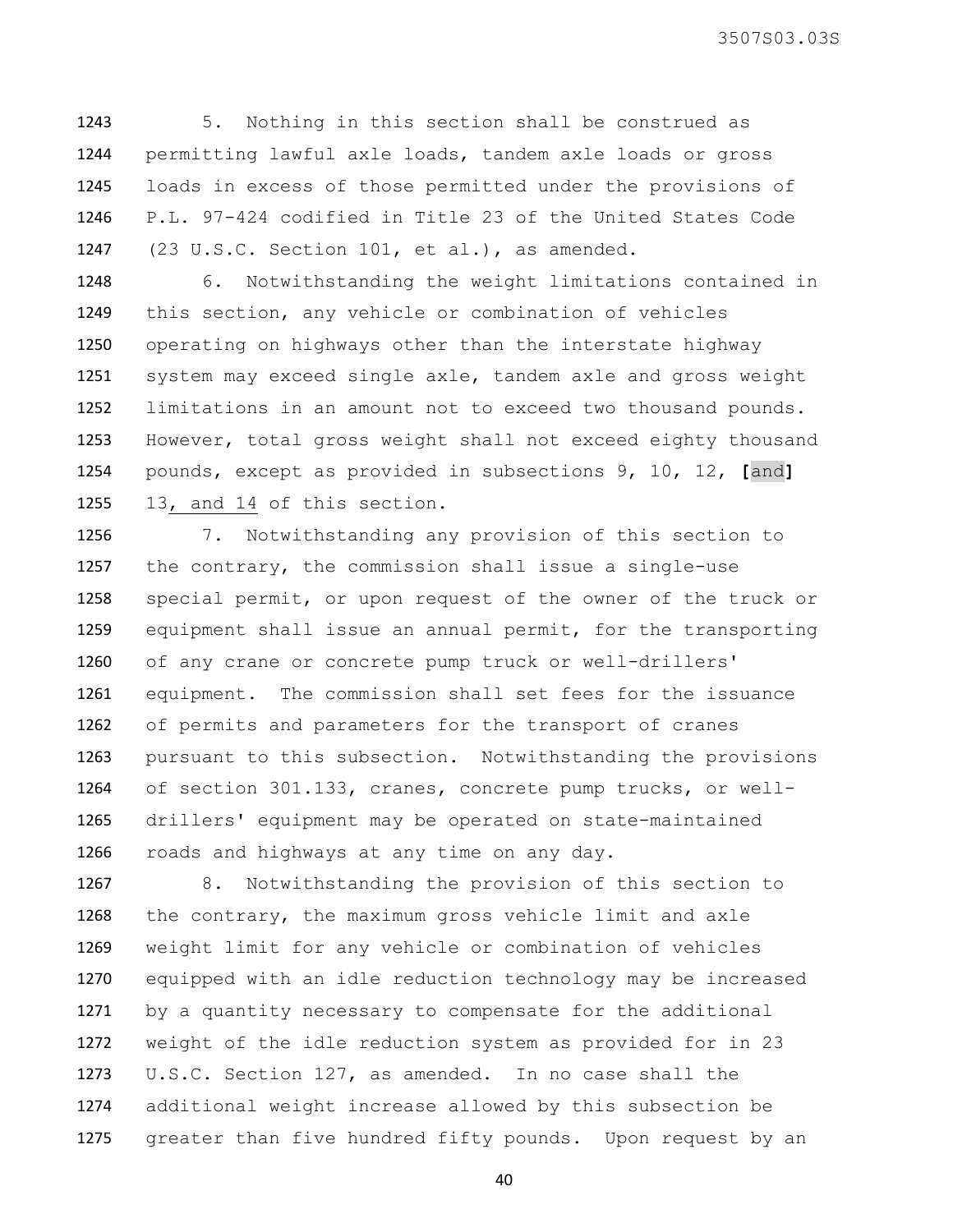appropriate law enforcement officer, the vehicle operator shall provide proof that the idle reduction technology is fully functional at all times and that the gross weight increase is not used for any purpose other than for the use of idle reduction technology.

 9. Notwithstanding any provision of this section or any other law to the contrary, the total gross weight of any vehicle or combination of vehicles hauling milk from a farm to a processing facility or livestock may be as much as, but shall not exceed, eighty-five thousand five hundred pounds while operating on highways other than the interstate highway system. The provisions of this subsection shall not apply to vehicles operated and operating on the Dwight D. Eisenhower System of Interstate and Defense Highways.

 10. Notwithstanding any provision of this section or any other law to the contrary, any vehicle or combination of vehicles hauling grain or grain coproducts during times of harvest may be as much as, but not exceeding, ten percent over the maximum weight limitation allowable under subsection 3 of this section while operating on highways other than the interstate highway system. The provisions of this subsection shall not apply to vehicles operated and operating on the Dwight D. Eisenhower System of Interstate and Defense Highways.

 11. Notwithstanding any provision of this section or any other law to the contrary, the commission shall issue emergency utility response permits for the transporting of utility wires or cables, poles, and equipment needed for repair work immediately following a disaster where utility service has been disrupted. Under exigent circumstances, verbal approval of such operation may be made either by the department of transportation motor carrier compliance supervisor or other designated motor carrier services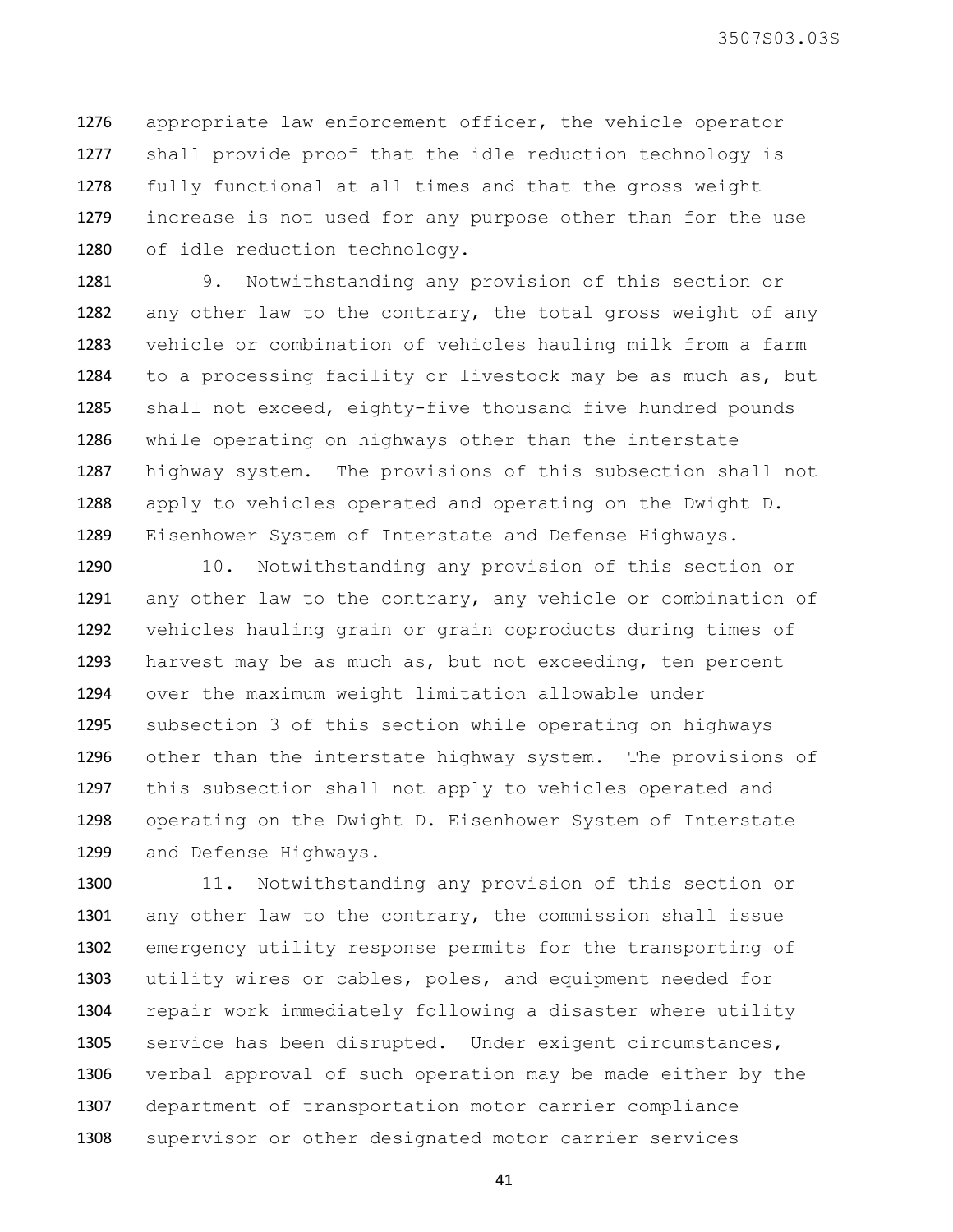representative. Utility vehicles and equipment used to assist utility companies granted special permits under this subsection may be operated and transported on state- maintained roads and highways at any time on any day. The commission shall promulgate all necessary rules and regulations for the administration of this section. Any rule or portion of a rule, as that term is defined in section 536.010, that is created under the authority delegated in this section shall become effective only if it complies with and is subject to all of the provisions of chapter 536 and, if applicable, section 536.028. This section and chapter 536 are nonseverable and if any of the powers vested with the general assembly pursuant to chapter 536 to review, to delay the effective date, or to disapprove and annul a rule are subsequently held unconstitutional, then the grant of rulemaking authority and any rule proposed or adopted after August 28, 2014, shall be invalid and void.

 12. Notwithstanding any provision of this section to 1327 the contrary, emergency vehicles designed to be used under emergency conditions to transport personnel and equipment and to support the suppression of fires and mitigate hazardous situations may have a maximum gross vehicle weight of eighty-six thousand pounds inclusive of twenty-four thousand pounds on a single steering axle; thirty-three thousand five hundred pounds on a single drive axle; sixty- two thousand pounds on a tandem axle; or fifty-two thousand 1335 pounds on a tandem rear-drive steer axle; except that, such emergency vehicles shall only operate on the Dwight D. Eisenhower National System of Interstate and Defense Highways.

 13. Notwithstanding any provision of this section to 1340 the contrary, a vehicle operated by an engine fueled primarily by natural gas may operate upon the public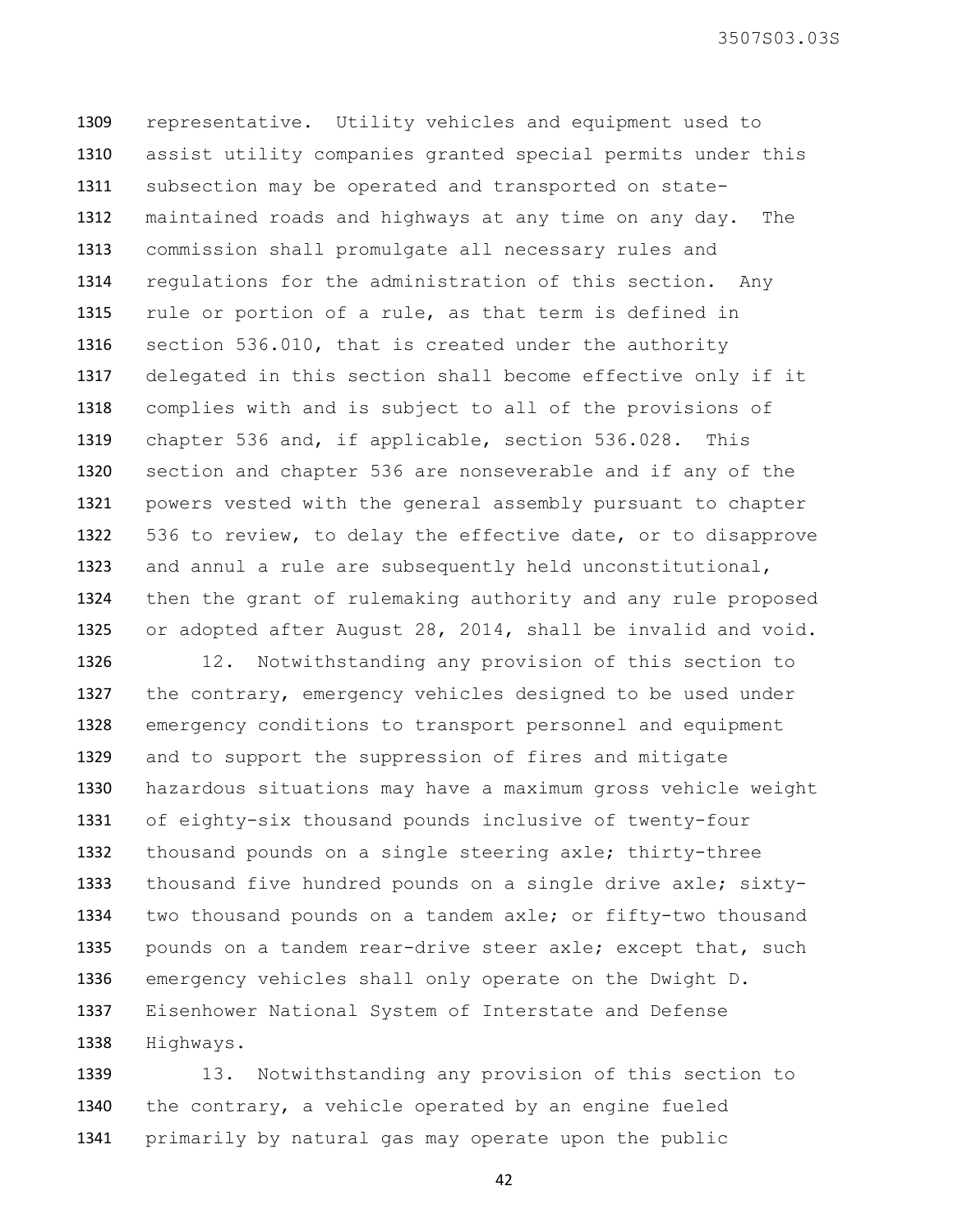highways of this state in excess of the vehicle weight limits set forth in this section by an amount that is equal to the difference between the weight of the vehicle attributable to the natural gas tank and fueling system carried by that vehicle and the weight of a comparable diesel tank and fueling system. In no event shall the maximum gross vehicle weight of the vehicle operating with a natural gas engine exceed eighty-two thousand pounds.

 14. Notwithstanding any provision of law to the contrary, local log trucks and local log truck tractors, as defined in section 301.010, may be operated with a weight not exceeding twenty-two thousand four hundred pounds on one axle or a weight not exceeding forty-four thousand eight hundred pounds on any tandem axle, except the front steering axle shall not exceed fifteen thousand pounds or the gross vehicle weight rating set by the manufacturer, and may have a total weight of up to one hundred five thousand pounds. Provided however, when operating on the national system of interstate and defense highways described in 23 U.S.C. Section 103, as amended, or outside the radius from the forested site specified in section 301.010 with an extended distance local log truck permit, the vehicle shall not exceed the weight limits otherwise specified in this section.

 304.240. 1. Any person, firm, corporation, partnership or association violating any of the provisions of sections 304.170 to 304.230 shall be deemed guilty of a misdemeanor and upon conviction thereof shall be punished by a fine of not less than five dollars or by confinement in a county jail for not more than twelve months, or by both the fine and confinement; provided, however, that where load limits as defined in sections 304.180 to 304.220 have been violated, the fine shall be two cents for each pound of excess weight up to and including five hundred, and five